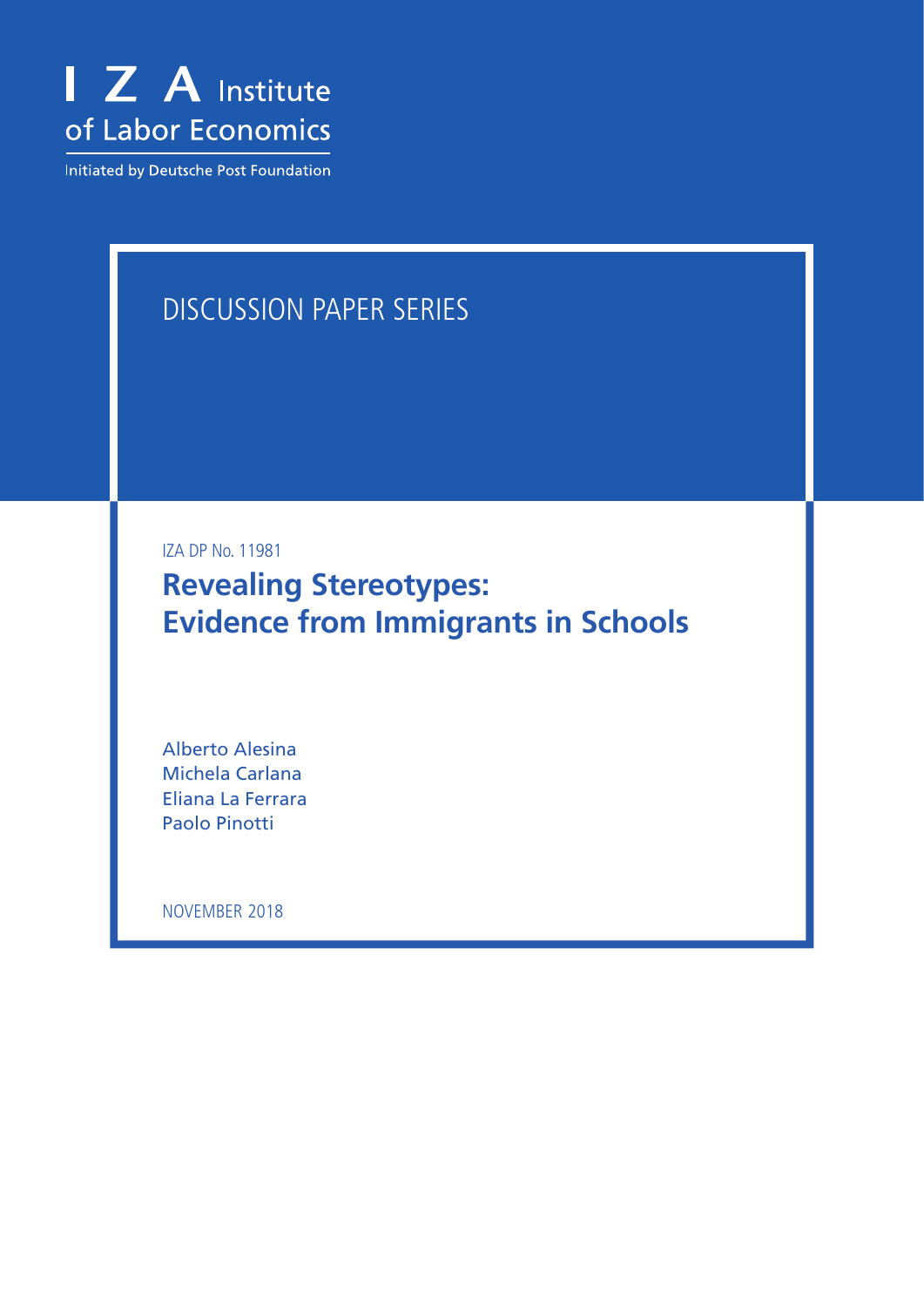

Initiated by Deutsche Post Foundation

# DISCUSSION PAPER SERIES

IZA DP No. 11981

# **Revealing Stereotypes: Evidence from Immigrants in Schools**

### **Alberto Alesina**

*Harvard University, IGIER Bocconi University, NBER and CEPR*

**Michela Carlana** *Harvard Kennedy School and IZA* **Eliana La Ferrara** *IGIER and LEAP, Bocconi University*

**Paolo Pinotti** *Bocconi University, DONDENA and Fondazione Rodolfo Debenedetti*

NOVEMBER 2018

Any opinions expressed in this paper are those of the author(s) and not those of IZA. Research published in this series may include views on policy, but IZA takes no institutional policy positions. The IZA research network is committed to the IZA Guiding Principles of Research Integrity.

The IZA Institute of Labor Economics is an independent economic research institute that conducts research in labor economics and offers evidence-based policy advice on labor market issues. Supported by the Deutsche Post Foundation, IZA runs the world's largest network of economists, whose research aims to provide answers to the global labor market challenges of our time. Our key objective is to build bridges between academic research, policymakers and society.

IZA Discussion Papers often represent preliminary work and are circulated to encourage discussion. Citation of such a paper should account for its provisional character. A revised version may be available directly from the author.

**IZA – Institute of Labor Economics**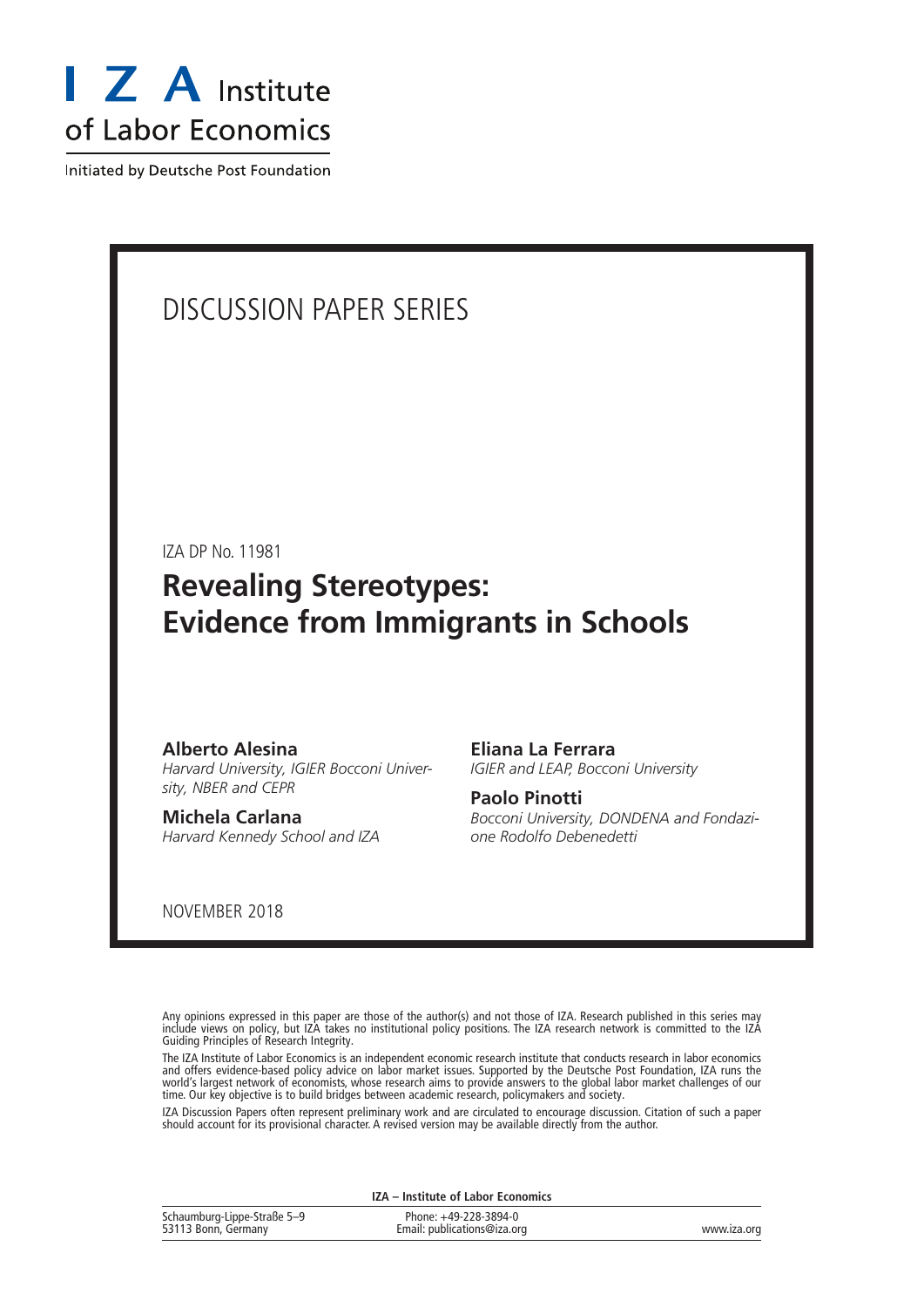# ABSTRACT

# **Revealing Stereotypes: Evidence from Immigrants in Schools\***

If individuals become aware of their stereotypes, do they change their behavior? We study this question in the context of teachers' bias in grading immigrants and native children in middle schools. Teachers give lower grades to immigrant students compared to natives who have the same performance on standardized, blindly-graded tests. We then relate differences in grading to teachers' stereotypes, elicited through an Implicit Association Test (IAT). We find that math teachers with stronger stereotypes give lower grades to immigrants compared to natives with the same performance. Literature teachers do not differentially grade immigrants based on their own stereotypes. Finally, we share teachers' own IAT score with them, randomizing the timing of disclosure around the date on which they assign term grades. All teachers informed of their stereotypes before term grading increase grades assigned to immigrants. Revealing stereotypes may be a powerful intervention to decrease discrimination, but it may also induce a reaction from individuals who were not acting in a biased way.

| <b>JEL Classification:</b> | $124.$ J15                                                       |
|----------------------------|------------------------------------------------------------------|
| Keywords:                  | immigrants, teachers, implicit stereotypes, IAT, bias in grading |

**Corresponding author:** Michela Carlana Harvard Kennedy School 79 John F. Kennedy Street Cambridge, MA 02138 United States E-mail: michela\_carlana@hks.harvard.edu

<sup>\*</sup> We acknowledge useful comments from seminar participants at Harvard University, BRIQ-Bonn, Mannheim University, Collegio Carlo Alberto, Uppsala University, University of Vienna, and University of Milan. We are grateful to the schools and teachers that took part in our project and to Gianna Barbieri and Lucia De Fabrizio from MIUR and Patrizia Falzetti and Paola Giangiacomo from INVALSI for giving us access to the administrative data used in this paper. Elena De Gioannis and Giulia Tomaselli provided invaluable help with data collection. Carlana acknowledges financial support from the "Policy Design and Evaluation Research in Developing Countries" Initial Training Network (PODER), which is financed under the Marie Curie Actions of the EU's Seventh Framework Programme (Contract no. 608109). La Ferrara acknowledges financial support from the ERC Advanced Grant "Aspirations, Social Norms and Development"(ASNODEV, Contract no. 694882).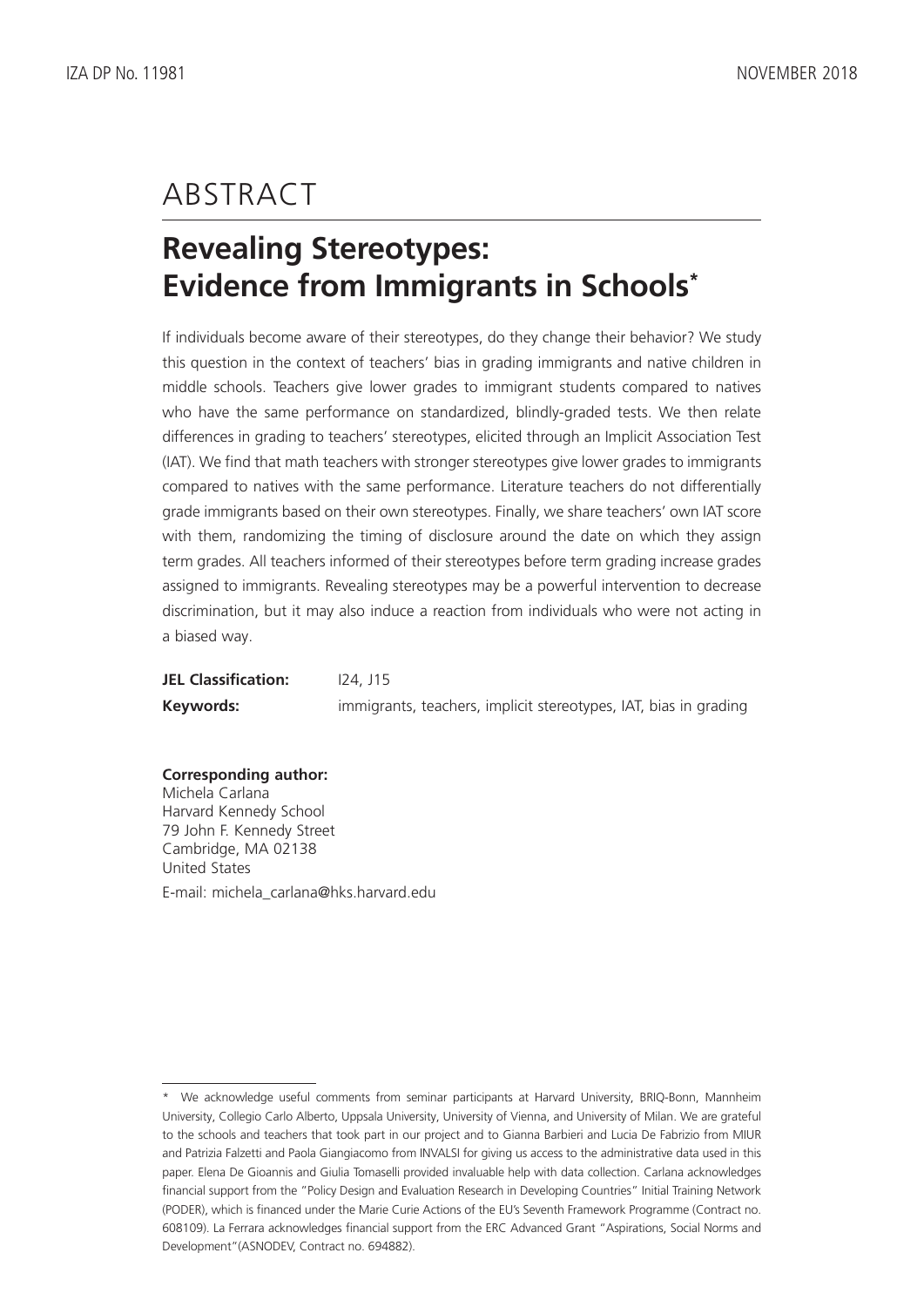# 1 Introduction

Stereotypes are over-generalized representations of characteristics of certain groups [\(Bordalo et al.,](#page-21-0) [2016\)](#page-21-0). They allow for easier and efficient processing of information, but they may cause biased judgment or even discrimination against particular groups. In addition, discrimination may lead to self-fulfilling prophecies by influencing the behavior of discriminated groups in the direction of the stereotypes. For example, individuals exposed to bias toward their own group may reduce effort, self-confidence, and productivity [\(Carlana,](#page-21-1) [2018;](#page-21-1) [Bordalo et al.,](#page-21-2) [2018;](#page-21-2) [Glover et al.,](#page-22-0) [2017\)](#page-22-0).

We consider the case of immigrants in contemporary societies. [Alesina et al.](#page-20-0) [\(2018\)](#page-20-0) report robust evidence of anti-immigrant stereotypes in several receiving countries, including Italy. The problem is especially important in the case of possible discrimination experienced by young generations in schools. In the short-run, young immigrants who feel discriminated against may become discouraged and work less, with consequences for their careers and job placement. Eventually, they may also develop a belief that effort does not pay off for an immigrant, not only in school but also in the workplace and in society in general.<sup>[1](#page-3-0)</sup> Thus, if negative stereotypes are internalized by individuals at a time when they are making long-term investments in their future, they may make suboptimal decisions that will impact their future careers and well-being. Making stereotypes known to those who interact with young generations may help address these problems.

In this paper, we study the behavior of teachers toward immigrant and native students in Ital-ian middle schools.<sup>[2](#page-3-1)</sup> This is an interesting context for two reasons. First, mass immigration is a relatively recent phenomenon in Italy. In fact, after Spain, Italy has experienced the second largest increase in the share of immigrants received among European countries over the last decade. Second, in the Italian education system -like in most European countries- middle school is a critical juncture at the end of which students get tracked into different education paths that affect their future education and work prospects.

We begin by showing that, holding constant performance on standardized, blindly-graded tests, immigrant students receive lower grades when graded by their teachers in a non-blind way compared to natives. Lower grades may of course reflect factors other than stereotypes, such as statistical discrimination or differential performance of non-native speakers on multiple choice tests. In order to isolate the role of stereotypes, we administer a survey to teachers including an Implicit Association Tests (IAT) to capture stereotypes against immigrants. The IAT is a computer-based tool developed by social psychologists, designed to minimize the risk of social desirability bias in

<span id="page-3-0"></span><sup>&</sup>lt;sup>1</sup> In turn, the perception of effort put in by the needy significantly affects the propensity of society to help the poor [\(Alesina and Glaeser,](#page-20-1) [2004;](#page-20-1) [Fong,](#page-22-1) [2001;](#page-22-1) [Alesina et al.,](#page-20-0) [2018\)](#page-20-0).

<span id="page-3-1"></span> $2$ Immigrant students are defined according to their citizenship. They include first generation students born abroad and second generation students born in Italy from both parents who are not Italian citizens.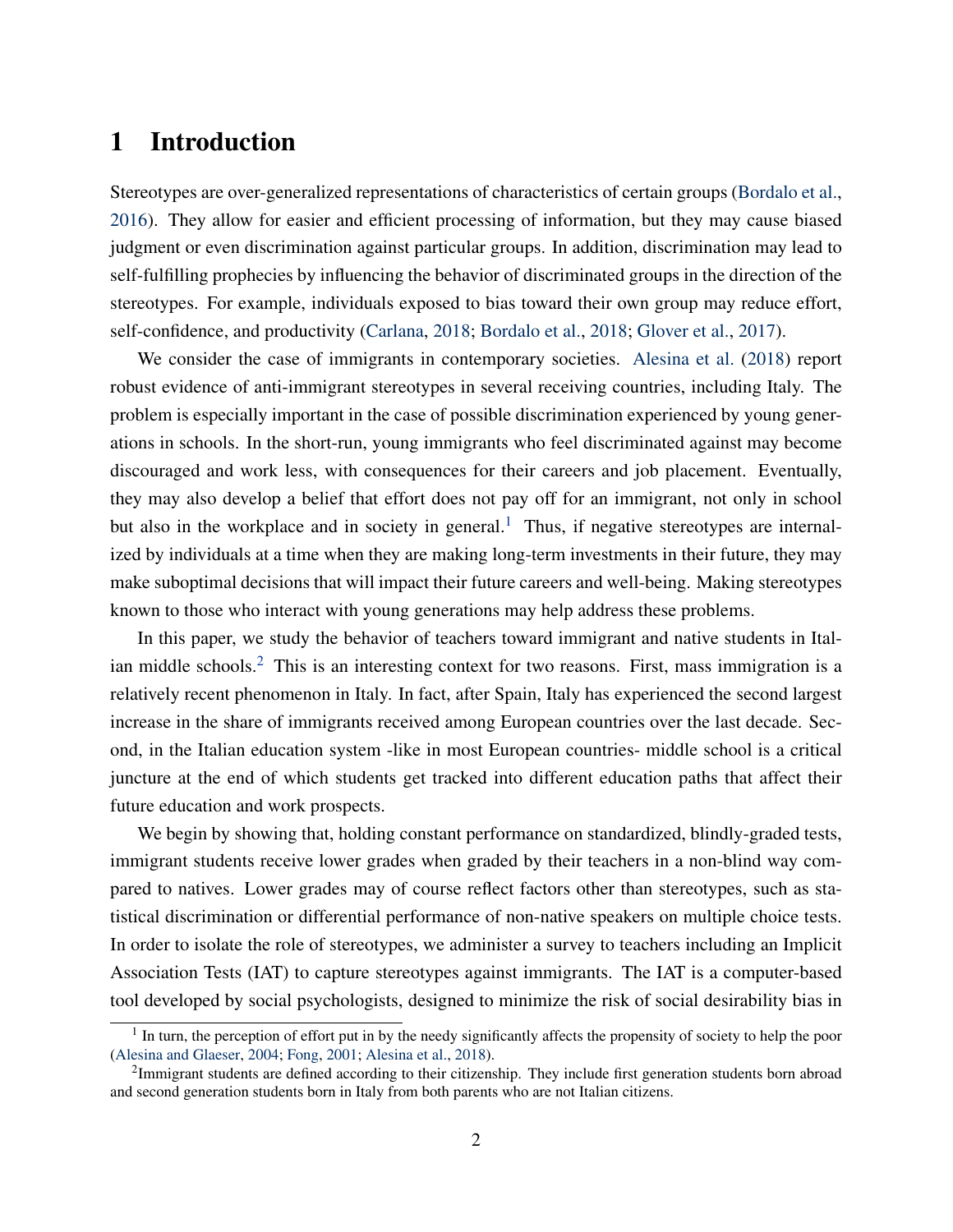self-reported answers, and it is widely used in several contexts (e.g., [Greenwald et al.,](#page-22-2) [2009\)](#page-22-2). As we explain in detail in Section [3.1,](#page-8-0) our IAT measures stereotypes using the difference in reaction times when teachers are asked to associate positive and negative attributes with immigrant-sounding and native-sounding names.

The results of our IAT show that teachers generally hold strong, negative stereotypes towards immigrant students. According to the metrics for IAT scores proposed by [Greenwald et al.](#page-22-2) [\(2009\)](#page-22-2), two thirds of teachers in our sample exhibit 'moderate to severe' stereotypes, and as much as 91 percent exhibit some stereotypes against immigrants. Additional evidence on the correlates of IAT score suggests that teachers' stereotypes against immigrants – and the resulting bias in grading – mainly reflects discriminatory beliefs. Negative stereotypes about immigrants do not reflect worse past experiences with this group, as measured by the immigrant-native gap in standardized test scores across previous cohorts of students met by each teacher. Furthermore, teachers' IAT scores correlate with their own self-reported prejudice against immigrants in other contexts, as measured by specific questions we adapted from the World Values Survey.

We find that math teachers with higher IAT score (indicating more negative stereotypes against immigrants) give lower grades to immigrant students compared to native ones with the same performance on blindly-graded tests. This provides suggestive evidence that at least part of the grade penalty in math reflects bias, and is not purely due to statistical discrimination or unobserved student characteristics. Stereotypes of literature teachers do not affect grades assigned to immigrants on average, potentially reflecting different teachers' expectations and standards applied in literature for immigrants who are less familiar with Italian.<sup>[3](#page-4-0)</sup>

After showing that there is a link between discrimination in grading and teachers' stereotypes, we evaluate the effectiveness of a simple intervention aimed at reducing bias. The intervention consists of revealing own stereotypes to teachers. Specifically, we allow a randomly selected sample of teachers to see their IAT score shortly before the end of semester grading, while the other teachers were allowed to do so only shortly after. We find that both math and literature teachers who received their IAT score before the date when they submitted grades gave higher grades to immigrants relative to native students, compared to teachers who received their IAT scores afterwards. This result is driven by teachers who do not report explicit views against immigrants in answer to the World Values Survey question on labor market access for immigrants. In other words, the effect of revealing own IAT score holds only for those teachers who did not appear as biased in explicit

<span id="page-4-0"></span><sup>&</sup>lt;sup>3</sup>In fact, higher implicit stereotypes of literature teachers have negative effects on grading for second generation immigrants and positive effects for first generation immigrants, with the latter being the least familiar with the language. In other words, literature teachers appear to internalize the need to help first generation immigrants because of language difficulties, regardless of their stereotypes. That is, even a biased teacher may acknowledge language problems of recent immigrants and be lenient although still biased.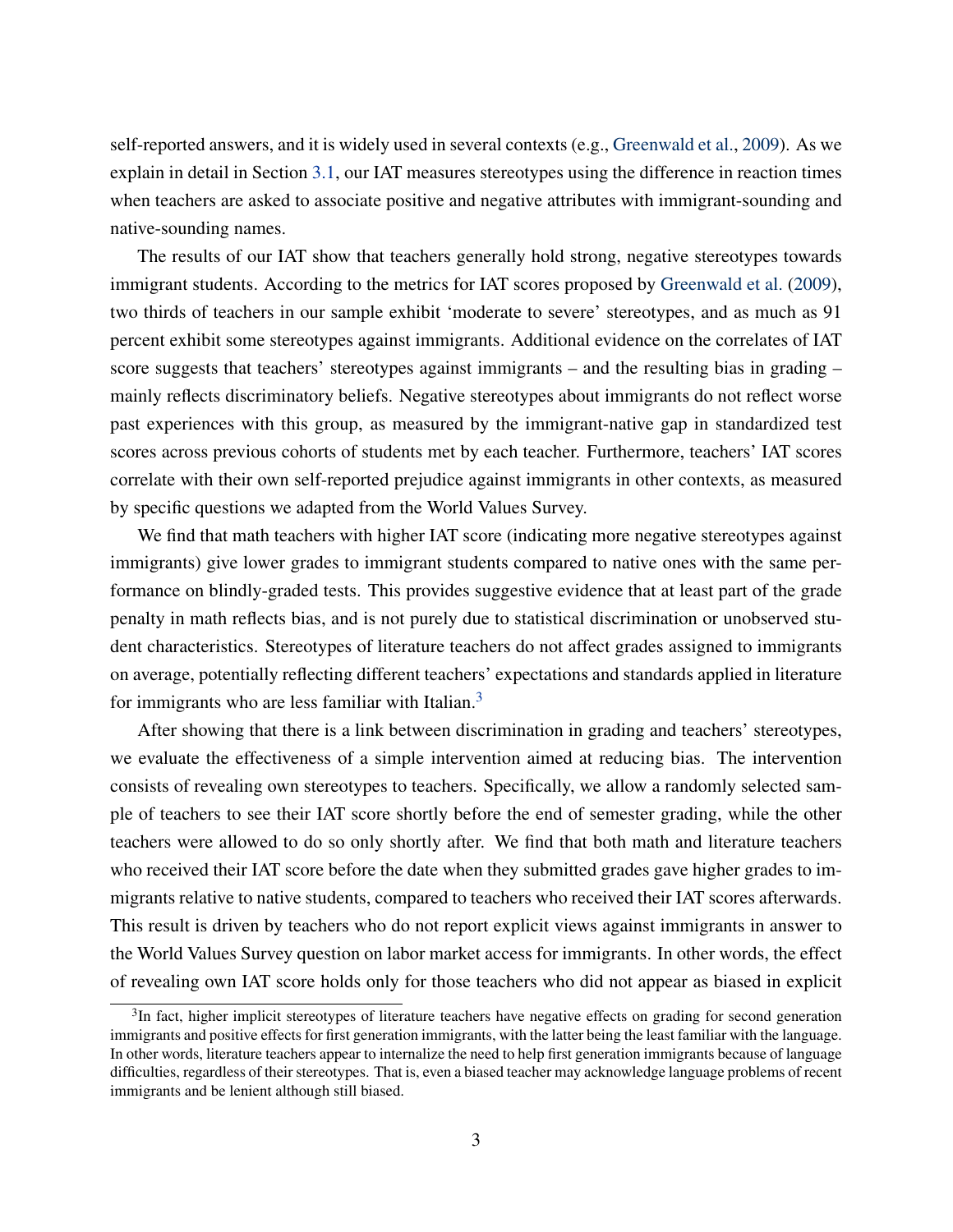survey questions.

The results of our experiment tell us three things. The first is that teachers who did not express explicit anti-immigrant views were not aware of (or had not fully internalized) their stereotypes, otherwise our communication would not have contained any new information based on which they could update their behavior. The second is that the intervention was effective for the set of teachers whose grading varied systematically with their IAT score (i.e., math teachers). The last is that this intervention may also induce reactions by people who may not act upon their stereotypes in a discriminatory way: literature teachers' grading of immigrants does not vary with their IAT score, yet they respond to receiving a message that tells them that they hold negative implicit stereotypes against immigrants.

Our work is related to several strands of literature. Within the broad area of empirical studies of discrimination, we contribute to the recent economics literature emphasizing the benefits of considering implicit bias [\(Van den Bergh et al.,](#page-24-0) [2010;](#page-24-0) [Guryan and Charles,](#page-22-3) [2013;](#page-22-3) [Lowes et al.,](#page-23-0) [2015;](#page-23-0) [Burns et al.,](#page-21-3) [2016;](#page-21-3) [Bertrand and Duflo,](#page-20-2) [2017\)](#page-20-2).<sup>[4](#page-5-0)</sup> Exploiting data from French grocery stores, [Glover et al.](#page-22-0) [\(2017\)](#page-22-0) provide evidence that exposure to managers with stronger implicit bias, as measured by an IAT similar to ours, negatively affects performance of minorities in the workplace. In the context of gender bias, [Reuben et al.](#page-24-1) [\(2014\)](#page-24-1) show in a lab experiment that the gender IAT predicts employers' biased expectations against females and a suboptimal update of expectations after ability is revealed. [Carlana](#page-21-1) [\(2018\)](#page-21-1) shows that teachers' stereotypes affect the gender gap in math, track choice, and self-confidence in own mathematical abilities for girls in middle school.

Research in social psychology and medicine has examined individuals' emotional responses when provided feedback about their own implicit associations, showing that people tend to react defensively – for instance, by questioning the validity of the IAT – when provided with evidence about tensions between their own explicit and implicit bias [\(O'Brien et al.,](#page-23-1) [2010;](#page-23-1) [Howell et al.,](#page-23-2) [2015;](#page-23-2) [Sukhera et al.,](#page-24-2) [2018\)](#page-24-2). However, none of these papers investigates whether revealing own stereotypes to people has an impact on discriminatory behavior toward others. This is precisely the contribution of the present paper.

We also add to the literature that analyzes bias of teachers against minority children. This literature finds that teacher expectations are often biased against minority students. This may lead to a self-fulfilling prophecy with students ultimately behaving in the direction predicted by biased expectations [\(Papageorge et al.,](#page-24-3) [2018;](#page-24-3) [Jussim and Harber,](#page-23-3) [2005;](#page-23-3) [Rosenthal and Jacobson,](#page-24-4) [1968\)](#page-24-4). In a

<span id="page-5-0"></span><sup>4</sup>Economists have widely studied discrimination at least since [Becker et al.](#page-20-3) [\(1957\)](#page-20-3) (for a review of theoretical and empirical issues, see [Altonji and Blank,](#page-20-4) [1999\)](#page-20-4). Evidence of discrimination include that by employers [\(Bertrand and](#page-20-5) [Mullainathan,](#page-20-5) [2004\)](#page-20-5), police officers [\(Fryer Jr,](#page-22-4) [2016;](#page-22-4) [Coviello and Persico,](#page-21-4) [2015;](#page-21-4) [Knowles et al.,](#page-23-4) [2001\)](#page-23-4), courts [\(Dobbie](#page-21-5) [et al.,](#page-21-5) [2018;](#page-21-5) [Alesina and La Ferrara,](#page-20-6) [2014\)](#page-20-6), and teachers [\(Figlio,](#page-22-5) [2005\)](#page-22-5).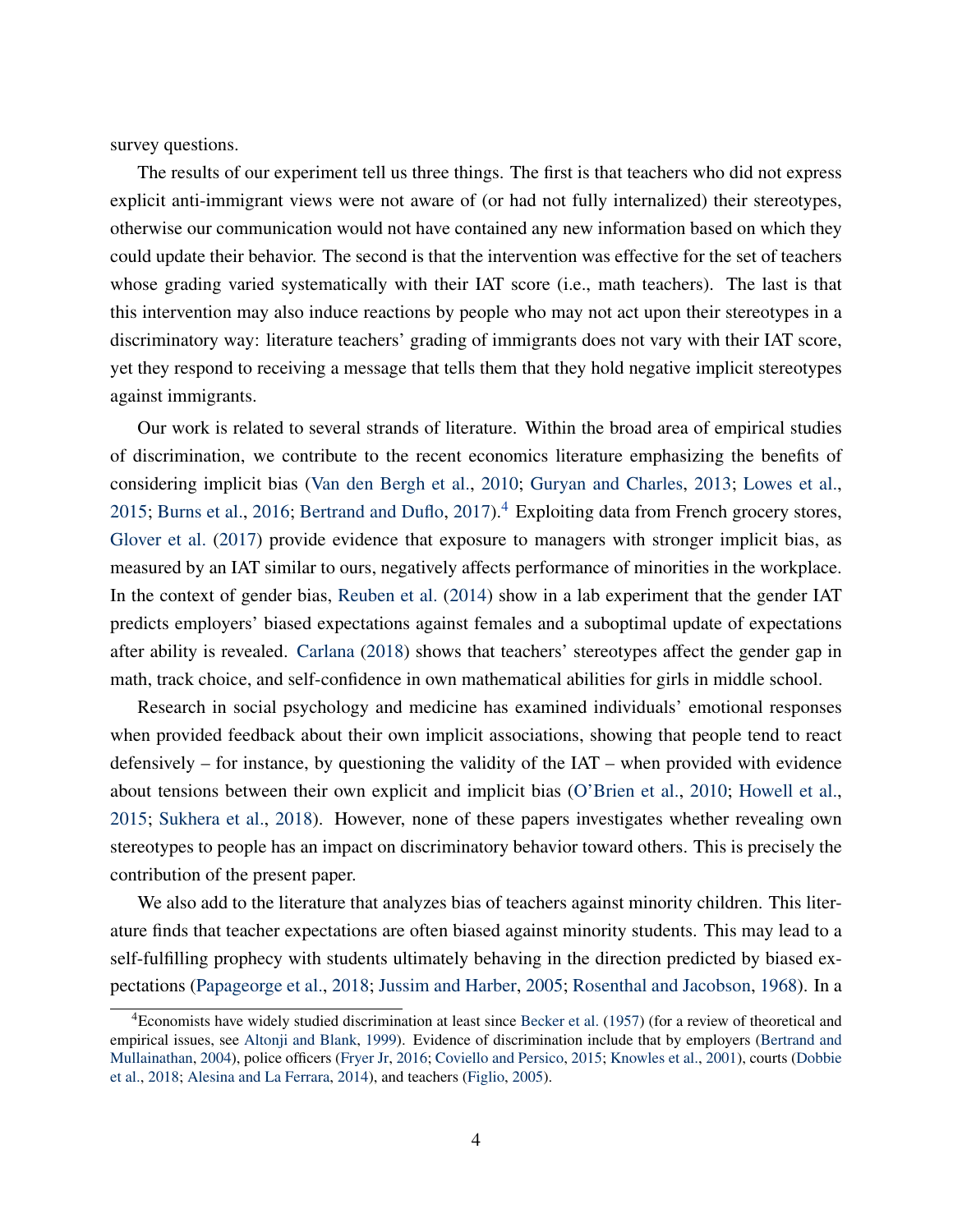lab experiment, [Gilliam et al.](#page-22-6) [\(2016\)](#page-22-6) track teachers' eye gazes while watching a video and find that, when expecting challenging behaviors, teachers gazed longer at black children, even if all children were behaving similarly. A few previous papers compare teacher-assigned (non-blind) grades and standardized (blind) test scores across minority and non-minority students [\(Botelho et al.,](#page-21-6) [2015;](#page-21-6) [Burgess and Greaves,](#page-21-7) [2013;](#page-21-7) [Hanna and Linden,](#page-22-7) [2012;](#page-22-7) [Van Ewijk,](#page-24-5) [2011\)](#page-24-5) and across genders [\(Lavy](#page-23-5) [and Sand,](#page-23-5) [2018;](#page-23-5) [Lavy,](#page-23-6) [2008\)](#page-23-6). Those papers cannot distinguish between the role of teachers' biases and unobserved student characteristics, which we are able to do using the IAT as a direct measure of teachers' stereotypes. Furthermore, none of the above papers test the effectiveness of remedial interventions.<sup>[5](#page-6-0)</sup>

Finally, our results speak to recent studies that investigate how to reduce bias towards immigrants and affect people's inclination towards immigration policy. A first group of studies has analyzed the impact of providing information about immigrants on attitudes towards them [\(Grig](#page-22-8)[orieff et al.,](#page-22-8) [2017;](#page-22-8) [Hopkins et al.,](#page-22-9) [2018\)](#page-22-9) and towards immigration policy [\(Facchini et al.,](#page-22-10) [2016\)](#page-22-10). A second group has focused on the contact hypothesis, i.e., the idea that promoting inter-group contact may help reduce prejudice [\(Allport,](#page-20-7) [1958\)](#page-20-7). For instance, [Burns et al.](#page-21-3) [\(2016\)](#page-21-3) show that exposure to a roommate of a different race affects stereotypes (measured by the IAT), attitudes, and academic performance of students. As suggested also by a recent meta-analysis by [Paluck et al.](#page-24-6) [\(2018\)](#page-24-6), contact "typically reduces prejudice [but] (...) the absence of studies addressing adults' racial or ethnic prejudices [is] an important limitation for both theory and policy".

We consider a novel intervention that targets adults and consists of providing information to teachers on their own stereotypes. Our intervention has clear policy relevance given the increasing trend among institutions and corporations, especially in the U.S., to administer the IAT to their em-ployees as an educational tool to increase awareness about race and gender implicit associations.<sup>[6](#page-6-1)</sup> Our paper contributes to understanding the causal effect of providing this information to people.

The remainder of the paper is organized as follows. In section [2](#page-7-0) we provide some background information about the grading system in Italian middle schools. Section [3](#page-8-1) describes our data and the experimental design. In section [4](#page-14-0) we present our results, and the last section concludes.

<span id="page-6-0"></span><sup>5</sup>[Figlio et al.](#page-22-11) [\(2018\)](#page-22-11) study the performance of immigrant children in Florida and relate it to some aspects of their home country cultural traits, in particular long-term orientation.

<span id="page-6-1"></span><sup>6</sup>Among others, Harvard University strongly encourages "every search committee member to take at least one Implicit Association Test (IAT)" (<https://faculty.harvard.edu/recruitment-best-practices>) and Starbucks has recently promoted a "racial bias training" for all employees ([https://twitter.com/starbucks/status/](https://twitter.com/starbucks/status/997528229593280513) [997528229593280513](https://twitter.com/starbucks/status/997528229593280513)).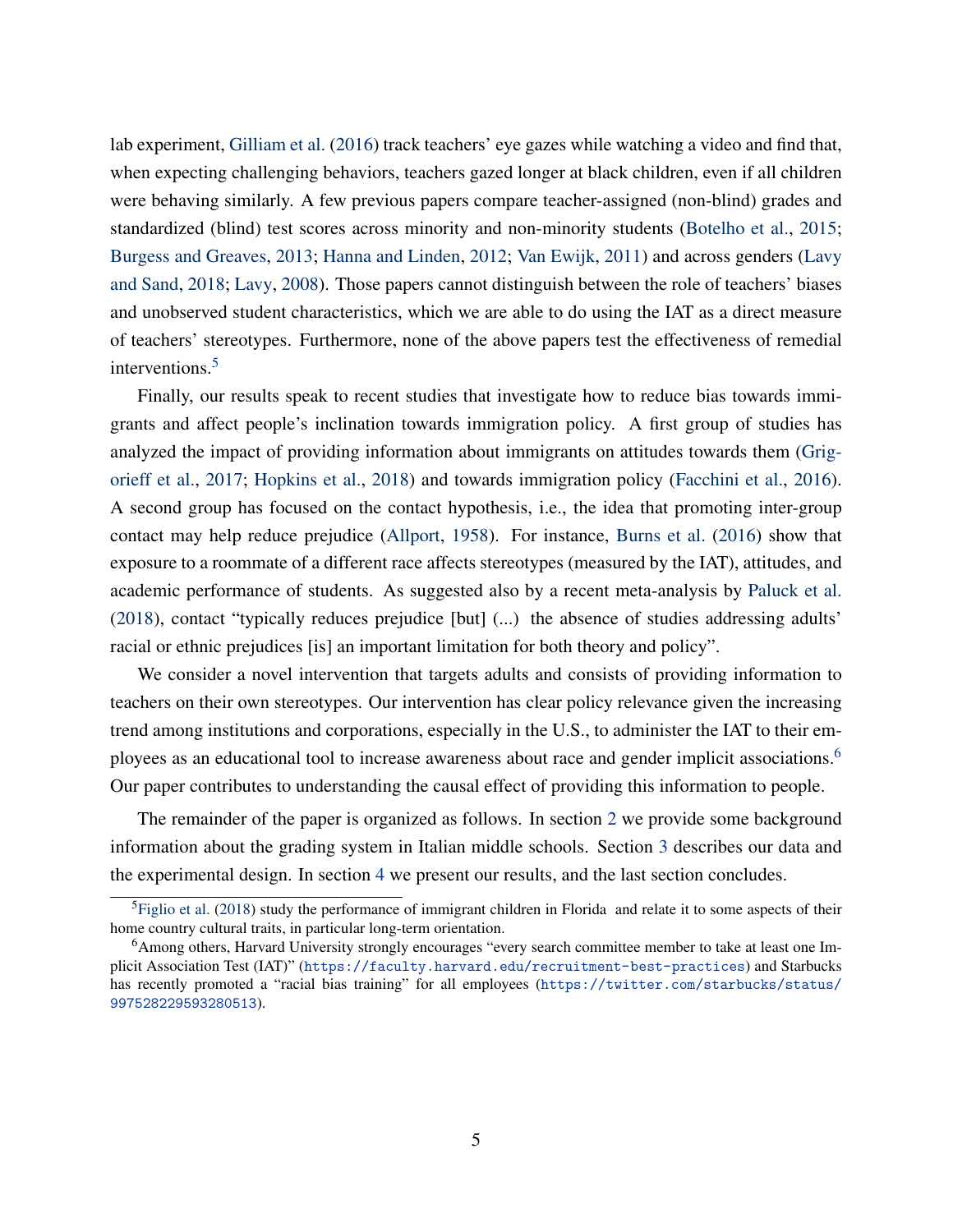## <span id="page-7-0"></span>2 Institutional background

In the Italian schooling system, the share of immigrant children, defined as children without Italian citizenship, has substantially increased in the last two decades, moving from less than 1 percent in 1998 to 10 percent in 2018. Immigrant students come from diverse geographic backgrounds, with the most represented nationalities being Romanian, Albanian, Moroccan, Chinese, Filipino, and Indian (see Appendix Table [A.1\)](#page-29-0).

Middle school is the analog of grades 6 to 8 in the US system. Students during those years are assigned to the same class for all subjects, with an average class size of 24. Students are usually taught by the same teachers for all three years of middle school, and they spend at least 6 hours with the math teacher and 5 hours with the literature teacher per week. Teachers are assigned to schools by the Italian Ministry of Education and their allocation is determined by seniority: teachers with more experience can get schools that are higher in their preference ranking, and tend to move close to their home town and away from disadvantaged areas [\(Barbieri et al.,](#page-20-8) [2011\)](#page-20-8).

Grades received by students in Italian middle schools typically range from 3 to 10; 6 is the minimum passing grade. Students are assessed continuously, but they receive an official grade for each subject twice a year: at the end of the first semester (in January) and at the end of the second (in June). These two sets of 'final' grades mostly reflect their performance on exams, but also incorporate a broader evaluation of their diligence in doing homework and attention during lectures. In the questionnaire we administered to teachers, we ask them to describe the relative weights they assign to these various factors. Both math and literature teachers reported that they assign significant importance to attention in the classroom. Thus, end of semester grades may include a non-negligible component of subjective evaluation by teachers. While the final (possibly subjective) grades are given each year, standardized test scores in math and reading are administered only at the end of middle school (grade 8) to all Italian students. These are mainly multiple choice exams prepared by the National Institute for the Evaluation of the Italian Education System (INVALSI). Importantly, for the purposes of our study, INVALSI tests are blind graded following a precise evaluation grid, and the grading is not done by students' own teachers.

The Italian schooling system is characterized by tracking at the end of grade 8. Students are free to choose between academic high-school (*liceo*), technical high-school, and vocational highschool. Academic and technical schools offer much better educational and employment prospects than vocational schools [\(Carlana et al.,](#page-21-8) [2018\)](#page-21-8).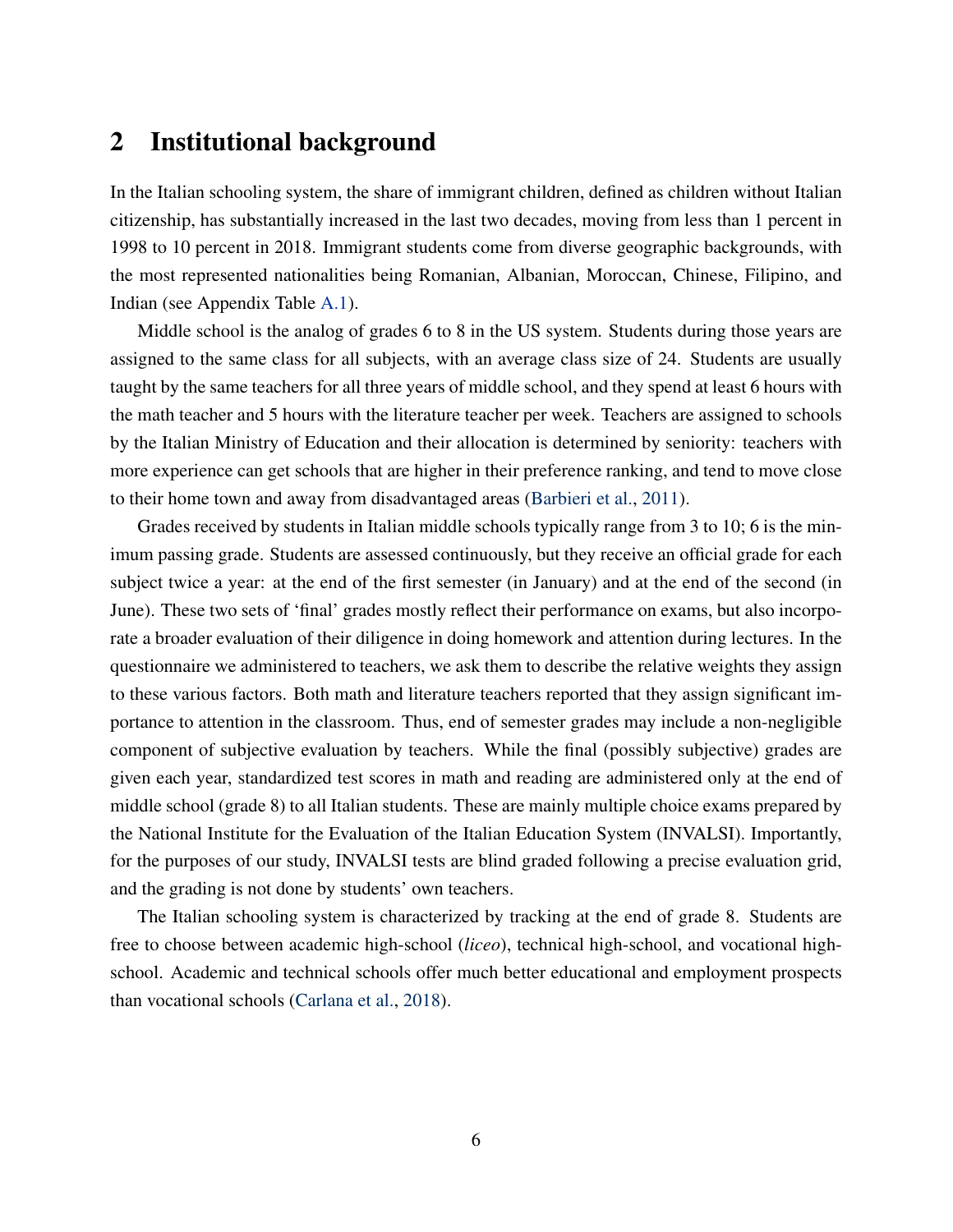## <span id="page-8-1"></span>3 Data and empirical strategy

## <span id="page-8-0"></span>3.1 Teachers survey and the IAT

Our sample includes 65 schools in five cities of Northern Italy: Milan, Brescia, Padua, Genoa and Turin. We invited these schools to take part in our research project, describing the scope of our research as being about "The role of teachers in high-school track choice". A sizeable part of the questionnaire was indeed devoted to understanding the criteria used by teachers to advise students on high school choice for a different project. We intentionally avoided mentioning immigrants when describing our research, because we did not want teachers to select into participating based on their sensitivity to the topic of immigration or their bias. From September 2016 to March 2017, we administered the survey to all math and literature teachers in the 102 schools in our sample. However, only 65 schools were surveyed before the end of January 2017, which is when the mid-term grades are assigned, so these are the schools included in the main analysis of this paper. We show below that the remaining 38 schools are not different in terms of most observable characteristics.

The survey was conducted by enumerators using tablets during meetings held in school buildings with all math and literature teachers of each school. Enumerators gave each teacher one tablet to complete the survey independently and were available in the room to answer questions or help with the tablet if requested. Teachers who agreed to take part in the survey gave written informed consent. The time to complete the survey was around 30 minutes, and participants did not receive any compensation. Among all math and literature teachers working in the schools included in the final sample, around 80 percent completed our survey, yielding a sample of 1384 teachers for our analysis.

The first part of our survey involved an IAT aimed at measuring implicit stereotypes toward immigrants. This was followed by a series of questions on teachers' demographic characteristics, teaching experience, and explicit beliefs about immigrants. The idea underlying the IAT is that the easier the mental task, the faster the response production. Therefore, the test requires categorizing words to the left or to the right of a computer or tablet screen and measures the strength of the association between two concepts based on response times.<sup>[7](#page-8-2)</sup> Specifically, the IAT that we administered associates immigrant/native children with words related to good/bad in the specific schooling context. Teachers were presented with two sets of stimuli. The first set included typical Italian names (e.g., Francesca or Luca) and common names among immigrant children in Italy (e.g., Fatima or Alejandro). The second set consisted of positive adjectives (e.g., smart) and negative ones

<span id="page-8-2"></span> $7$ This concept was initially developed by [Donders](#page-21-9) [\(1868\)](#page-21-9).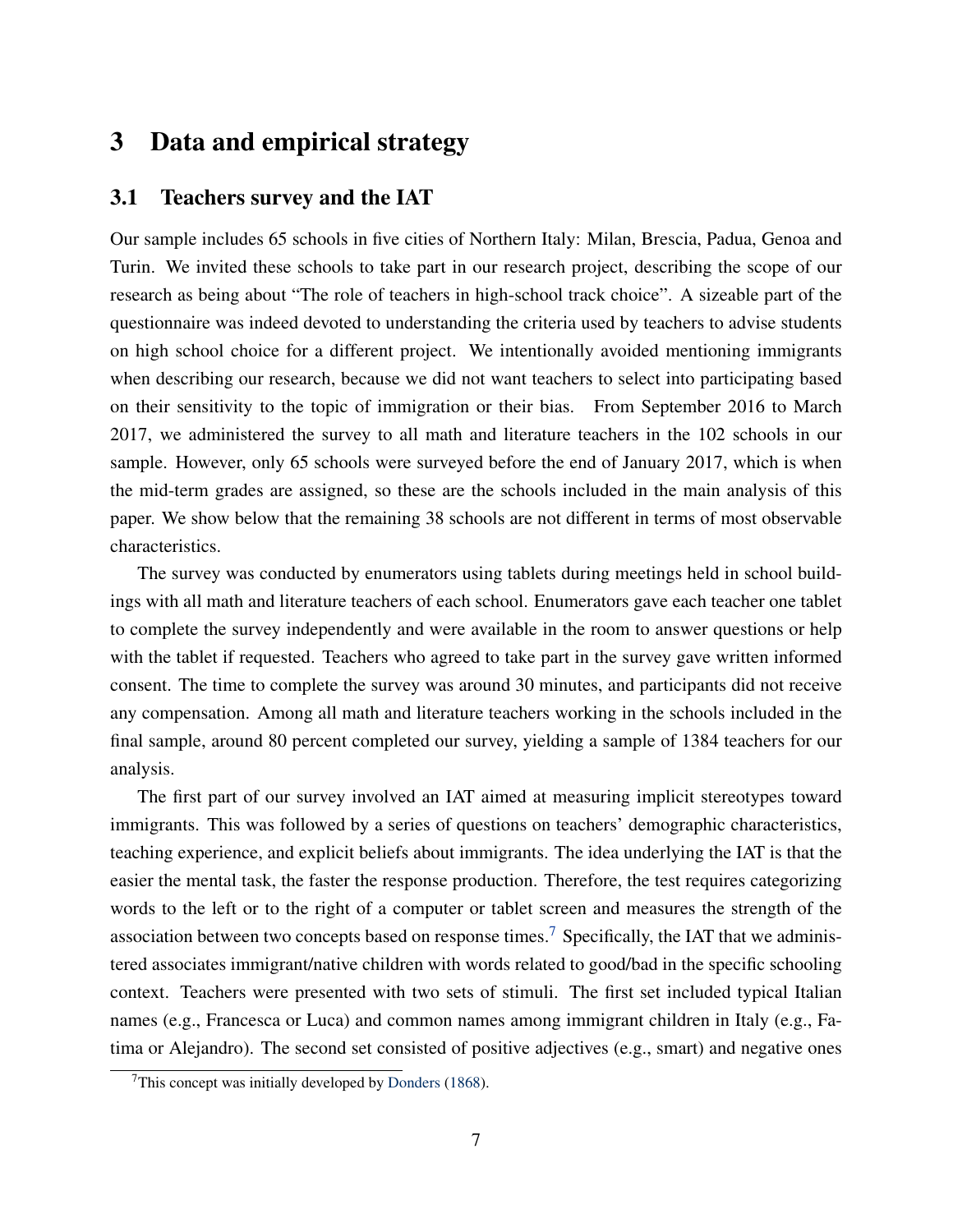(e.g., lazy). One word at a time (either a name or an adjective) appears at the center of the screen, and individuals are instructed to categorize it to the left or to the right according to different labels displayed on the top of the screen. For instance, the right label might say "Immigrant" and the left one might say "Italian". Names and adjectives randomly appear at the center of the screen, and subjects are asked to categorize the words as quickly as possible. In one type of round, subjects are asked to categorize native-sounding names and negative adjectives to the same side of the screen, whereas in another, they are asked to categorize immigrant-sounding names and negative adjectives to the same side. The order of the two types of rounds is randomly selected at the individual level.

To the extent that teachers are biased against immigrant students, they should react more slowly when the label "Immigrant" ("Italian") is associated with positive (negative) adjectives, because those associations are more difficult for their minds to process. The IAT thus measures stereotypes by the difference in reaction times between rounds in which native-sounding names and negative adjectives appear on the same side of the screen and rounds in which immigrant-sounding names and negative adjectives are on the same side. It is hard to fake the IAT, as this would require strategically speeding up or slowing down in certain blocks, and the improved scoring algorithm [\(Greenwald et al.,](#page-22-12) [2003\)](#page-22-12) discards observations in which reaction times are abnormally slow or fast. Also, faking is quite unlikely within our sample of teachers, as the IAT is not widely known in Italy.

IATs have the great advantage of (i) avoiding social-desirability bias in the response and (ii) capturing implicit associations that may be unknown to the individual, but may nevertheless affect his or her interaction with the stigmatized group. For this reason, the IAT is a widely-used tool in social psychology. Although there is some mixed evidence on its predictive validity [\(Blanton et al.,](#page-21-10) [2009;](#page-21-10) [Oswald et al.,](#page-24-7) [2013;](#page-24-7) [Olson and Fazio,](#page-23-7) [2004\)](#page-23-7), implicit bias has been found to correlate with outcomes in the real world and in laboratory experiments [\(Nosek et al.,](#page-23-8) [2007;](#page-23-8) [Greenwald et al.,](#page-22-2) [2009;](#page-22-2) [Burns et al.,](#page-21-3) [2016\)](#page-21-3), including, e.g., call-back rates of job applicants [\(Rooth,](#page-24-8) [2010\)](#page-24-8).

## [Insert Figure [1\]](#page-25-0)

Figure [1](#page-25-0) shows the distribution of IAT scores for the teachers in our sample. A positive score means a stronger association between foreign-sounding names and negative attributes, while a negative score suggests a stronger association between foreign-sounding names and positive attributes. Using the typical thresholds in the literature [\(Greenwald et al.,](#page-22-2) [2009\)](#page-22-2), an IAT score between −0.15 and 0.15 indicates no bias, a score between 0.15 and 0.35 (in absolute value) a slight association between the two concepts, and a score higher than 0.35 (in absolute value) a moderate to severe association. According to this metric, the IAT scores in Figure [1](#page-25-0) suggest that teachers are generally biased against immigrants. The mean IAT score is 0.47, which is slightly higher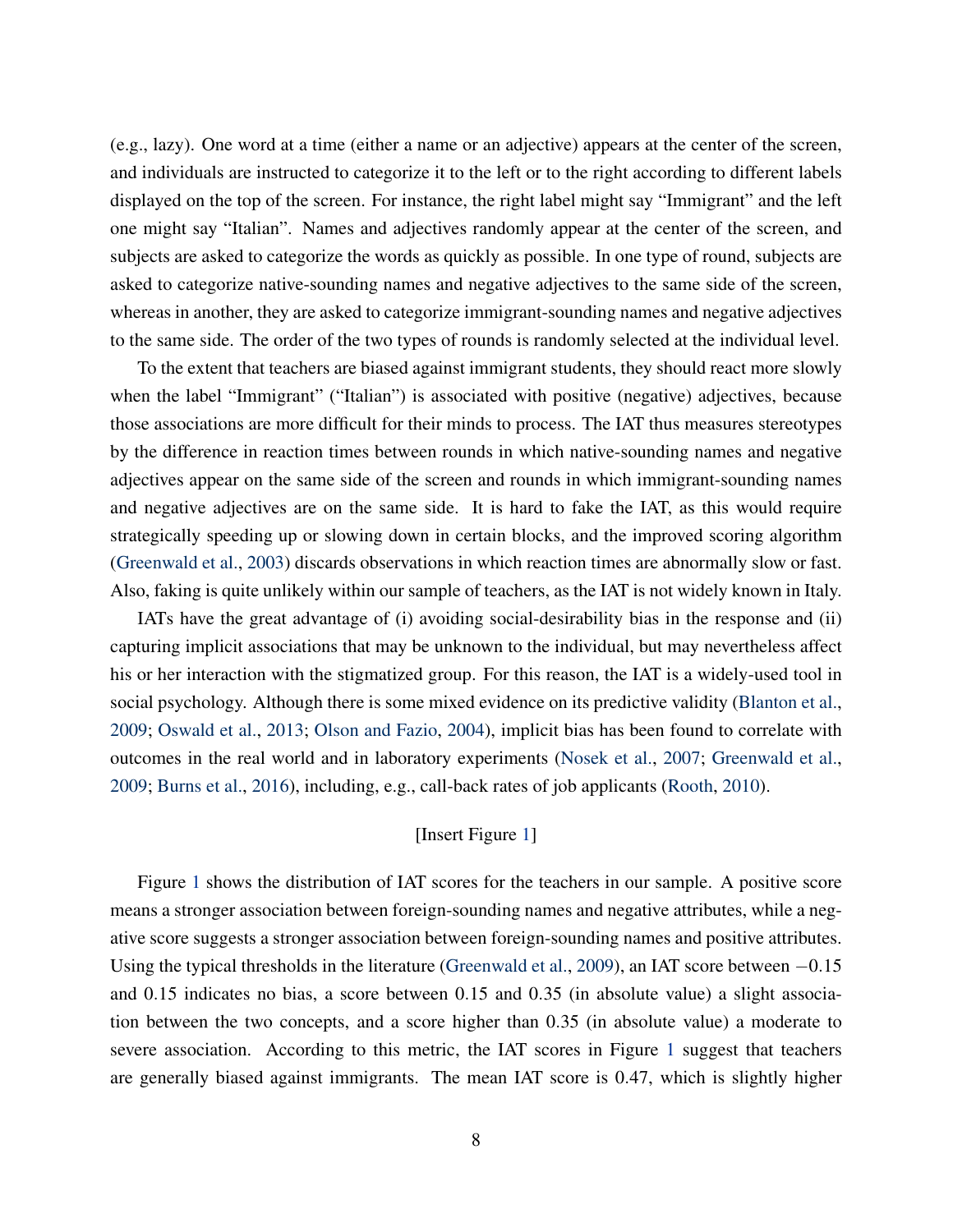than the mean of 0.41 in the sample of Italians who decided to take the IAT online on the website <https://implicit.harvard.edu,> and substantially higher than the mean of most European countries (see Figure [A.1\)](#page-25-0). Over 67 percent of the teachers exhibit moderate to severe bias, i.e., a score greater than 0.35.

### [Insert Table [1\]](#page-29-0)

Table [1](#page-29-0) (columns 1 to 5) shows the correlation between a number of teachers' characteristics and their IAT scores. Female teachers are less biased than male teachers, and so are teachers born in northern Italy compared to those born in southern Italy, although in both cases the difference is very small. We find no relevant differences along other characteristics such as having children or parental background. On the other hand, IAT scores are correlated with beliefs about immigrants, as elicited by a question we included in the survey. In particular, column 5 shows that teachers who believe that immigrants and natives should have equal opportunities of accessing available jobs on average have weaker implicit stereotypes against immigrants.<sup>[8](#page-10-0)</sup>

In columns 6 and 7 of Table [1,](#page-29-0) we test whether teachers' stereotypes reflect the relative average ability or variation in the ability of the native and immigrant students to whom teachers were previously exposed. We collected the standardized test scores (INVALSI) of the students taught by the teachers in our sample during the five years prior to our analysis. We could recover previous students' test scores for 779 out of 1384 teachers, which explains the reduction in the sample in columns 6 to  $9.9$  $9.9$  We find no meaningful correlation between teachers' IAT and the relative average test scores (column 6) or the standard deviation difference in test score (column 7) of native and immigrant students they taught in the past. Therefore, stronger stereotypes toward immigrant students do *not* seem to reflect statistical discrimination based on objective information on average group ability.

The last two columns show that the results remain basically unchanged when we introduce all regressors at the same time (column 8) and when we include school fixed effects (column 9). Overall, the evidence in Table [1](#page-29-0) is consistent with the IAT capturing negative beliefs against immigrants.

In the Appendix Table [A.2,](#page-30-0) we show the correlation between teachers' implicit stereotypes and beliefs about factors affecting the different high-school choice of native and immigrant children (the detailed questions are reported in Appendix [B.2\)](#page-46-0). Teachers with a higher IAT score are more likely to believe that the lower ability is a crucial explanation of why immigrants are more likely to go to vocational high schools, rather than academic oriented ones, while belief in the importance

<span id="page-10-0"></span><sup>&</sup>lt;sup>8</sup>We took the wording of this question from the World Value Survey.

<span id="page-10-1"></span><sup>&</sup>lt;sup>9</sup>We include teachers who had at least three immigrant (and native) students.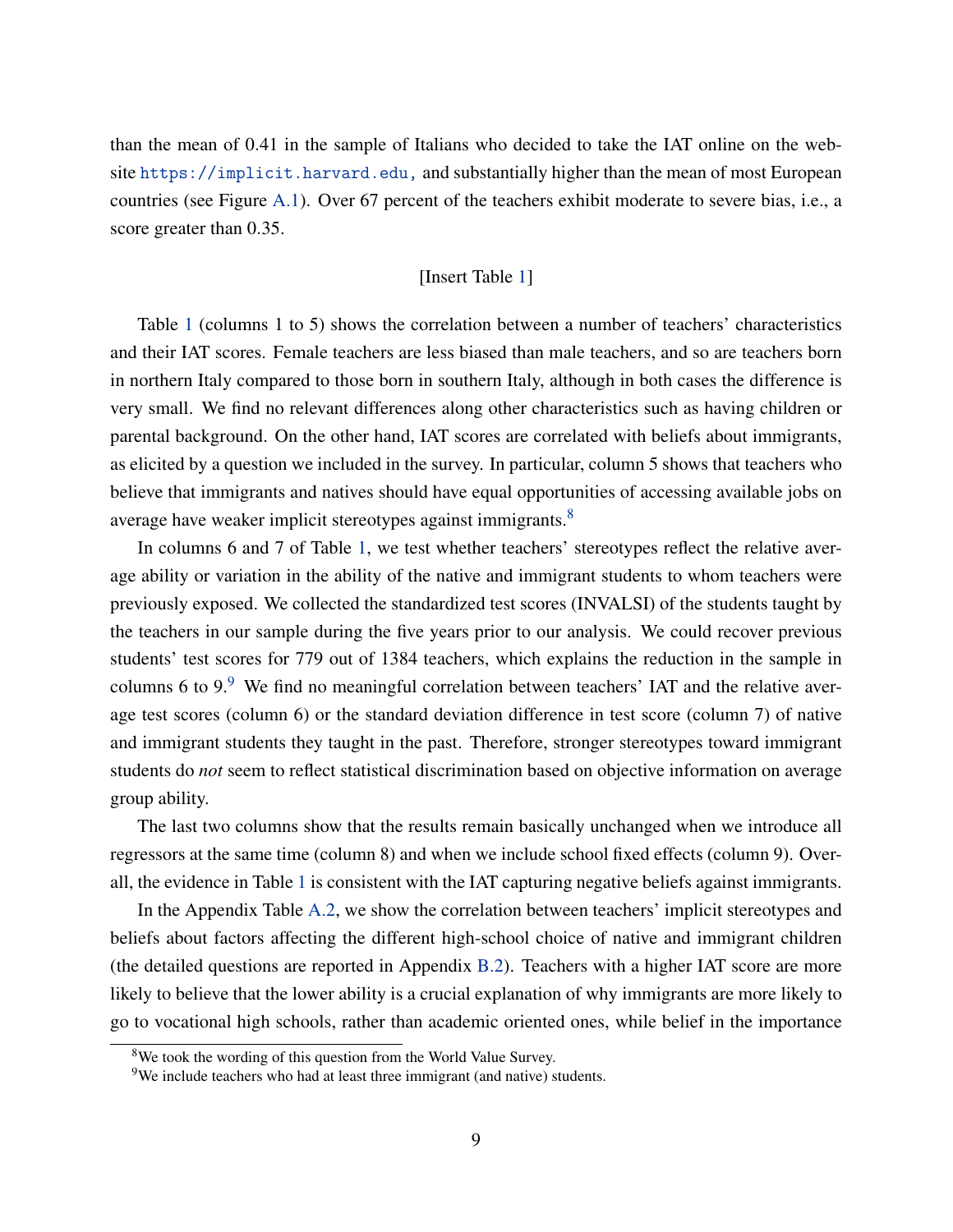of other factors that may determine the choice of high-school track, such as economic reasons, are not correlated with IAT scores.

## 3.2 Student performance

To measure students' academic performance, we obtained administrative data on the grades received by students at the end of grade 8 for schooling years between 2011-12 and 2015-16 from all schools in our sample. We have two separate measures of performance for each student: grades received from teachers on non-blindly graded tests, and blindly-graded, standardized test scores from INVALSI. Appendix Figure [A.2](#page-26-0) shows the distribution of grades assigned by teachers (Panel A) and of standardized test scores (Panel B) separately for native and immigrant students. In both cases, the distribution for natives first order stochastically dominates that for immigrants. This fact may reflect differences in ability between native and immigrant students as well as differences in the grading policy of teachers toward the two groups. As a first step to isolate the latter, we compare grades received from teachers by native and immigrant students with comparable standardized test score.

## [Insert Figure [2\]](#page-26-0)

Figure [2](#page-26-0) plots the average grades given by teachers to immigrant and native students (on the vertical axis) by quintiles of the standardized test score (on the horizontal axis), with the associated 95 percent confidence intervals. Conditional on obtaining the same standardized test score, immigrant students receive significantly lower grades from teachers along the whole distribution. The average gap is 0.13 points for math and 0.20 points for literature, comparable to the difference in grades by mother's education. In fact, controlling for the quintiles of the standardized test score, students whose mothers have a university degree receive a grade that is on average 0.15 points higher for math and 0.21 for literature, compared to children of mothers with a high-school diploma.

While this gap in grades could be due to bias against immigrants, it may also be explained by the ability of teachers to assess aspects of multidimensional competence (e.g., oral expression, behavior in class, etc.) that are not easily captured by multiple choice, standardized tests. We address this point in section [4.1.](#page-14-1)

## 3.3 The experiment

We administered the survey with the IAT test in 102 schools, but, due to logistical constraints, we only managed to complete the data collection for 65 of them before the end of semester grading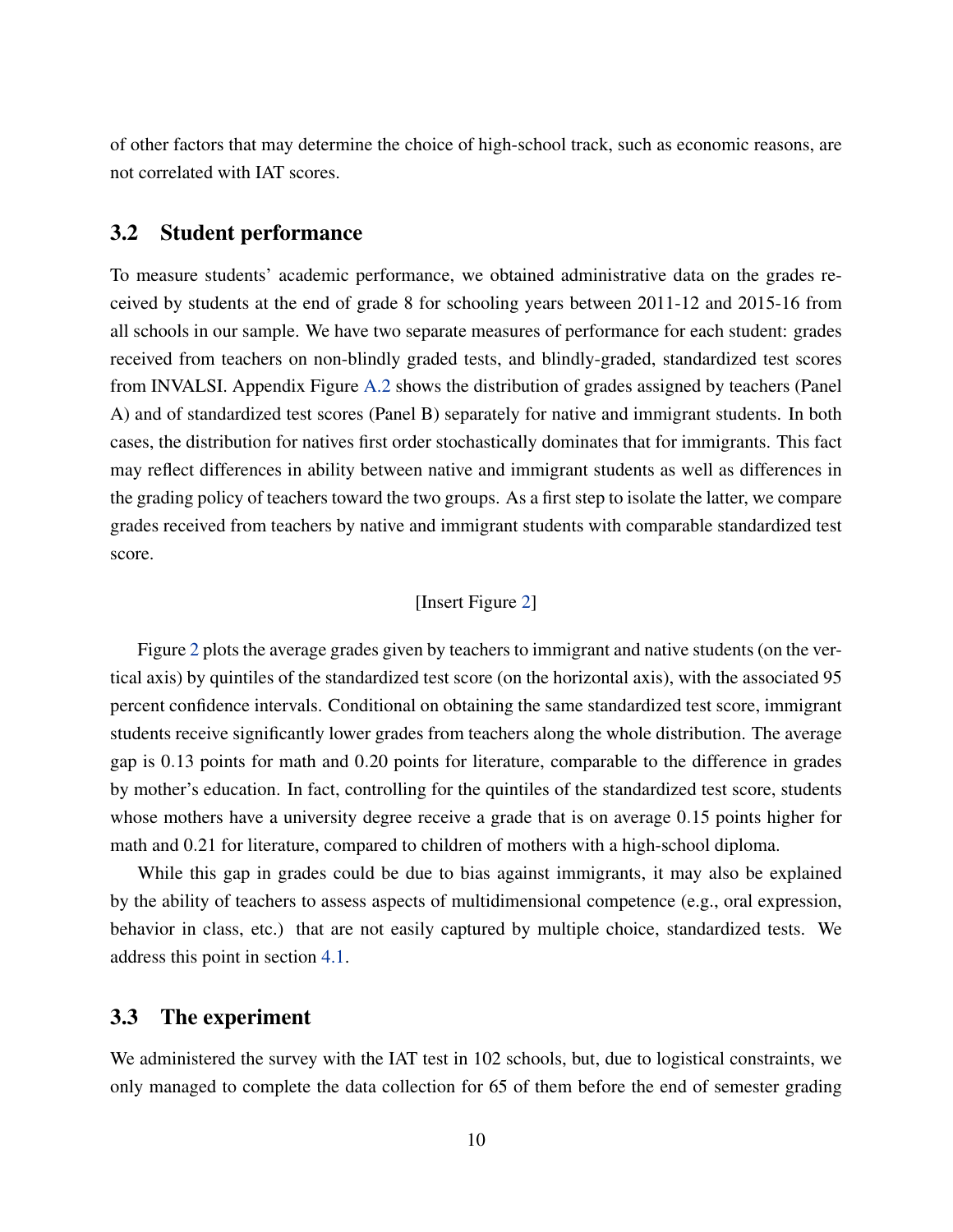in January.<sup>[10](#page-12-0)</sup> Only these 65 schools are thus included in our experiment, so that our sample for the evaluation of the experimental intervention contains 6,031 students in grade 8 in the school year 2016-2017 and their 533 teachers, 262 in math and 271 in literature. We have information on student grades and their math teachers for 5,141 pupils, and on student grades and their literature teachers for 5,138.

Balance in the characteristics of teachers surveyed before the end of January (hence included in our analysis) and after the end of January (not included) is shown in Appendix Table [A.3.](#page-31-0) Balance in the characteristics of their students is shown in Appendix Table [A.4.](#page-32-0) In both cases the two groups are comparable in terms of the characteristics we care about. Importantly, the sample of teachers is perfectly balanced in terms of implicit bias against immigrants (first row in Appendix Table [A.3\)](#page-31-0). For the few characteristics that differ across samples (e.g., gender or place of birth), the normalized difference never exceeds the cutoff of 0.25 suggested by [Imbens and Rubin](#page-23-9)  $(2015)$ .<sup>[11](#page-12-1)</sup> Overall, the sample of schools used for the intervention is representative of the original population we started from.

We offered the possibility of receiving feedback on the IAT score to all teachers in our sample and more than 80 percent of teachers chose to have it. The timing of feedback was randomized across schools. Teachers in half of the schools (the treated group) received the feedback before the end-of-semester grading, which took place at the end of January 2017. Teachers in the remaining schools (the control group) received the feedback within two weeks. We chose to randomize at the school level rather than at the teacher level in order to avoid contamination between teachers who received the early feedback and those who received the feedback after term grading. The teachers were not aware that we could observe the grades they gave to their students. We obtained this information directly from the National Evaluation Center, substantially reducing the risk of experimenter demand effects in teachers' grading [\(De Quidt et al.,](#page-21-11) [2018\)](#page-21-11).

The feedback was provided over e-mail. Each teacher received his/her IAT score and a brief description of the test explaining whether in their case the association between immigrant names

$$
\Delta = \frac{\overline{X}_1 - \overline{X}_2}{\sqrt{S_1^2 + S_2^2}}
$$

<span id="page-12-0"></span><sup>&</sup>lt;sup>10</sup>The difference in the times when the survey was administered depended on logistical constraints on our side (e.g., availability of tablets and enumerators) and on the schools' side. In particular, the principals needed to agree on the data collection and needed to consent to share administrative data on teachers' grades and standardized test scores of all their students.

<span id="page-12-1"></span><sup>&</sup>lt;sup>11</sup>The normalized difference we show in column 4 is the formula recommended by [Imbens and Wooldridge](#page-23-10) [\(2009\)](#page-23-10):

where  $\overline{X}_1$  and  $\overline{X}_2$  are the means of covariate *X* in the two sub-groups that are being compared, and  $S_1^2$  and  $S_2^2$  are the corresponding sample variances of *X*. [Imbens and Rubin](#page-23-9) [\(2015\)](#page-23-9) recommend as a rule of thumb that  $\Delta$  should not exceed 0.25.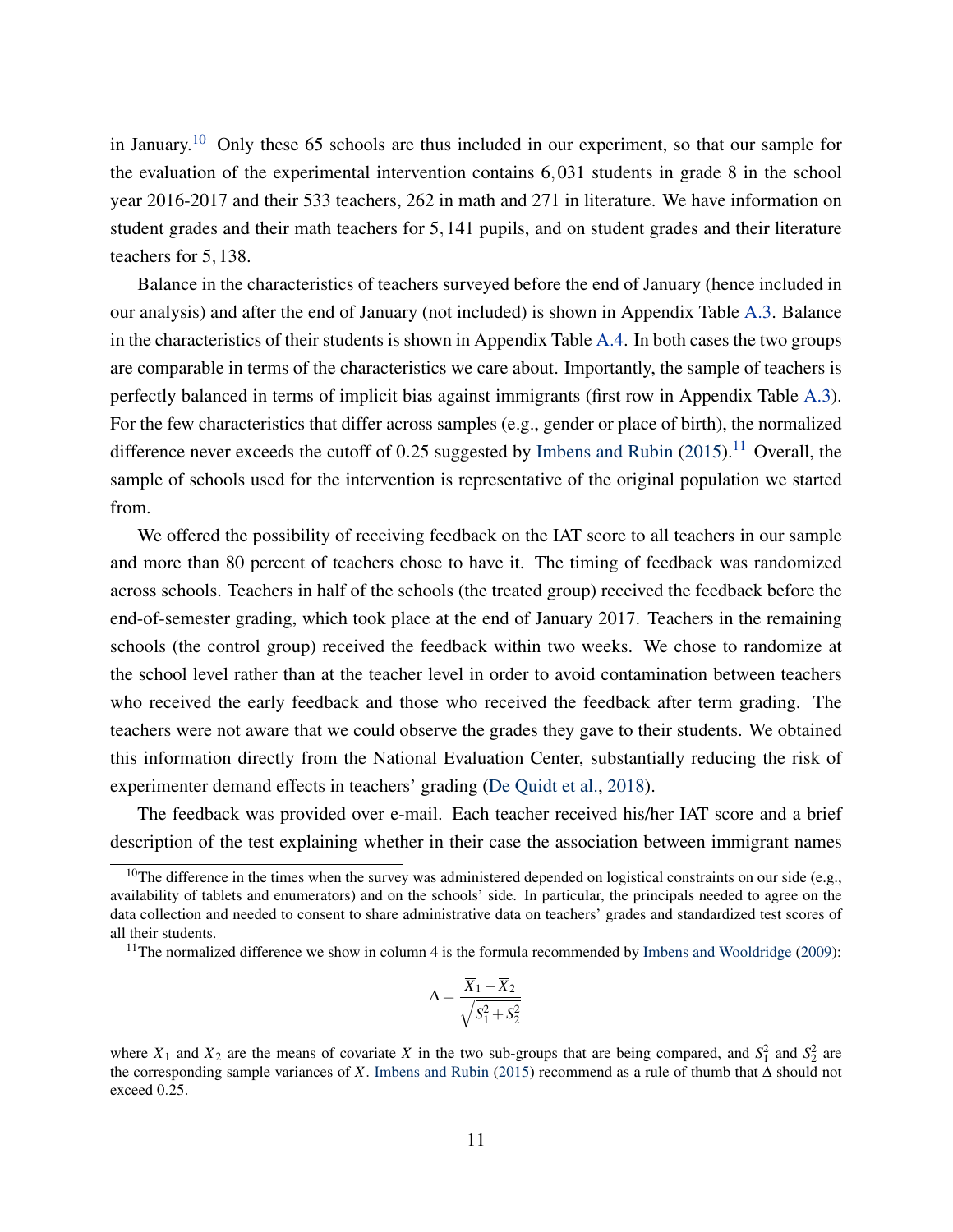and good/bad adjectives was "slight", "moderate" or "strong"based on the thresholds typically used in the literature [\(Greenwald et al.,](#page-22-2) [2009\)](#page-22-2) and represented also in Figure [1.](#page-25-0) They were also reassured that these results would not be shared with anyone. The detailed text of the e-mail is reported in Appendix [B.3.](#page-47-0) Appendix Table [A.5](#page-33-0) provides evidence on the correlation between several teacher characteristics and the decision to receive the feedback. Interestingly, there is no significant correlation with either implicit or explicit biases against immigrants – respectively, IAT scores and answers to the World Value Survey question on immigrant rights to jobs – nor are there significant correlations with the subject taught or own gender.<sup>[12](#page-13-0)</sup>

### [Insert Table [2](#page-30-0) and [3\]](#page-31-0)

Tables [2](#page-30-0) and [3,](#page-31-0) respectively, show the average characteristics of teachers and students in treated and control schools. As should be expected by virtue of randomization, teachers and students in the two groups are balanced in terms of observable characteristics. None of the variables are statistically different at conventional levels between the two groups. The share of female teachers is slightly higher in the treatment group (only significant at the 10 percent level), but even in this case the standardized difference is below the critical threshold of 0.25 suggested by [Imbens and](#page-23-9) [Rubin](#page-23-9) [\(2015\)](#page-23-9).

### [Insert Figure [3\]](#page-27-0)

Figure [3](#page-27-0) shows the timeline of the survey and experiment, as well as the periods covered by the data on standardized test scores and teacher-assigned grades. The top part of the figure shows the sample of students used to analyze whether teachers with more implicit bias actually discriminate against immigrants. For this exercise, we exploit cohorts of students graduating from middle school between June 2012 and June 2016 for whom we have the standardized test score (INVALSI) in June of grade 8 and teacher-assigned grades in exactly the same period. In other words, the analysis of bias in grading is done using *end-of-year* grades because this is the only time at which two independent measurements of achievement exist. Importantly, knowledge of our study could not affect the behavior of teachers toward these cohorts of children given that they graduate from middle school before our data collection.

<span id="page-13-0"></span> $12$ Instead, there is a significant correlation with the time employed to complete the survey: completion time one standard deviation or more than the mean value is associated with a 5 percentage point higher probability of consenting to receive the feedback. In addition, those who completed only the IAT and not the survey were almost 10 percentage points less likely to consent to receive the email about own stereotypes. These correlations do not survive when including school fixed effects, which explain a substantial share of the variation in the choice of receiving feedback as shown by the R-squared.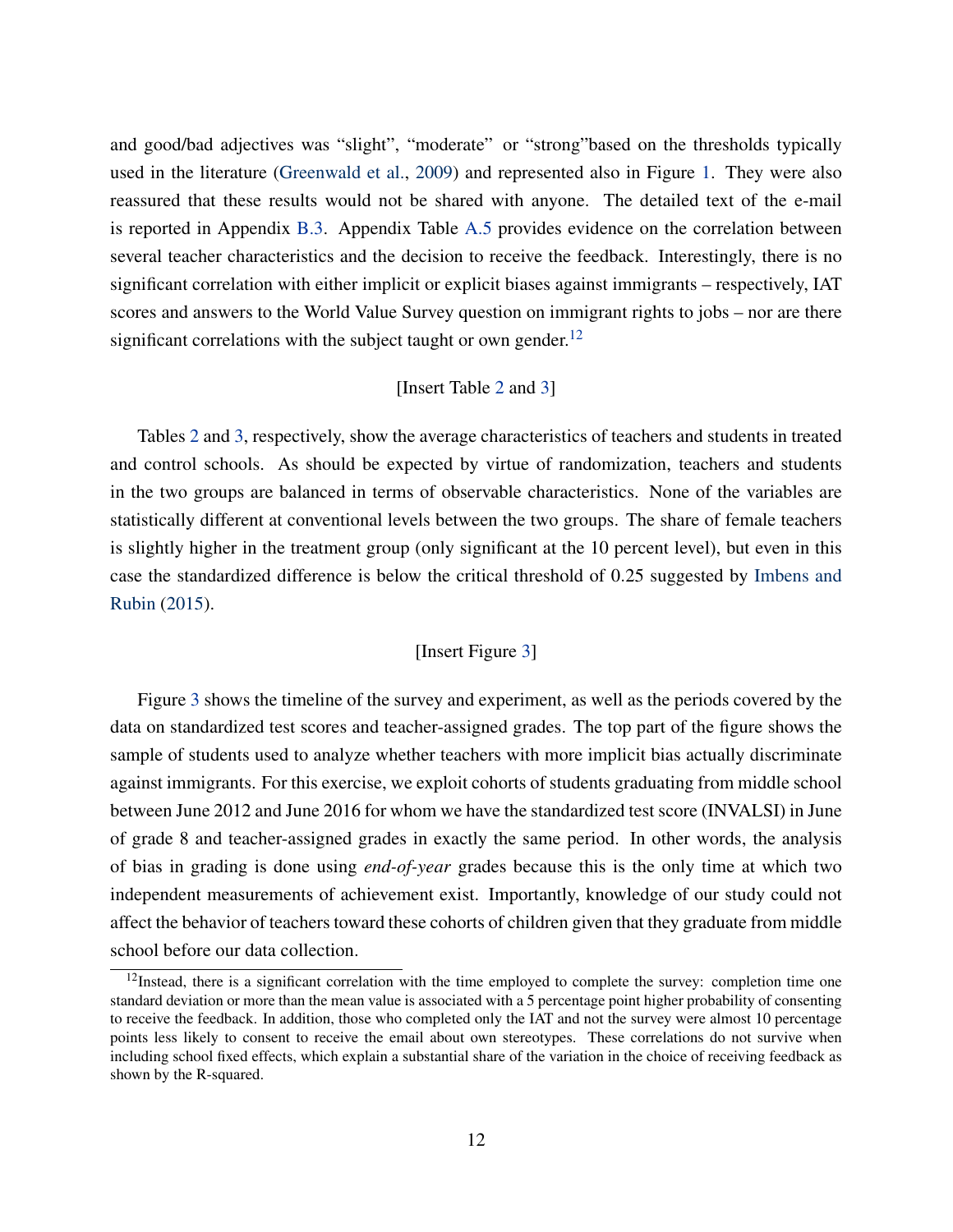The bottom part of the figure shows the timeline for the survey and experiment. During the first semester of school year 2016/17 (October-January), we administered the survey and the IAT to all teachers in our sample. During the last week of January 2017, before end of semester grading, we sent feedback about own IAT score to teachers in a random group of schools. All other teachers were allowed to see their score after the mid-term grading (i.e., first week of February 2018). The impact of the intervention is tested by looking at the *end-of-semester* grades given by teachers to the cohort of students in grade 8, who eventually graduated from middle school in June 2017. No standardized test scores exist for evaluations at the end of the first semester, which implies that in analyzing the impact of our experiment we cannot control for the INVALSI score (but this does not affect our ability to estimate the impact of the intervention, given randomization). Data on teacher-assigned grades at the end of the first semester are collected by INVALSI only for students in grade 8. This is why we restrict our analysis to students in grade 8.

## <span id="page-14-0"></span>4 Results

## <span id="page-14-1"></span>4.1 Implicit biases and grading

Table [4](#page-32-0) investigates the relationship between teachers' implicit bias and grading of immigrant vs. native students. The sample includes all students enrolled in grade 8 in our schools between school years 2011-12 and 2015-16. The dependent variable is end-of-year grade received from the math (Panel A) and literature (Panel B) teacher. Note that this grade differs from the mid-term grade given at the end of January, which we use to evaluate the impact of our experiment. The advantage of considering end-of-year grades for this part of the analysis is that students take the INVALSI standardized test at the same time, which allows us to compare students' performance on blindly and non-blindly graded tests. All specifications in columns 1-6 of Table [4](#page-32-0) include teacher fixed effects. We include class fixed effects as a robustness check in the last column.

### [Insert Table [4\]](#page-32-0)

Column 1 shows that immigrant children receive on average half a grade less than natives in both math and literature (on a scale going from 3 to 10, where 6 is the passing grade). The gap is slightly larger for literature compared to math: indeed, we should expect language to be a stronger barrier for immigrants in the former subject than in the latter. After controlling for student ability, as measured by a cubic polynomial of the standardized test score (INVALSI), the gap decreases to about 0.1 points, or a tenth of a standard deviation, in both math and literature (column 2).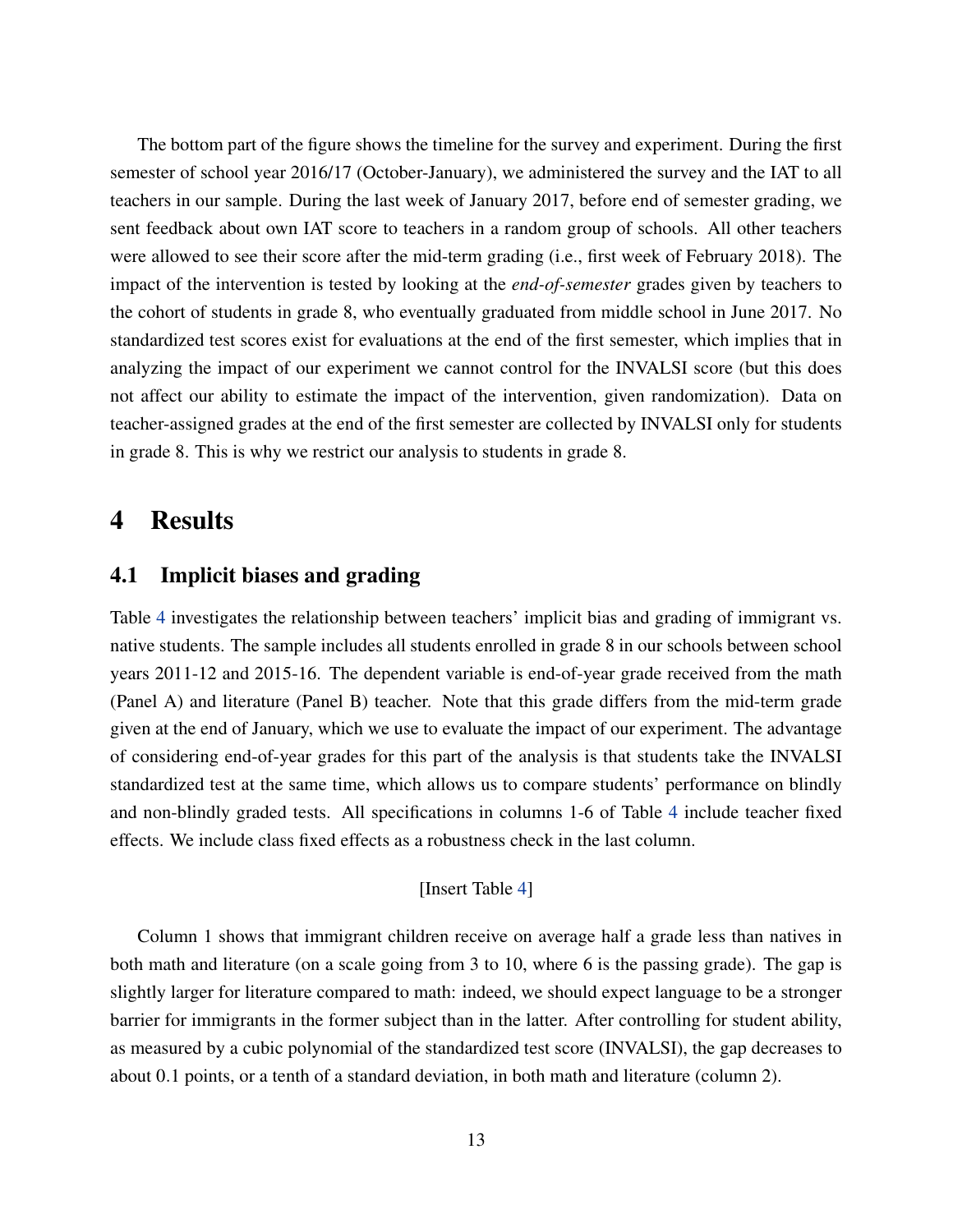In column 3 of Panel A, we interact the dummy for immigrant student with math teacher's IAT. We find that math teachers with stronger implicit stereotypes against immigrants give them lower grades, holding constant students' ability (as measured by the standardized test score). A one standard deviation increase in teacher's IAT score (0.26, equivalent to moving from an unbiased teacher to a slightly biased one) is associated with a 0.033 decrease in immigrants' grades in math on average, or half of the average gap between immigrants and natives with identical performance on standardized tests. Therefore, negative (implicit) attitudes towards immigrants systematically correlate with the way in which math teachers evaluate student performance. These biases in teachers' minds may operate in an unconscious way, without any intention to directly harm the stigmatized group [\(Gilliam et al.,](#page-22-6) [2016;](#page-22-6) [Van den Bergh et al.,](#page-24-0) [2010\)](#page-24-0).

The remaining columns of Table [4,](#page-32-0) Panel A, show that the relationship between teachers' IAT scores and immigrants' grades in math is robust to including additional covariates. In column 4, we control for student characteristics (gender, first vs. second generation immigrant, and mother's education), and in column 5 we add teacher characteristics (age, gender, place of birth, and whether the teacher holds an advanced STEM degree). We also interact all these variables with the immigrant dummy to make sure that our main explanatory variable of interest does not capture the effect of other teacher characteristics correlated with the IAT score. Note that after including all interactions of the immigrant dummy with student and teacher characteristics (i.e., in columns 4 to 7 of Table [4\)](#page-32-0), we can no longer interpret the coefficient of the standalone immigrant dummy.<sup>[13](#page-15-0)</sup> We find that the estimated effect of the IAT score on the grading of immigrant students remains unaffected. In column 6, we add the grade received by students at the end middle school for their behavior in the classroom. This grade is decided jointly by all teachers of the class, with a stronger weight given to the math and literature teachers. Although the variable *Behavior* may be endogenous, so we cannot interpret the resulting coefficients in a causal way, it is reassuring that the inclusion of the variable does not affect the coefficient on *Immigrant\*Teacher's IAT*, suggesting that our results are not driven by worse behavior in the classroom of immigrants compared to natives. Our coefficient of interest is also unchanged by replacing teacher fixed effects with class fixed effects (last column of the table).

The evidence in Panel A of Table [4](#page-32-0) confirms that math teachers with stronger implicit stereotypes, as measured by higher race IAT scores, give lower grades on average to immigrant students than to native students with the same performance on blindly-graded, standardized tests. Panel B of Table [4](#page-32-0) shows that this is not true for literature teachers, as there is no relationship between IAT scores and immigrants' grades in literature (Columns 3-7). We propose two non-mutually exclu-

<span id="page-15-0"></span> $13$ For this reason, at the bottom of each panel we report the mean of the native-immigrant gap in grades when including all control variables but not their interaction with the immigrant dummy.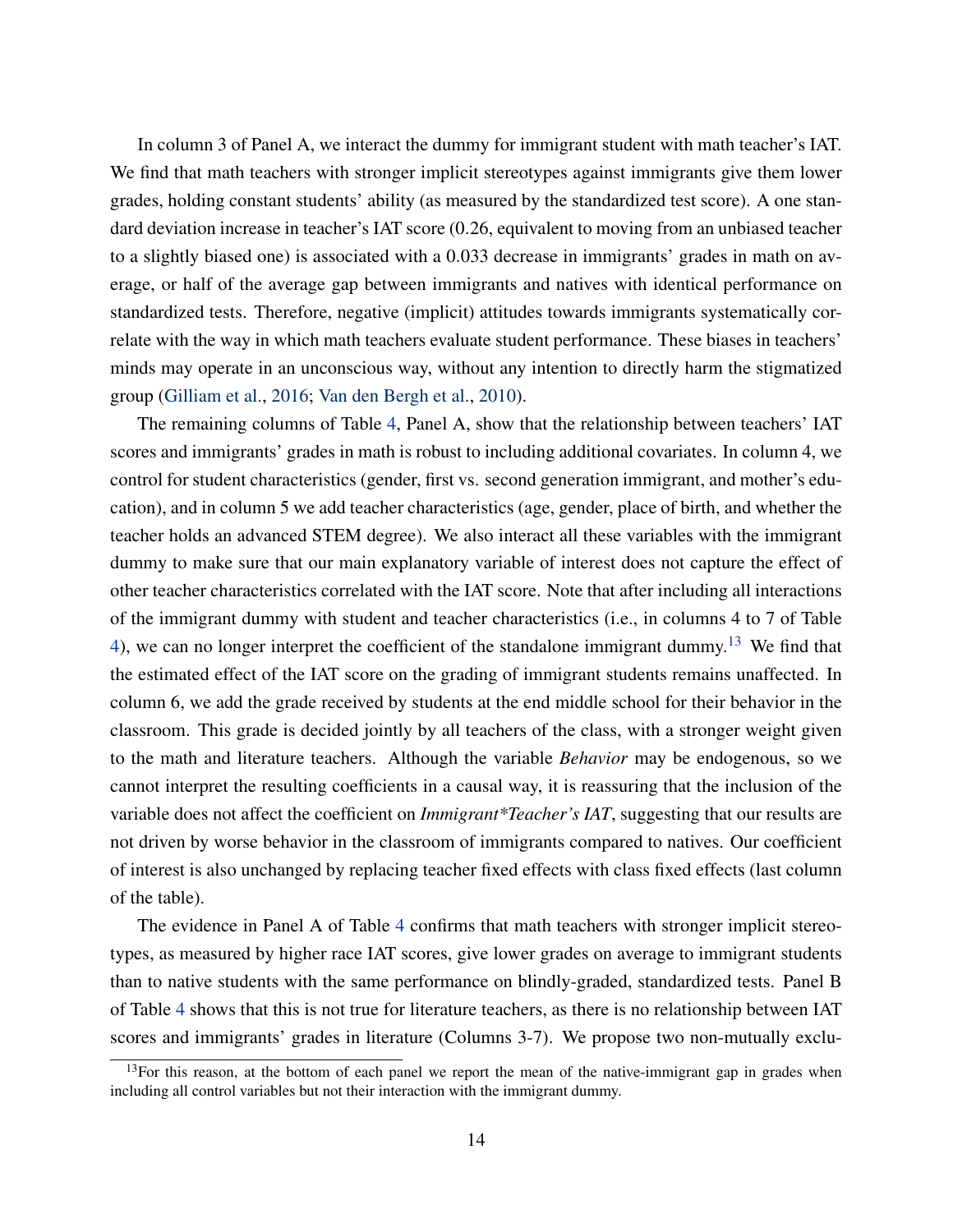sive explanations for the different results for math and literature teachers. First, multiple choice, standardized tests in literature may be ill-suited to measure skills that are considered important by literature teachers (e.g., language proficiency), while the problem may be less severe in math [\(Bettinger,](#page-21-12) [2012\)](#page-21-12). If this is the case, misalignment between the skills measured by standardized tests and by teacher evaluations may hamper the identification of subjective biases in the latter. Second, taking into account the additional difficulties faced by non-native speakers in their subject, literature teachers may impose lower standards on immigrant than on native students. Indeed, literature teachers with stronger stereotypes may expect less from non-native speakers and this effect may offset any negative impact of (implicit or explicit) biases on grading of immigrant students. Appendix Table [A.6](#page-34-0) provides supporting evidence for the latter explanation using the generation of immigration of children. First generation immigrants are less likely to be proficient in the native language than second generation immigrants. In line with our proposed explanation, we find that literature teachers with stronger stereotypes give relatively higher grades to first generation than to second generation immigrants (coefficients on *First Generation\*Teacher's IAT* in columns 8-10), although statistical power is an issue when detecting effects within specific subgroups. By contrast, the effect of teacher stereotypes on grades in math, for which language proficiency is less of an issue, does not vary between first and second generation immigrants (coefficients on the same variable in columns 3-5).

## 4.2 Revealing implicit stereotypes

Figure [4](#page-28-0) shows the effect of our treatment on the grades given by math (top panel) and literature (bottom panel) teachers, to immigrant (left) and native (right) students in January 2017. The sample includes 8th graders during the school year 2016-2017. Teachers are not aware that we observe the grades they give to their students, substantially reducing the risk of experimenter demand effects. The grade distribution, on the horizontal axis, goes from 3 to 10. Colored bars represent the grade distribution of students whose teachers received the feedback before the end-of-semester grading, while black lines represent the grades of students whose teachers received the feedback after. The figure shows that receiving the feedback on the IAT before grading shifts the grade distribution to the right for immigrant students and to the left for native ones.

## [Insert Figure [4\]](#page-28-0)

Table [5](#page-33-0) quantifies the average effects in Figure [4.](#page-28-0) The variable '*Early Feedback*' in Panel A is an indicator for whether the school was randomized into the treated group. We are thus comparing grading by teachers eligible for receiving the feedback in time to adjust their grades (i.e., before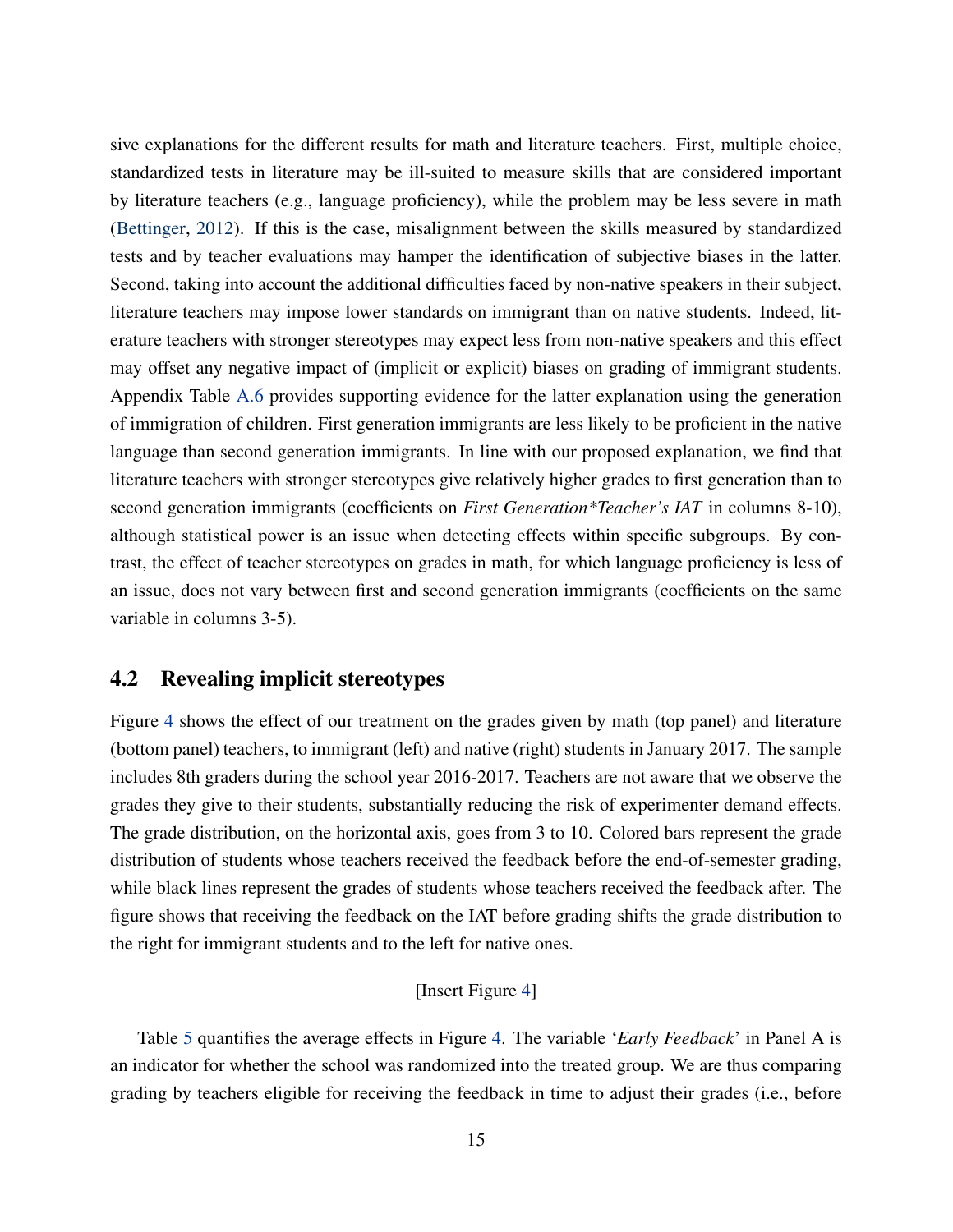end of January) and teachers who could receive the feedback only after end-of-semester grading. The coefficient in the first row of Panel A is therefore an intention-to-treat effect. Math teachers eligible for treatment (i.e., '*Early Feedback*' taking value 1) give on average 0.4 points more to immigrants and 0.15 points less to natives compared to teachers randomized into the control group (columns 1-3). The effect on grading of immigrant students in literature is qualitatively similar, but only about 3/4 as large in magnitude (columns 4-6).

#### [Insert Table [5\]](#page-33-0)

In Panel B of Table [5](#page-33-0) we rescale the intention-to-treat effect by the take-up rate of the early feedback, which was above 80 percent, in order to compute the treatment effect of bias revelation. The variable '*Email*' in Table [5](#page-33-0) takes value 1 if the teacher actually received the feedback and 0 if he/she did not receive any feedback. The effect on the interaction between the treatment and immigrant students' grades increases in magnitude to about  $+0.5$  for math and  $+0.4$  for literature, while the effect for natives is around  $-0.2$  points for both subjects.

It should be stressed that the magnitude of the treatment effect in Table [5](#page-33-0) is not comparable to the magnitude of the bias in grading (i.e., the difference between teacher grades and standardized test scores) shown in Table [4.](#page-32-0) The experiment was done at the end of the first semester (when no standardized test scores exist), while the bias in grading is measured at the end of the second semester (when we have information on both standardized test scores and teacher-assigned grades). Also, the grading policy of teachers likely differs between the first and the second semester, especially around the pass grade. In both semesters, students fail if they obtain a grade lower than 6, but failing has very different consequences in the first and second semester. Failing in the first semester represents a 'warning' with no immediate consequences, while students may be retained if they fail more than one subject in the second semester. For this reason, teachers may be more hesitant to fail students in the second than in the first semester. Indeed, the average fraction of students failing either literature or mathematics (or both) is 21 percent in the first semester, but only 2 percent in the second semester. Among immigrant students, failure rates in the first and second semester reach 31 and 4 percent, respectively. Lower propensity to fail students in the second semester sets a floor to teacher grades – and, possibly, to penalties for immigrant students – compared to the first semester. For this reason, stereotypes likely induce larger effects on relative grades of immigrant and native students in the first than in the second semester.

#### [Insert Table [6\]](#page-34-0)

Visual evidence in Figure [4](#page-28-0) suggests that treatment effects may be particularly large around the margin between passing and failing students (i.e., between grades 6 and 5), especially for math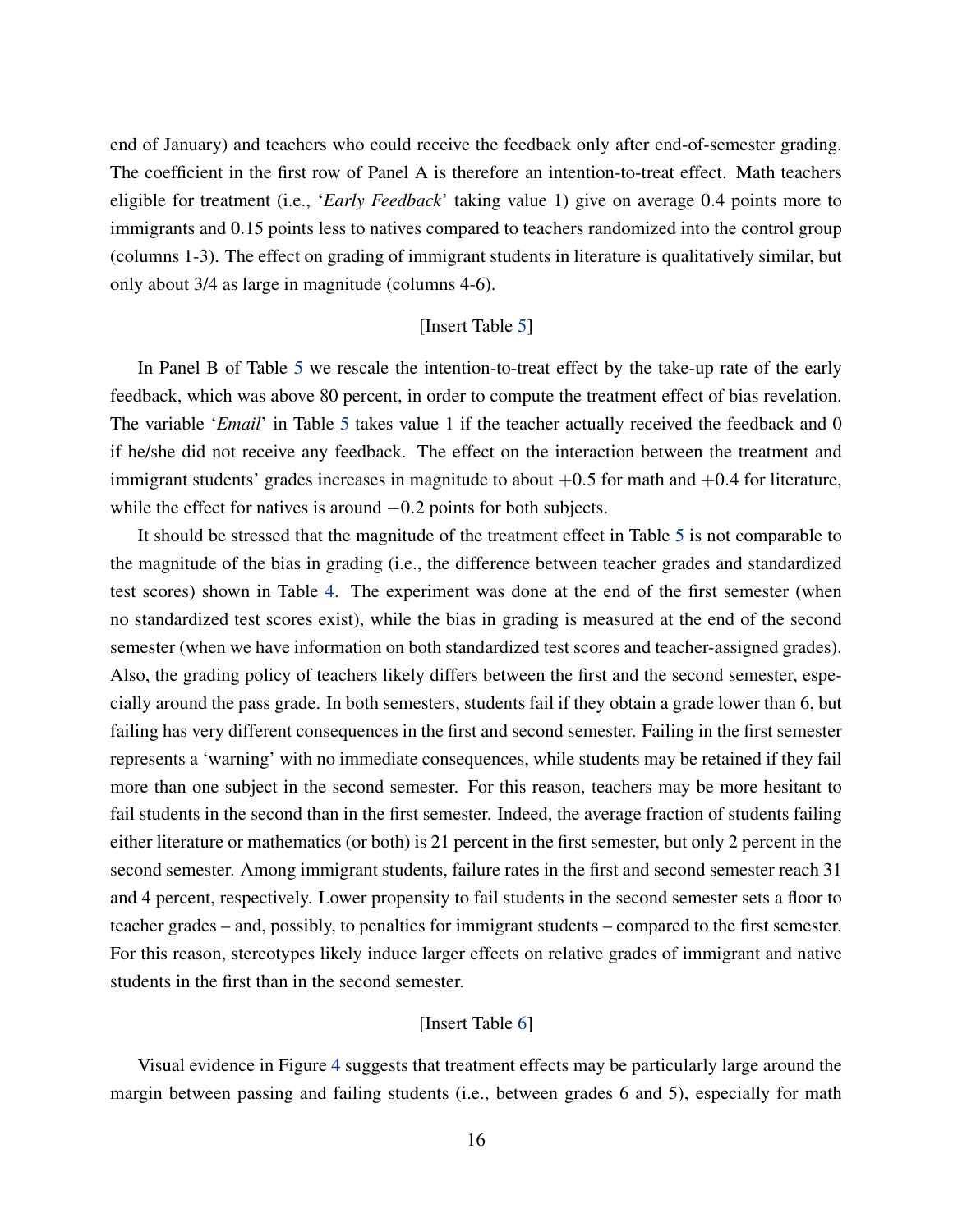teachers. This is confirmed in Table [6,](#page-34-0) in which we estimate the effect of the early feedback on the probability of failing immigrant and native students, respectively. For math teachers (columns 1-3), early IAT feedback decreases the probability of failing immigrants by around 10 percentage points, whereas failing rates of native students remain unaffected. There is no significant effect for literature teachers.

Overall, we document large effects of revealing own stereotypes to math teachers on both grades and failure rates of immigrant students in math. As for literature teachers, the effect on grading is smaller, and there is no effect on the probability of failing immigrant students in math. These findings dovetail nicely with the evidence in Table [4](#page-32-0) that teacher stereotypes are less relevant for grading in literature than for grading in math – with the caveat, discussed above, that standardized test scores may be a noisy measure of student ability in literature.

### 4.3 Heterogeneous effects

In Table [7,](#page-35-0) we explore how changes in teacher behavior induced by our intervention vary with teacher and student characteristics. For comparison, columns 1 and 5 report the baseline estimated effects in math and literature, respectively, according to the most stringent specifications in columns 3 and 6 of Table [5.](#page-33-0)

## [Insert Table [7\]](#page-35-0)

We first examine heterogeneity in the (intention-to-treat) effect by the initial level of teacher explicit bias against immigrants. If being revealed one's own (implicit) bias is more informative for teachers unaware of such bias, we should expect a greater reaction from teachers who reported no explicit bias in the initial survey. To test this hypothesis, in columns 2 and 6 of Table [7](#page-35-0) we interact the indicator variables for immigrant students and teachers' early feedback with the dummy variable *WVS*, which is equal to 1 for teachers who in our survey agree that "immigrants and natives should have equal opportunities of accessing available jobs". Not only are these teachers slightly less biased to begin with (see the previous Table [1\)](#page-29-0), they are also more responsive to our intervention, as demonstrated by the positive coefficient of the triple interaction term in columns 2 and 6. This suggests that teachers actually react to being revealed a bias they were unaware of.

In the remaining columns of Table [7,](#page-35-0) we turn to heterogeneity by student characteristics. In columns 3 and 7 we explore the role of the generation of immigration. Revealing stereotypes to teachers does not lead them to differentially adjust the grades they give to first or second generation immigrants. In column 4 and 8, we estimate the differential effect by area of origin of immigrant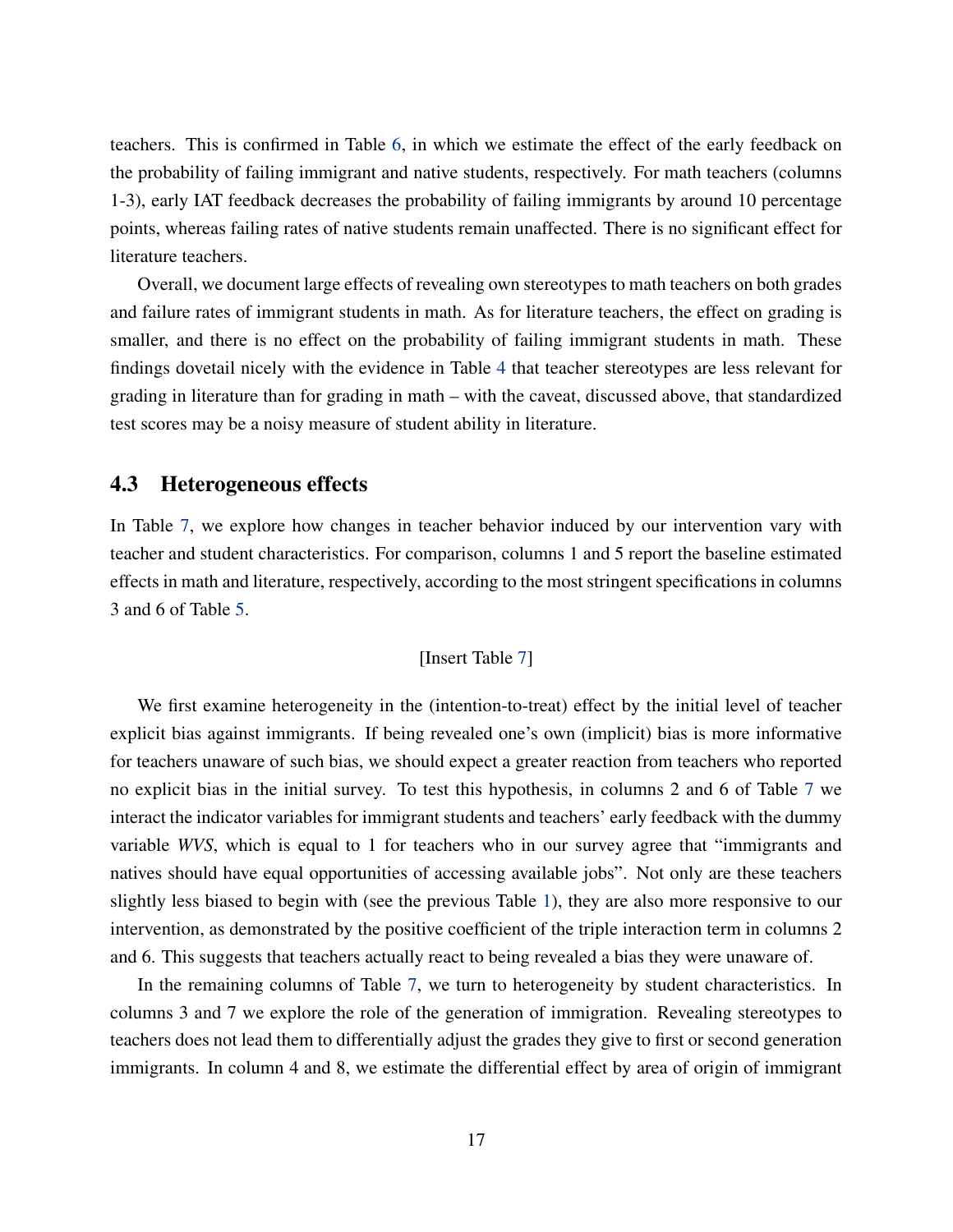students: Eastern Europe, Africa, Latin America, and Asia. Math teachers receiving the early feedback increase grades more for students who are geographically or linguistically closer to natives – respectively, Eastern Europeans (the excluded category) and Latin Americans. Math teachers do not respond to the treatment when they grade African or Asian students. The pattern is less clear for literature teachers. The heterogeneous effects by region of origin observed for math teachers are suggestive of a role of cultural or linguistic proximity as mediators in the impact of our treatment.

Finally, we also explored heterogeneity of the effect with the timing of when teachers took the survey or were informed of the IAT: before/after Christmas, and number of days before/after end-of-semester grading. However, we could not detect any significant differences along these dimensions.

# 5 Conclusions

Immigrant children receive lower teacher-assigned grades than natives after controlling for their performance on anonymously graded standardized tests. This result per se is not a proof of bias, since there may be characteristics that differentiate immigrants from natives that are observable to teachers, but unobservable to the econometrician (e.g., disciplinary problems or differences in performance on standardized multiple choice questions versus open ended ones). However, by administering an Implicit Association Test (IAT) to teachers, we are able to show that the difference in grading of natives and immigrants is correlated with teachers' stereotypes against immigrants for math, potentially the most objective among teacher-assigned grades. The effect is not statistically significant for literature teachers, although this masks interesting heterogeneous effects, with second (first) generation immigrants receiving lower (higher) grades from teachers with more stereotypes. Literature teachers with stronger stereotypes may expect less from children who are less familiar the language and, thus, they may be positively surprised when such students perform well.

We also show that informing the teachers about their own stereotypes may be an effective policy to reduce discrimination in grading. Both math and literature teachers randomized into a treatment that consists of receiving feedback on their IAT before end-of-term grading react to this information by increasing the grades they give to immigrants and decreasing the grades they give to natives. Only teachers with positive explicit views toward immigrants react to the treatment.

Our results speak to a new policy debate, particularly to recent efforts by corporations and institutions in the U.S. and Canada to increase awareness about implicit bias by encouraging every search committee member or new employee to take an IAT. In the context of schooling, the IAT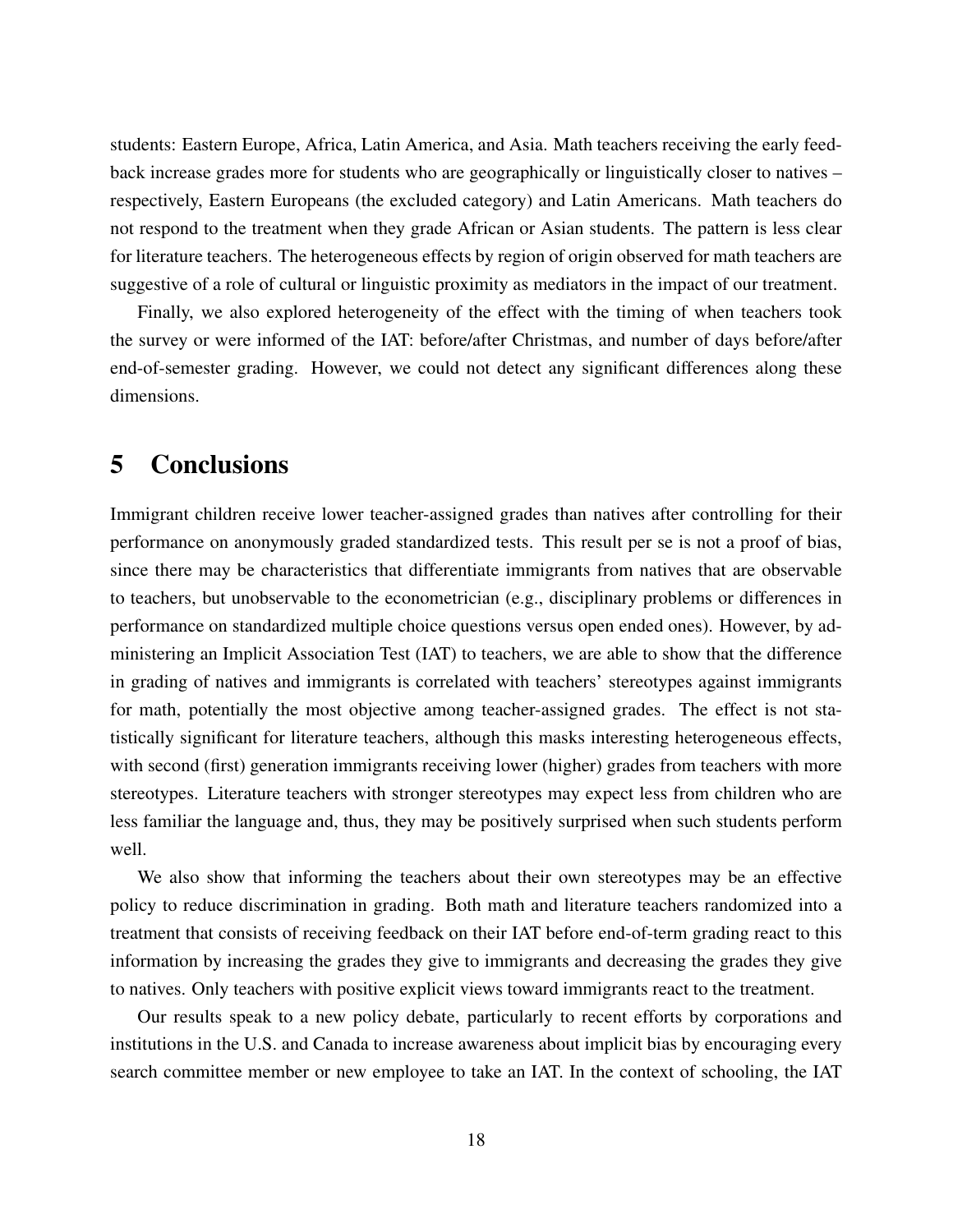test is simple to implement and it would not cost much to ask every teacher to take it, say at the beginning of every academic year. Our results suggest that this may help counteract implicit bias that teachers hold towards negatively stereotyped groups. However, we also want to stress that the implications of such a policy are not straightforward. By making teachers aware of their 'implicit' biases, their evaluation of students becomes more fair if they were acting upon their stereotypes by giving lower grades to immigrants (i.e. math teachers). But it is possible that teachers whose negative stereotypes do not translate into discriminatory behavior may also react, thus inducing positive discrimination toward immigrant children. Further research is needed to assess efficient and equitable ways to de-bias individuals.

# References

- <span id="page-20-1"></span>Alesina, A. and Glaeser, E. (2004). *Fighting poverty in the US and Europe: A world of difference*. Oxford University Press.
- <span id="page-20-6"></span>Alesina, A. and La Ferrara, E. (2014). A test of racial bias in capital sentencing. *The American Economic Review*, 104(11):3397–3433.
- <span id="page-20-0"></span>Alesina, A., Miano, A., and Stantcheva, S. (2018). Immigration and redistribution. *NBER Working Paper No. 24733*.
- <span id="page-20-7"></span>Allport, G. W. (1958). *The nature of prejudice: Abridged*. Doubleday.
- <span id="page-20-4"></span>Altonji, J. G. and Blank, R. M. (1999). Race and gender in the labor market. *Handbook of labor economics*, 3:3143–3259.
- <span id="page-20-8"></span>Barbieri, G., Rossetti, C., and Sestito, P. (2011). The determinants of teacher mobility: Evidence using Italian teachers' transfer applications. *Economics of Education Review*, 30(6):1430–1444.
- <span id="page-20-3"></span>Becker, G. S. et al. (1957). *Economics of Discrimination*. University of Chicago Press.
- <span id="page-20-2"></span>Bertrand, M. and Duflo, E. (2017). Field experiments on discrimination. *Handbook of Economic Field Experiments*, pages Pages 309–393.
- <span id="page-20-5"></span>Bertrand, M. and Mullainathan, S. (2004). Are Emily and Greg more employable than Lakisha and Jamal? a field experiment on labor market discrimination. *The American Economic Review*, 94(4):991–1013.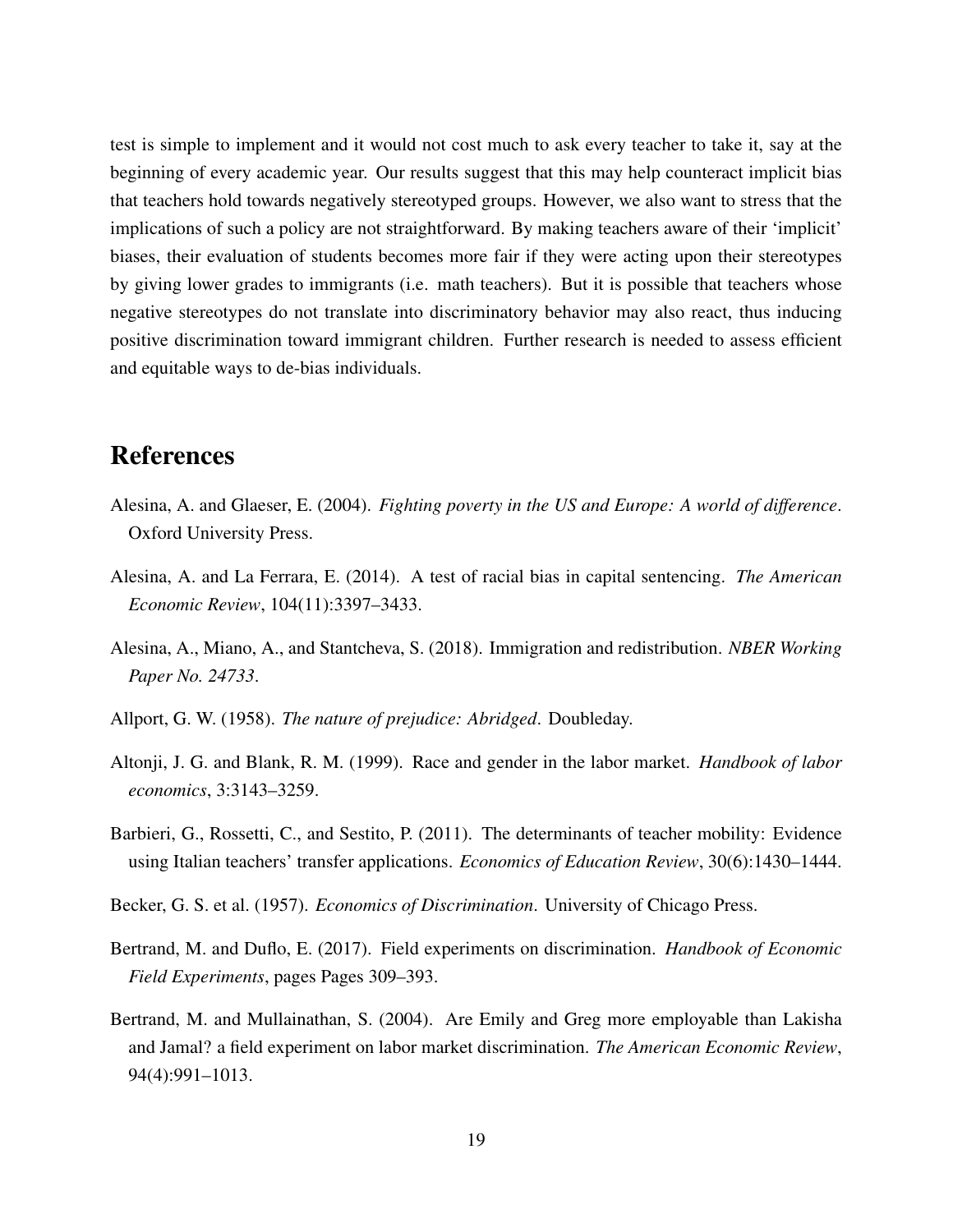- <span id="page-21-12"></span>Bettinger, E. P. (2012). Paying to learn: The effect of financial incentives on elementary school test scores. *Review of Economics and Statistics*, 94(3):686–698.
- <span id="page-21-10"></span>Blanton, H., Jaccard, J., Klick, J., Mellers, B., Mitchell, G., and Tetlock, P. E. (2009). Strong claims and weak evidence: Reassessing the predictive validity of the IAT. *Journal of Applied Psychology*, 94(3):567.
- <span id="page-21-0"></span>Bordalo, P., Coffman, K., Gennaioli, N., and Shleifer, A. (2016). Stereotypes. *The Quarterly Journal of Economics*.
- <span id="page-21-2"></span>Bordalo, P., Coffman, K. B., Gennaioli, N., and Shleifer, A. (2018). Beliefs about gender. *American Economic Review*.
- <span id="page-21-6"></span>Botelho, F., Madeira, R. A., and Rangel, M. A. (2015). Racial discrimination in grading: Evidence from Brazil. *American Economic Journal: Applied Economics*, 7(4):37–52.
- <span id="page-21-7"></span>Burgess, S. and Greaves, E. (2013). Test scores, subjective assessment, and stereotyping of ethnic minorities. *Journal of Labor Economics*, 31(3):535–576.
- <span id="page-21-3"></span>Burns, J., Corno, L., and La Ferrara, E. (2016). Interaction, stereotypes and performance. Evidence from South Africa. *Working Paper*.
- <span id="page-21-1"></span>Carlana, M. (2018). Implicit stereotypes: Evidence from teachers' gender bias. *Working Paper*.
- <span id="page-21-8"></span>Carlana, M., La Ferrara, E., and Pinotti, P. (2018). Goals and gaps: Educational careers of immigrant children. *Mimeo Bocconi Univeristy*.
- <span id="page-21-4"></span>Coviello, D. and Persico, N. (2015). An economic analysis of Black-White disparities in the New York Police Department's stop-and-frisk program. *The Journal of Legal Studies*.
- <span id="page-21-11"></span>De Quidt, J., Haushofer, J., and Roth, C. (2018). Measuring and bounding experimenter demand. *The American Economic Review*.
- <span id="page-21-5"></span>Dobbie, W., Goldin, J., and Yang, C. S. (2018). The effects of pretrial detention on conviction, future crime, and employment: Evidence from randomly assigned judges. *The American Economic Review*.
- <span id="page-21-9"></span>Donders, F. (1868). *On the speed of mental processes. Translation by WG Kostor in Attention and performance II, ed. WG Koster*. North Holland.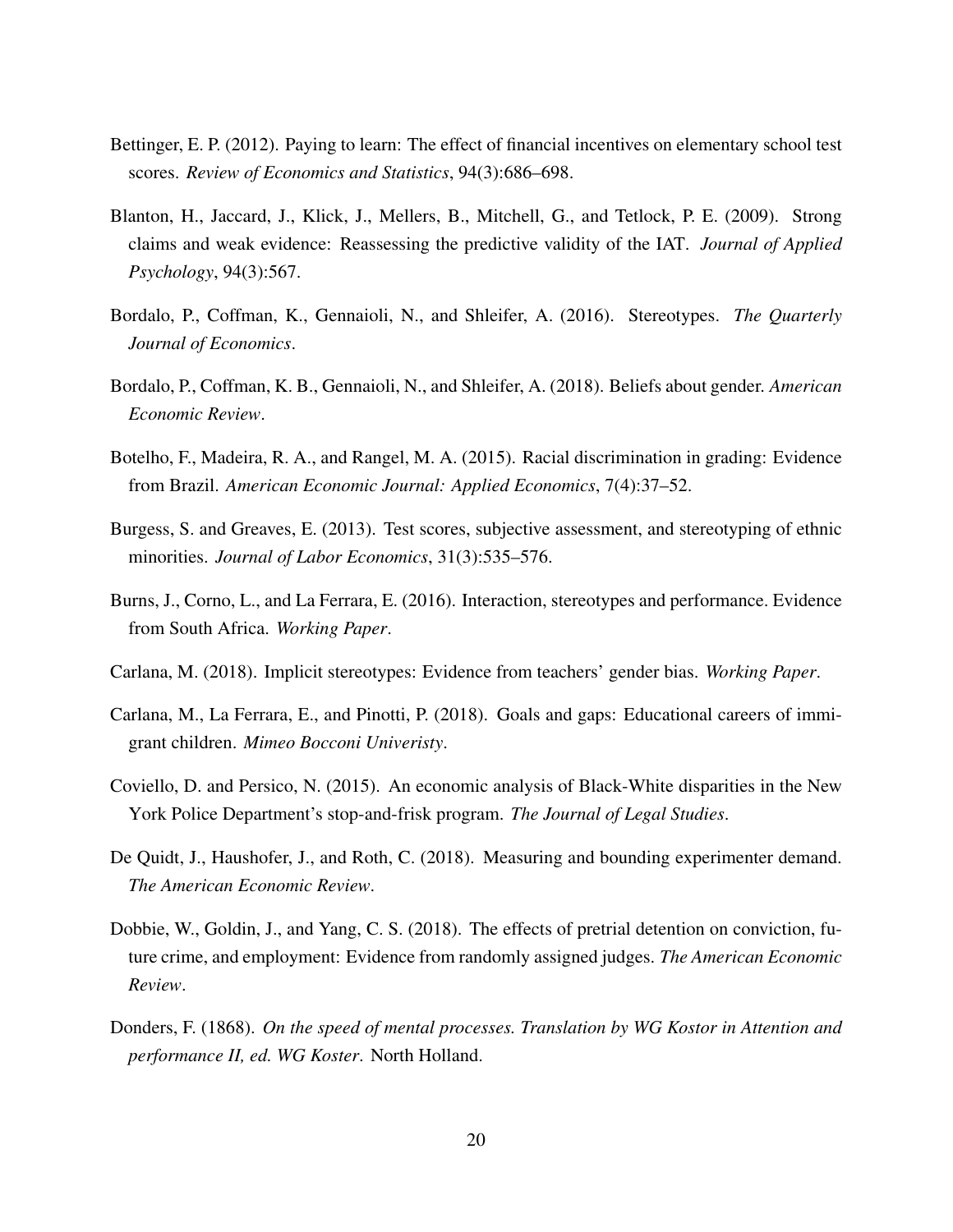- <span id="page-22-10"></span>Facchini, G., Margalit, Y., and Nakata, H. (2016). Countering public opposition to immigration: The impact of information campaigns. *Working Paper*.
- <span id="page-22-5"></span>Figlio, D. (2005). Names, expectations and the Black-White test score gap. *NBER Working Paper*.
- <span id="page-22-11"></span>Figlio, D., Giuliano, P., Özek, U., and Sapienza, P. (2018). Long-term orientation and educational performance. *Working Paper*.
- <span id="page-22-1"></span>Fong, C. (2001). Social preferences, self-interest, and the demand for redistribution. *Journal of Public economics*, 82(2):225–246.
- <span id="page-22-4"></span>Fryer Jr, R. G. (2016). An empirical analysis of racial differences in police use of force. *NBER Working Paper*.
- <span id="page-22-6"></span>Gilliam, W. S., Maupin, A. N., Reyes, C. R., Accavitti, M., and Shic, F. (2016). Do early educators' implicit biases regarding sex and race relate to behavior expectations and recommendations of preschool expulsions and suspensions. *Research Study Brief. Yale University, Yale Child Study Center, New Haven, CT*.
- <span id="page-22-0"></span>Glover, D., Pallais, A., and Pariente, W. (2017). Discrimination as a self-fulfilling prophecy: Evidence from French grocery stores. *The Quarterly Journal of Economics*.
- <span id="page-22-12"></span>Greenwald, A. G., Nosek, B. A., and Banaji, M. R. (2003). Understanding and using the Implicit Association Test: I. An improved scoring algorithm. *Journal of personality and social psychology*, 85(2):197.
- <span id="page-22-2"></span>Greenwald, A. G., Poehlman, T. A., Uhlmann, E. L., and Banaji, M. R. (2009). Understanding and using the Implicit Association Test: III. Meta-analysis of predictive validity. *Journal of personality and social psychology*, 97(1):17.
- <span id="page-22-8"></span>Grigorieff, A., Roth, C., and Ubfal, D. (2017). Does information change attitudes towards immigrants? representative evidence from survey experiments. *Working Paper*.
- <span id="page-22-3"></span>Guryan, J. and Charles, K. K. (2013). Taste-based or statistical discrimination: The economics of discrimination returns to its roots. *The Economic Journal*, 123(572):F417–F432.
- <span id="page-22-7"></span>Hanna, R. N. and Linden, L. L. (2012). Discrimination in grading. *American Economic Journal: Economic Policy*, 4(4):146–68.
- <span id="page-22-9"></span>Hopkins, D. J., Sides, J., and Citrin, J. (2018). The muted consequences of correct information about immigration. *Working Paper*.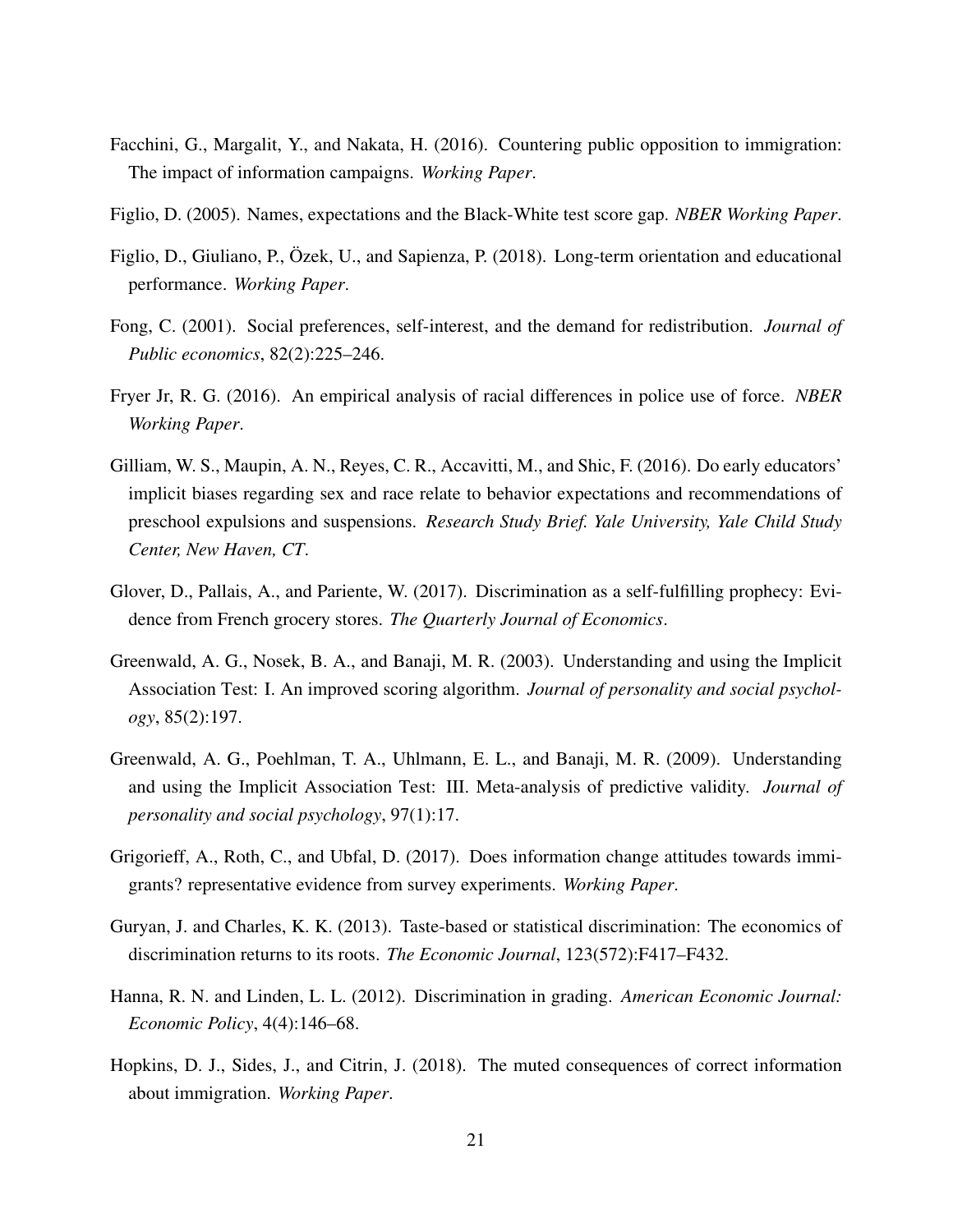- <span id="page-23-2"></span>Howell, J. L., Gaither, S. E., and Ratliff, K. A. (2015). Caught in the middle: Defensive responses to IAT feedback among whites, blacks, and biracial black/whites. *Social Psychological and Personality Science*, 6(4):373–381.
- <span id="page-23-9"></span>Imbens, G. W. and Rubin, D. B. (2015). *Causal inference in statistics, social, and biomedical sciences*. Cambridge University Press.
- <span id="page-23-10"></span>Imbens, G. W. and Wooldridge, J. M. (2009). Recent developments in the econometrics of program evaluation. *Journal of Economic Literature*, 47(1):5–86.
- <span id="page-23-3"></span>Jussim, L. and Harber, K. D. (2005). Teacher expectations and self-fulfilling prophecies: Knowns and unknowns, resolved and unresolved controversies. *Personality and social psychology review*, 9(2):131–155.
- <span id="page-23-4"></span>Knowles, J., Persico, N., and Todd, P. (2001). Racial bias in motor vehicle searches: Theory and evidence. *Journal of Political Economy*.
- <span id="page-23-6"></span>Lavy, V. (2008). Do gender stereotypes reduce girls' or boys' human capital outcomes? Evidence from a natural experiment. *Journal of Public Economics*, 92(10):2083–2105.
- <span id="page-23-5"></span>Lavy, V. and Sand, E. (2018). On the origins of gender human capital gaps: Short and long term consequences of teachers' stereotypical biases. *Journal of Public Economics*.
- <span id="page-23-0"></span>Lowes, S., Nunn, N., Robinson, J. A., and Weigel, J. (2015). Understanding ethnic identity in Africa: Evidence from the Implicit Association Test (IAT). *The American Economic Review*, 105(5):340–45.
- <span id="page-23-8"></span>Nosek, B. A., Smyth, F. L., Hansen, J. J., Devos, T., Lindner, N. M., Ranganath, K. A., Smith, C. T., Olson, K. R., Chugh, D., Greenwald, A. G., et al. (2007). Pervasiveness and correlates of implicit attitudes and stereotypes. *European Review of Social Psychology*, 18(1):36–88.
- <span id="page-23-1"></span>O'Brien, L. T., Crandall, C. S., Horstman-Reser, A., Warner, R., Alsbrooks, A., and Blodorn, A. (2010). But I'm no bigot: How prejudiced White Americans maintain unprejudiced self-images. *Journal of Applied Social Psychology*, 40(4):917–946.
- <span id="page-23-7"></span>Olson, M. A. and Fazio, R. H. (2004). Reducing the influence of extrapersonal associations on the Implicit Association Test: personalizing the IAT. *Journal of Personality and Social Psychology*, 86(5):653.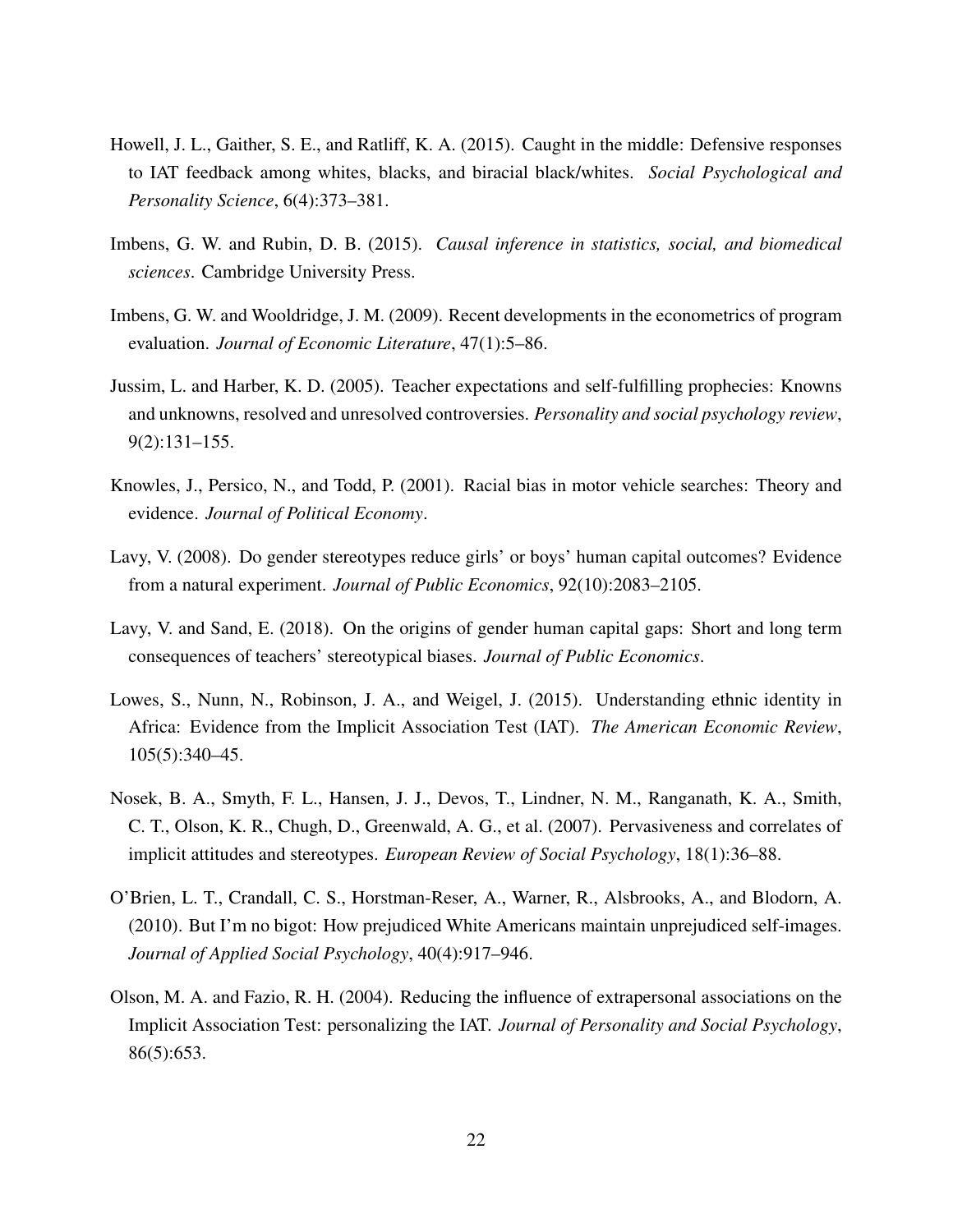- <span id="page-24-7"></span>Oswald, F. L., Mitchell, G., Blanton, H., Jaccard, J., and Tetlock, P. E. (2013). Predicting ethnic and racial discrimination: A meta-analysis of IAT criterion studies. *Journal of Personality and Social Psychology*, 105(2):171.
- <span id="page-24-6"></span>Paluck, E. L., Green, S. A., and Green, D. P. (2018). The contact hypothesis re-evaluated. *Behavioural Public Policy*, (1–30).
- <span id="page-24-3"></span>Papageorge, N. W., Gershenson, S., and Kang, K. (2018). Teacher expectations matter. *NBER Working Paper No. 25255*.
- <span id="page-24-1"></span>Reuben, E., Sapienza, P., and Zingales, L. (2014). How stereotypes impair women's careers in science. *Proceedings of the National Academy of Sciences*, 111(12):4403–4408.
- <span id="page-24-8"></span>Rooth, D.-O. (2010). Automatic associations and discrimination in hiring: Real world evidence. *Labour Economics*, 17(3):523–534.
- <span id="page-24-4"></span>Rosenthal, R. and Jacobson, L. (1968). Pygmalion in the Classroom. *The Urban Review*, 3(1):16– 20.
- <span id="page-24-2"></span>Sukhera, J., Milne, A., Teunissen, P. W., Lingard, L., and Watling, C. (2018). The actual versus idealized self: Exploring responses to feedback about implicit bias in health professionals. *Academic Medicine*, 93(4):623–629.
- <span id="page-24-0"></span>Van den Bergh, L., Denessen, E., Hornstra, L., Voeten, M., and Holland, R. W. (2010). The implicit prejudiced attitudes of teachers: Relations to teacher expectations and the ethnic achievement gap. *American Educational Research Journal*, 47(2):497–527.
- <span id="page-24-5"></span>Van Ewijk, R. (2011). Same work, lower grade? Student ethnicity and teachers' subjective assessments. *Economics of Education Review*, 30(5):1045–1058.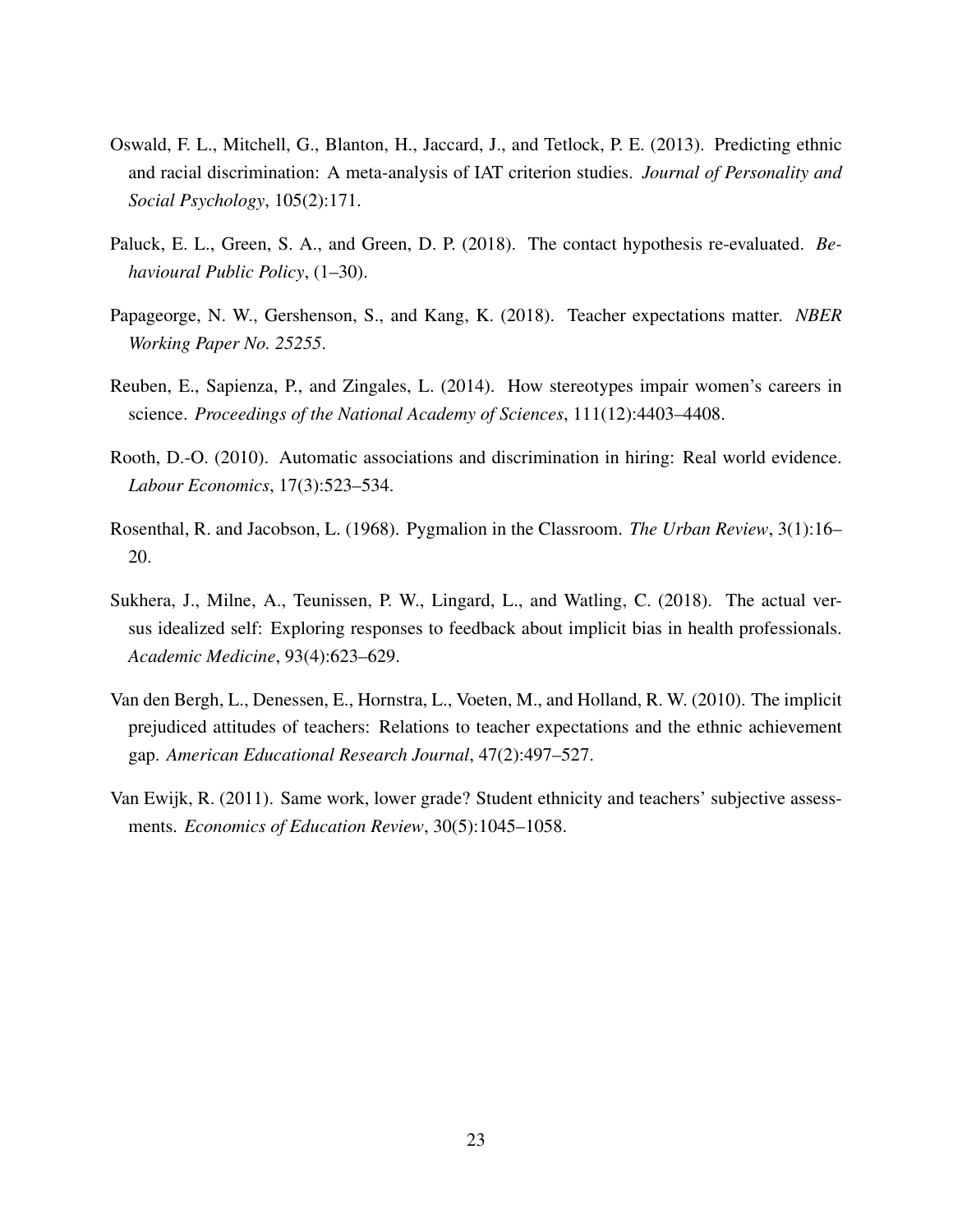# Tables and Figures



<span id="page-25-0"></span>Figure 1: Distribution of the race IAT score across teachers

*Notes:* This graph shows the distribution of raw IAT scores for mathematics and for literature teachers. A positive value indicates a stronger association between "natives"-"good" and "immigrant"-"bad". The vertical lines indicate the critical thresholds suggested by [Greenwald et al.](#page-22-2) [\(2009\)](#page-22-2) for defining different levels of bias, also indicated in the graph.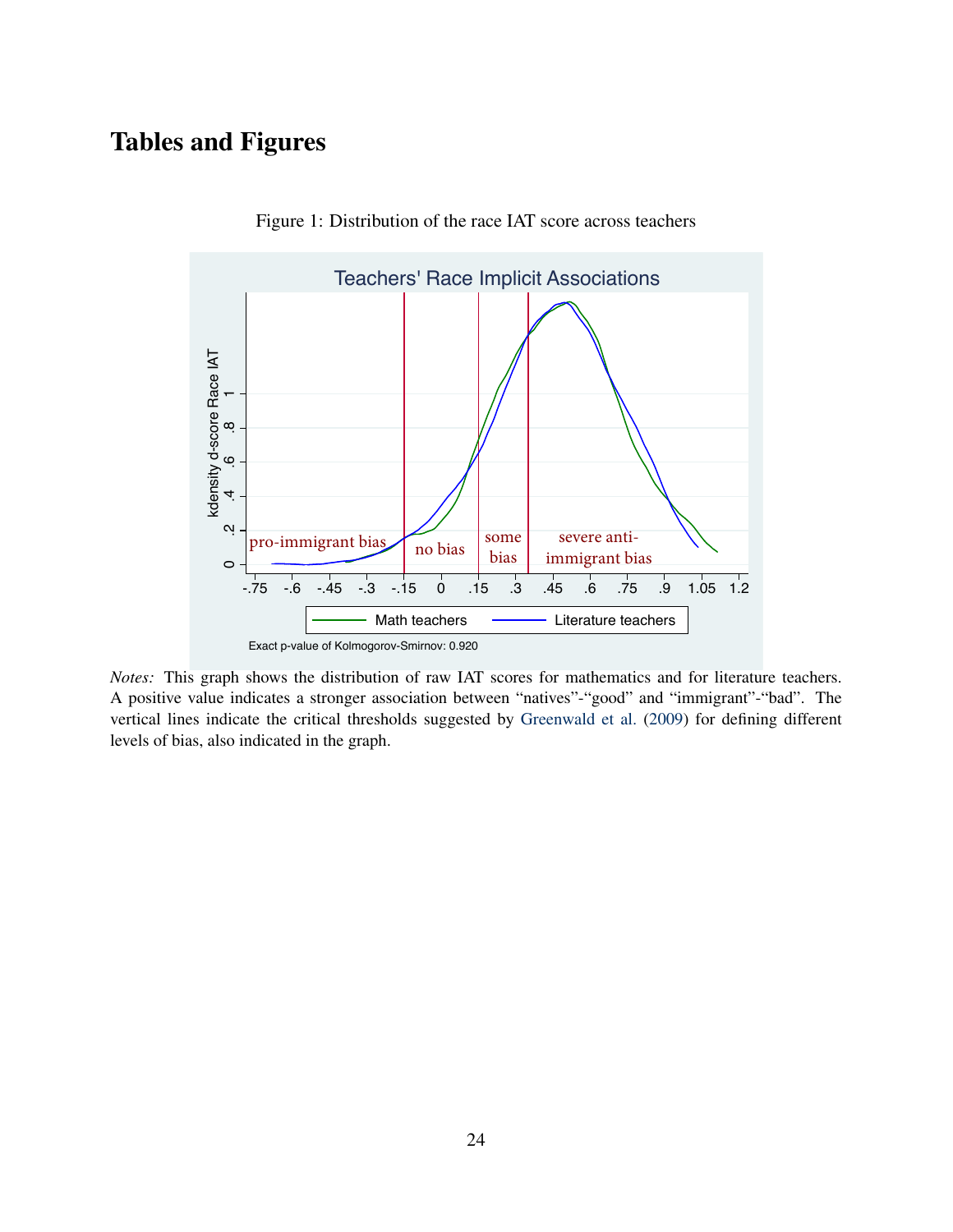<span id="page-26-0"></span>



*Notes:* This graph shows teacher-assigned grades (non-blindly graded) on the vertical axis and quintiles of the standardized test score INVALSI (blindly-graded) on the horizontal axis at the end of grade 8. Teacherassigned grades are on a scale from 3 to 10, with 6 as the pass grade. The green squares and lines are for native students, while the red circles and lines are for immigrant students. The left panel presents evidence from grades in mathematics, while the right panel presents grades in literature. Students in this sample completed grade 8 between school years 2011-2012 and 2015-2016.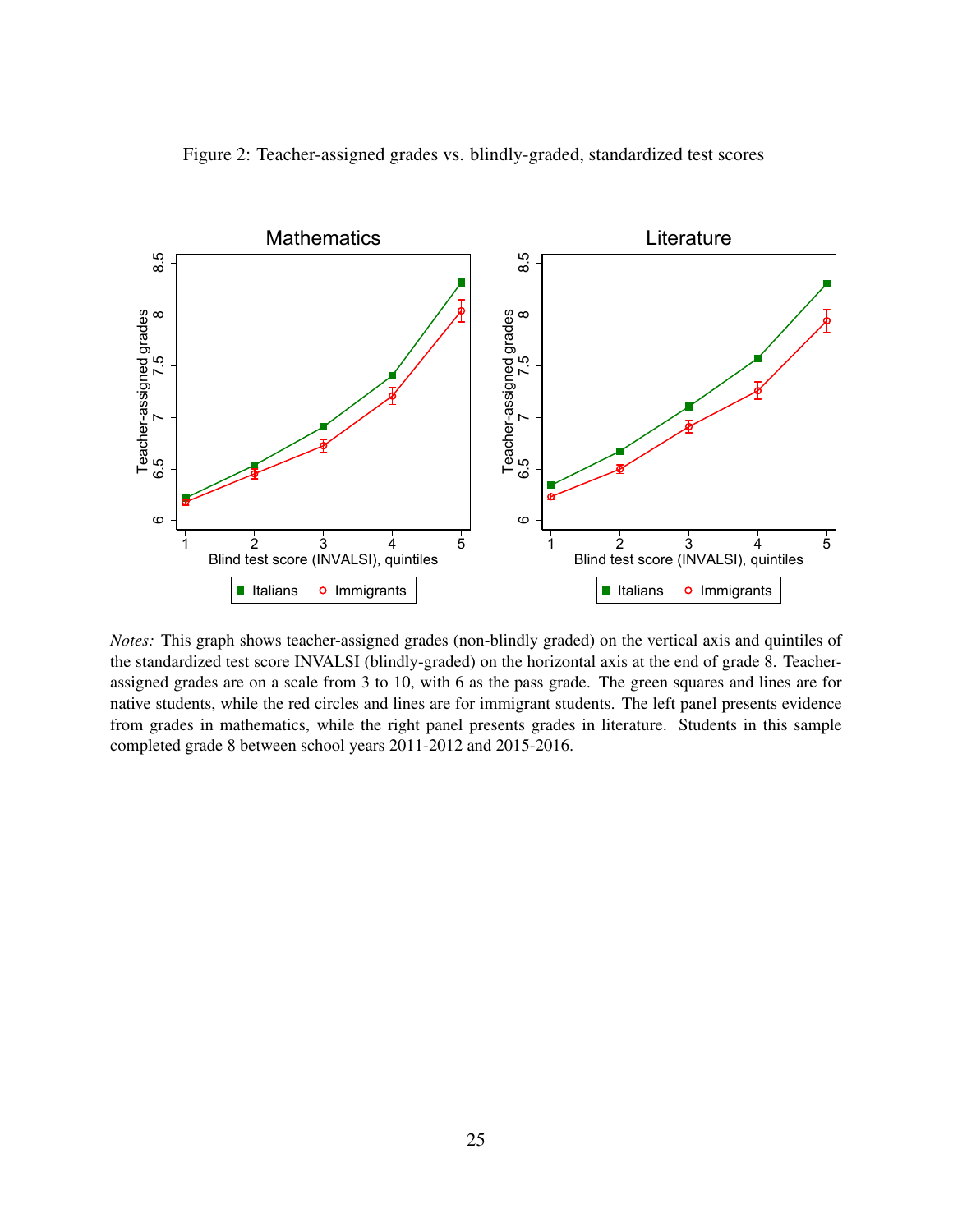<span id="page-27-0"></span>



- ★  **Feedback on IAT offered to teachers randomized into the treated group**
- **• Feedback on IAT offered to teachers randomized into the control group**

*Notes:* This figure shows the timeline of the data collection, survey, and experiment. As described at length in Section [3,](#page-8-1) we obtained administrative data on end-of-year teacher-assigned grades as well as on standardized, blindly graded test scores for school years 2012/13 through 2015/16. During the first semester of the 2016/17 school year (October-January), we administered the survey and the IAT to all teachers in our sample. On January 2017, before end of semester grading, we sent feedback about own IAT score to a random group of teachers. All other teachers were allowed to see their score after the end of semester grading (i.e., February 2018).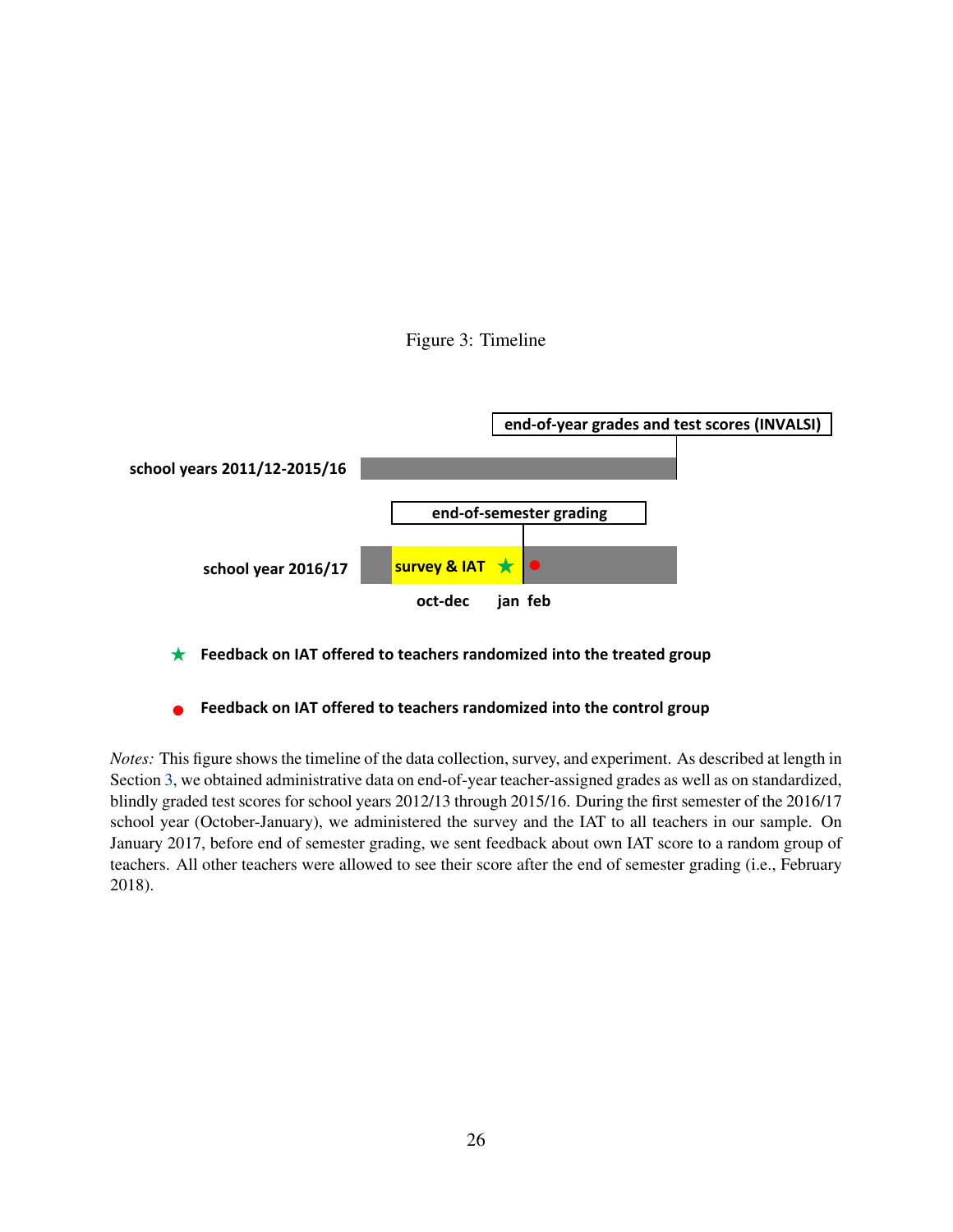Figure 4: The impact of revealing bias to teachers on grading of immigrant and native students

<span id="page-28-0"></span>

*Notes:* This graph shows the distribution of grades given to native and immigrant children by math and literature teachers eligible (light blue bars) and non-eligible (striped bars) for receiving feedback about own IAT score before end of semester grading.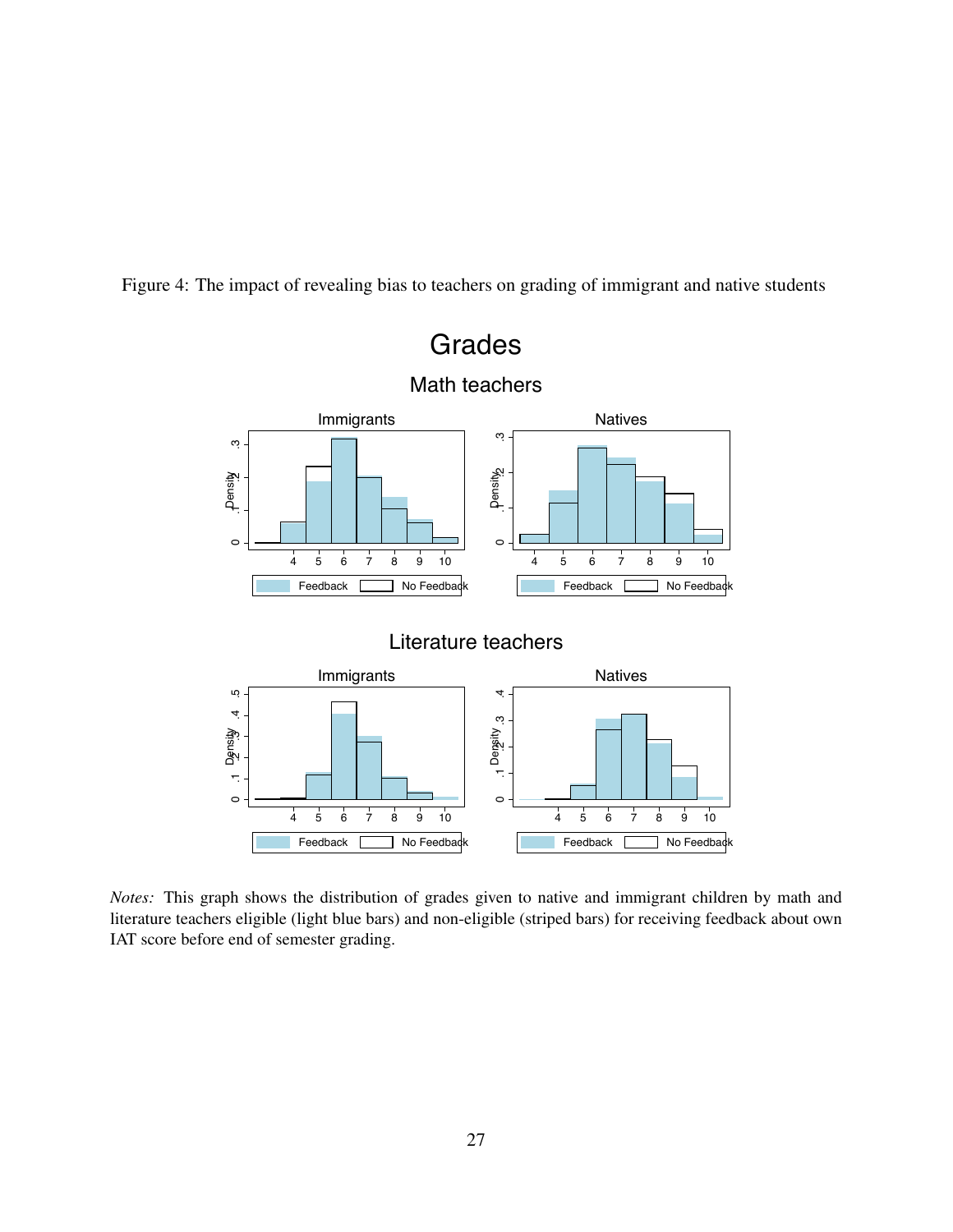|                                                       | (1)        | (2)       | (3)     | (4)      | (5)         | (6)      | (7)     | (8)         | (9)        |  |
|-------------------------------------------------------|------------|-----------|---------|----------|-------------|----------|---------|-------------|------------|--|
| Dep. Var.: IAT score (stereotypes against immigrants) |            |           |         |          |             |          |         |             |            |  |
| Female                                                | $-0.042**$ |           |         |          |             |          |         | $-0.039$    | $-0.046$   |  |
|                                                       | (0.020)    |           |         |          |             |          |         | (0.027)     | (0.032)    |  |
| Born in the North                                     |            | $-0.026*$ |         |          |             |          |         | $-0.056***$ | $-0.042**$ |  |
|                                                       |            | (0.014)   |         |          |             |          |         | (0.017)     | (0.020)    |  |
| Children                                              |            |           | 0.021   |          |             |          |         | $-0.014$    | $-0.009$   |  |
|                                                       |            |           | (0.050) |          |             |          |         | (0.020)     | (0.025)    |  |
| Middle edu Mother                                     |            |           |         | 0.027    |             |          |         | 0.027       | 0.031      |  |
|                                                       |            |           |         | (0.017)  |             |          |         | (0.022)     | (0.026)    |  |
| High edu Mother                                       |            |           |         | $-0.022$ |             |          |         | $-0.022$    | $-0.008$   |  |
|                                                       |            |           |         | (0.021)  |             |          |         | (0.028)     | (0.035)    |  |
| WVS Immigrants' Rights to Job                         |            |           |         |          | $-0.058***$ |          |         | $-0.045*$   | $-0.043$   |  |
|                                                       |            |           |         |          | (0.017)     |          |         | (0.025)     | (0.031)    |  |
| Native-Imm INVALSI(/100)                              |            |           |         |          |             | $-0.040$ |         | 0.010       | 0.025      |  |
|                                                       |            |           |         |          |             | (0.085)  |         | (0.092)     | (0.120)    |  |
| SD Native- SD Imm INVALSI(/100)                       |            |           |         |          |             |          | 0.002   | 0.002       | 0.002      |  |
|                                                       |            |           |         |          |             |          | (0.002) | (0.002)     | (0.002)    |  |
| Obs.                                                  | 1384       | 1384      | 1384    | 1384     | 1384        | 779      | 779     | 779         | 779        |  |
| $R^2$                                                 | 0.063      | 0.063     | 0.060   | 0.065    | 0.066       | 0.092    | 0.094   | 0.123       | 0.203      |  |

## <span id="page-29-0"></span>Table 1: Correlation between teachers characteristics and IAT

*Notes:* This table reports OLS estimates, where the dependent variable is IAT score of teachers and the unit of observation is teacher *t* in grade 8 of school *s*. We include controls for the order of IATs and for whether the blocks were presented on a order compatible or incompatible way (which was randomized at the individual level). The variable "WVS Immigrants' Rights to Job" equals 1 for teachers believing that immigrants should have the same right to jobs as natives. "Native-Imm INVALSI(/100)" indicates the difference in average standardized test scores of native and immigrant students assigned to the teacher in the previous four years; "SD Native- SD Imm INVALSI(/100)" is the difference in standard deviations. In columns 6-9, the number of observations decreases because information on past students is not available for all teachers; in these columns, we control for the number of observations with information available for immigrants and native children. \*, \*\*, and \*\*\* indicate significance at the 10%, 5%, and 1% percent level respectively.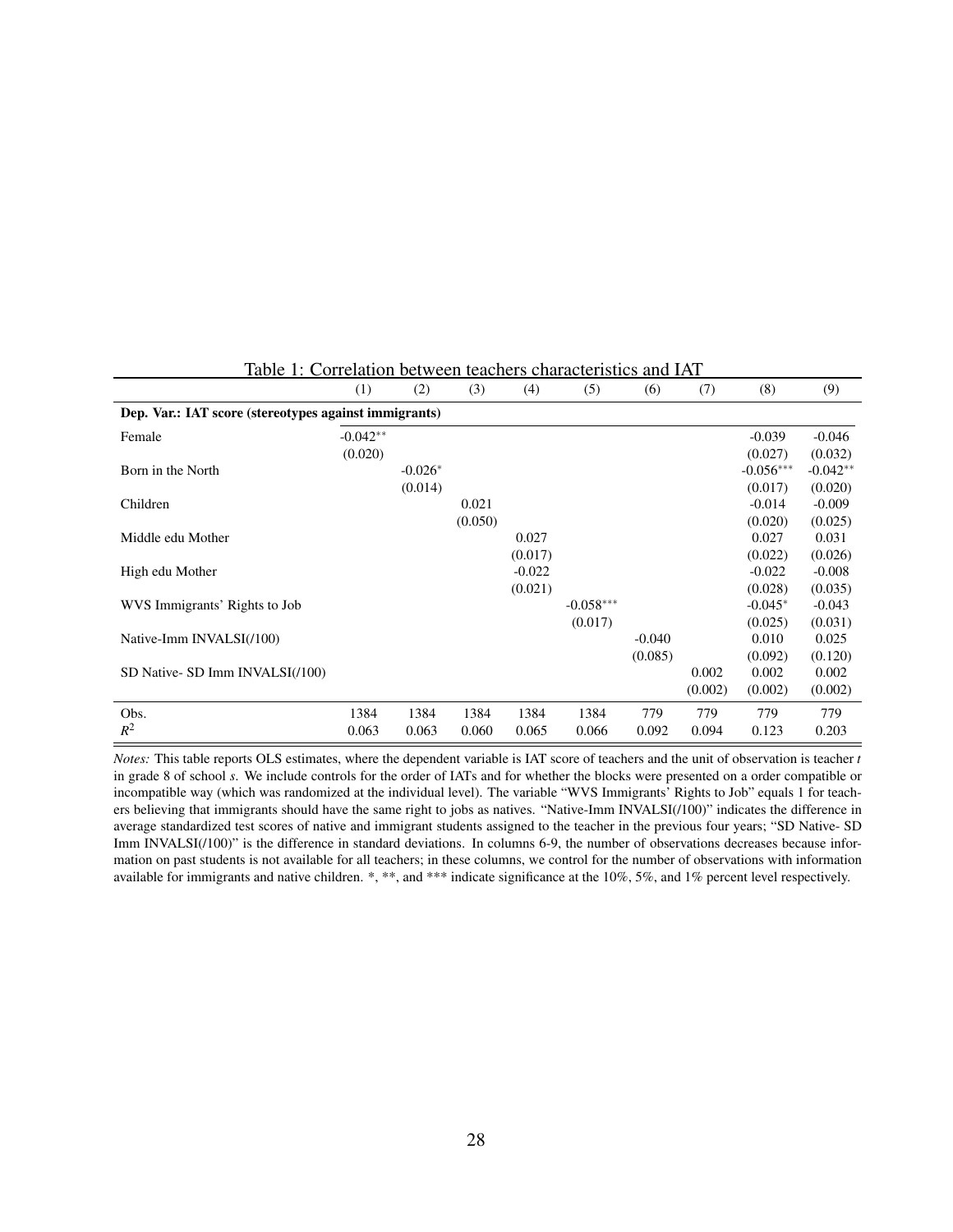|                                     | (1)      | (2)       | (3)          | (4)                   |
|-------------------------------------|----------|-----------|--------------|-----------------------|
| Variable                            | Control  | Treatment | Diff.        | Normalized difference |
| <b>Panel A: Math teachers</b>       |          |           |              |                       |
| <b>IAT</b> Immigrants               | 0.481    | 0.455     | $-0.026$     | $-0.070$              |
|                                     | (0.278)  | (0.253)   | (0.032)      |                       |
| Female                              | 0.782    | 0.888     | 0.107        | 0.204                 |
|                                     | (0.415)  | (0.316)   | $(0.049)$ ** |                       |
| Born in the North                   | 0.641    | 0.579     | $-0.062$     | $-0.090$              |
|                                     | (0.482)  | (0.496)   | (0.070)      |                       |
| Age                                 | 48.641   | 49.064    | 0.423        | 0.031                 |
|                                     | (9.795)  | (9.667)   | (1.599)      |                       |
| Years of experience                 | 18.310   | 19.681    | 1.371        | 0.081                 |
|                                     | (11.923) | (12.128)  | (2.090)      |                       |
| Children                            | 0.664    | 0.720     | 0.056        | 0.086                 |
|                                     | (0.474)  | (0.450)   | (0.061)      |                       |
| Low edu Mother                      | 0.541    | 0.466     | $-0.075$     | $-0.106$              |
|                                     | (0.501)  | (0.501)   | (0.063)      |                       |
| Middle edu Mother                   | 0.306    | 0.366     | 0.060        | 0.090                 |
|                                     | (0.463)  | (0.484)   | (0.058)      |                       |
| High edu Mother                     | 0.153    | 0.168     | 0.015        | 0.028                 |
|                                     | (0.362)  | (0.375)   | (0.047)      |                       |
| Degree cum Laude                    | 0.200    | 0.266     | 0.066        | 0.110                 |
|                                     | (0.402)  | (0.443)   | (0.060)      |                       |
| <b>Advanced STEM</b>                | 0.248    | 0.191     | $-0.056$     | $-0.096$              |
|                                     | (0.434)  | (0.395)   | (0.055)      |                       |
| <b>Observations</b>                 | 119      | 143       | 262          |                       |
| <b>Panel B: Literature teachers</b> |          |           |              |                       |
| <b>IAT</b> Immigrants               | 0.493    | 0.472     | $-0.021$     | $-0.057$              |
|                                     | (0.275)  | (0.254)   | (0.028)      |                       |
| Female                              | 0.915    | 0.903     | $-0.012$     | $-0.029$              |
|                                     | (0.281)  | (0.297)   | (0.038)      |                       |
| Born in the North                   | 0.737    | 0.779     | 0.042        | 0.070                 |
|                                     | (0.442)  | (0.416)   | (0.059)      |                       |
| Age                                 | 49.737   | 48.979    | $-0.758$     | $-0.059$              |
|                                     | (8.720)  | (9.305)   | (1.359)      |                       |
| Years of experience                 | 22.035   | 20.755    | $-1.280$     | $-0.082$              |
|                                     | (11.146) | (10.793)  | (1.570)      |                       |
| Children                            | 0.718    | 0.695     | $-0.023$     | $-0.036$              |
|                                     | (0.452)  | (0.462)   | (0.060)      |                       |
| Low edu Mother                      | 0.486    | 0.504     | 0.018        | 0.025                 |
|                                     | (0.502)  | (0.502)   | (0.072)      |                       |
| Middle edu Mother                   | 0.355    | 0.321     | $-0.035$     | $-0.051$              |
|                                     | (0.481)  | (0.469)   | (0.068)      |                       |
| High edu Mother                     | 0.159    | 0.176     | 0.017        | 0.032                 |
|                                     | (0.367)  | (0.382)   | (0.063)      |                       |
| Degree cum Laude                    | 0.340    | 0.323     | $-0.017$     | $-0.025$              |
|                                     | (0.476)  | (0.469)   | (0.060)      |                       |
| Observations                        | 117      | 154       | 271          |                       |

<span id="page-30-0"></span>Table 2: Balance table - Teacher characteristics

*Notes:* Standard errors are robust and clustered at the school level. \*, \*\*, and \*\*\* denote statistical significance at the 90%, 95%, and 99% confidence level, respectively.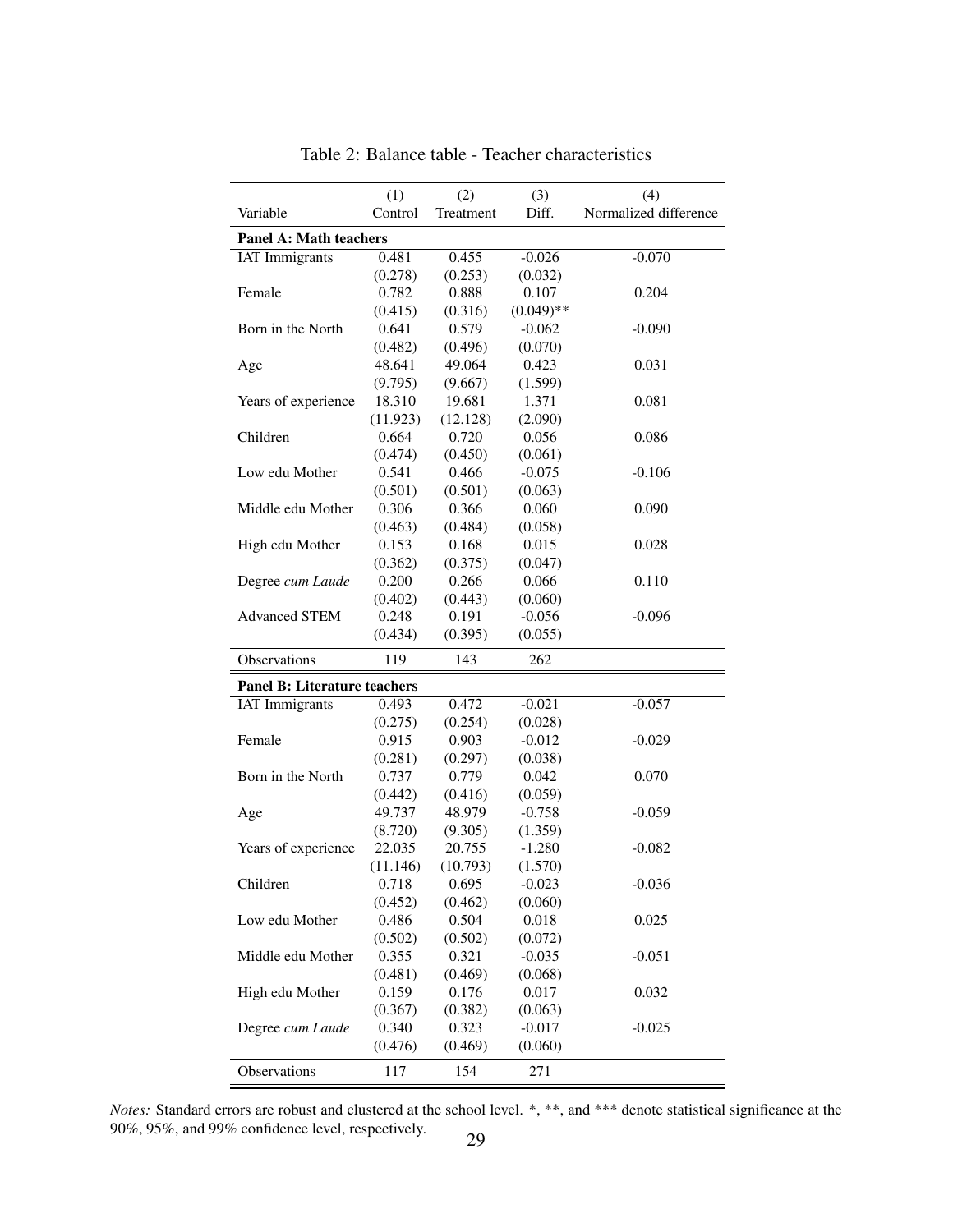|                 | (1)                    | (2)            | (3)              | (4)      |                         |
|-----------------|------------------------|----------------|------------------|----------|-------------------------|
| <b>Variable</b> |                        | <b>Control</b> | <b>Treatment</b> | Diff.    | <b>Normalized Diff.</b> |
| Female          |                        | 0.503          | 0.490            | $-0.012$ | $-0.018$                |
|                 |                        | (0.500)        | (0.500)          | (0.014)  |                         |
| First Gen Imm   |                        | 0.079          | 0.088            | 0.008    | 0.021                   |
|                 |                        | (0.271)        | (0.283)          | (0.015)  |                         |
|                 | Born before 2003       | 0.051          | 0.064            | 0.013    | 0.039                   |
|                 |                        | (0.220)        | (0.244)          | (0.012)  |                         |
|                 | Grade Ita June '16     | 7.145          | 7.116            | $-0.028$ | $-0.019$                |
|                 |                        | (1.052)        | (1.046)          | (0.069)  |                         |
|                 | Grade Math June '16    | 7.199          | 7.135            | $-0.065$ | $-0.037$                |
|                 |                        | (1.250)        | (1.227)          | (0.074)  |                         |
|                 | Grade Ita June '15     | 7.232          | 7.180            | $-0.053$ | $-0.035$                |
|                 |                        | (1.054)        | (1.054)          | (0.064)  |                         |
|                 | Grade Math June '15    | 7.376          | 7.309            | $-0.067$ | $-0.037$                |
|                 |                        | (1.288)        | (1.287)          | (0.067)  |                         |
| Mother          | Less than high school  | 0.206          | 0.254            | 0.048    | 0.080                   |
|                 |                        | (0.405)        | (0.435)          | (0.038)  |                         |
|                 | High education         | 0.165          | 0.213            | 0.048    | 0.087                   |
|                 |                        | (0.371)        | (0.410)          | (0.042)  |                         |
|                 | Low Occupation         | 0.143          | 0.174            | 0.031    | 0.060                   |
|                 |                        | (0.350)        | (0.379)          | (0.022)  |                         |
|                 | Mid Occupation         | 0.340          | 0.353            | 0.014    | 0.020                   |
|                 |                        | (0.474)        | (0.478)          | (0.035)  |                         |
|                 | <b>High Occupation</b> | 0.100          | 0.137            | 0.037    | 0.082                   |
|                 |                        | (0.300)        | (0.344)          | (0.033)  |                         |
| Father          | Less than high school  | 0.257          | 0.302            | 0.045    | 0.071                   |
|                 |                        | (0.437)        | (0.459)          | (0.044)  |                         |
|                 | Low education          | 0.152          | 0.178            | 0.026    | 0.050                   |
|                 |                        | (0.359)        | (0.383)          | (0.043)  |                         |
|                 | Low Occupation         | 0.245          | 0.271            | 0.026    | 0.043                   |
|                 |                        | (0.430)        | (0.444)          | (0.037)  |                         |
|                 | Mid Occupation         | 0.340          | 0.359            | 0.019    | 0.028                   |
|                 |                        | (0.474)        | (0.480)          | (0.036)  |                         |
|                 | <b>High Occupation</b> | 0.177          | 0.217            | 0.040    | 0.071                   |
|                 |                        | (0.382)        | (0.412)          | (0.050)  |                         |
| Observations    |                        | 2,756          | 3,275            | 6,031    |                         |

<span id="page-31-0"></span>Table 3: Balance table - Students' characteristics

*Notes:* Standard errors are robust and clustered at the school level. \*, \*\*, and \*\*\* denote statistical significance at the 90%, 95%, and 99% confidence level, respectively.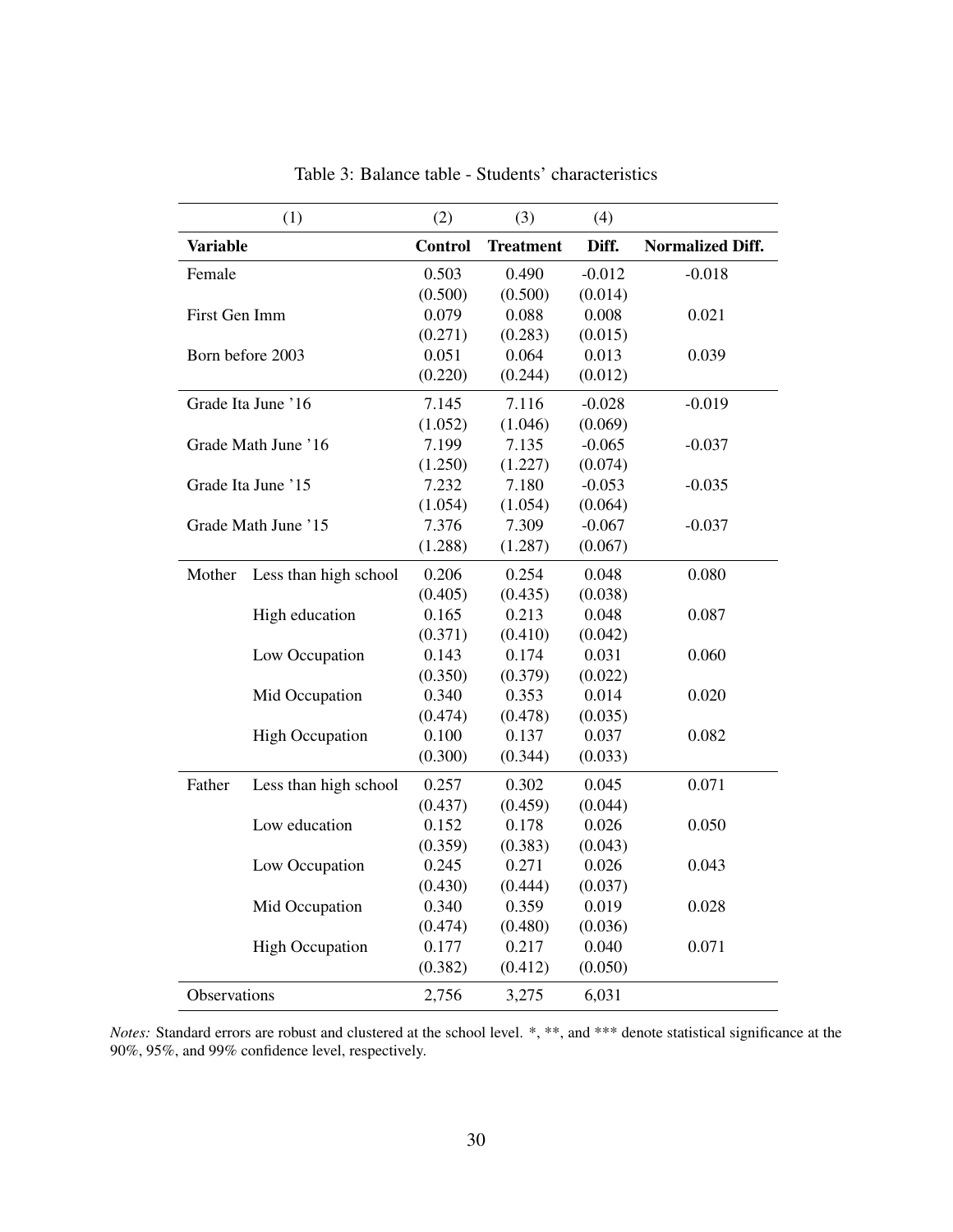|                                                                 | (1)            | (2)            | (3)            | (4)            | (5)       | (6)            | (7)            |  |
|-----------------------------------------------------------------|----------------|----------------|----------------|----------------|-----------|----------------|----------------|--|
| Panel A. Dependent Variable: Grades given by Math Teacher       |                |                |                |                |           |                |                |  |
| Immigrant                                                       | $-0.439***$    | $-0.091***$    | $-0.032$       | 0.049          | $1.151*$  | $1.582**$      | 0.928          |  |
|                                                                 | (0.025)        | (0.018)        | (0.038)        | (0.046)        | (0.637)   | (0.619)        | (0.626)        |  |
| Imm*Teacher's IAT                                               |                |                | $-0.033*$      | $-0.030*$      | $-0.032*$ | $-0.030*$      | $-0.030*$      |  |
|                                                                 |                |                | (0.019)        | (0.018)        | (0.018)   | (0.017)        | (0.018)        |  |
| Behavior                                                        |                |                |                |                |           | $0.485***$     |                |  |
|                                                                 |                |                |                |                |           | (0.012)        |                |  |
| Imm* Behavior                                                   |                |                |                |                |           | $-0.101***$    |                |  |
|                                                                 |                |                |                |                |           | (0.017)        |                |  |
| Mean of Native-Imm Gap                                          | $-0.439$       | $-0.091$       | $-0.091$       | $-0.075$       | $-0.075$  | $-0.076$       | $-0.065$       |  |
| Obs.                                                            | 21846          | 21846          | 21846          | 21846          | 21846     | 21353          | 21846          |  |
| $R^2$                                                           | 0.093          | 0.475          | 0.475          | 0.505          | 0.505     | 0.592          | 0.540          |  |
|                                                                 |                |                |                |                |           |                |                |  |
| Panel B. Dependent Variable: Grades given by Literature Teacher |                |                |                |                |           |                |                |  |
| Immigrant                                                       | $-0.574***$    | $-0.110***$    | $-0.108***$    | $-0.082*$      | 0.334     | $1.141*$       | 0.316          |  |
|                                                                 | (0.022)        | (0.017)        | (0.036)        | (0.043)        | (0.724)   | (0.627)        | (0.716)        |  |
| Imm*Teacher's IAT                                               |                |                | $-0.001$       | $-0.000$       | 0.002     | 0.012          | 0.009          |  |
|                                                                 |                |                | (0.017)        | (0.017)        | (0.017)   | (0.015)        | (0.016)        |  |
| Behavior                                                        |                |                |                |                |           | $0.437***$     |                |  |
|                                                                 |                |                |                |                |           | (0.010)        |                |  |
| Imm*Behavior                                                    |                |                |                |                |           | $-0.086***$    |                |  |
|                                                                 |                |                |                |                |           | (0.015)        |                |  |
| Mean of Native-Imm Gap                                          | $-0.574$       | $-0.110$       | $-0.110$       | $-0.103$       | $-0.103$  | $-0.094$       | $-0.111$       |  |
| Obs.                                                            | 20457          | 20457          | 20457          | 20457          | 20457     | 20097          | 20457          |  |
| $R^2$                                                           | 0.149          | 0.524          | 0.524          | 0.558          | 0.558     | 0.643          | 0.595          |  |
| <b>Teacher FE</b>                                               | Yes            | Yes            | Yes            | Yes            | Yes       | Yes            | N <sub>o</sub> |  |
| <b>Class FE</b>                                                 | N <sub>o</sub> | N <sub>o</sub> | N <sub>o</sub> | N <sub>o</sub> | No        | N <sub>o</sub> | Yes            |  |
| <b>INVALSI</b> cubic                                            | N <sub>o</sub> | Yes            | Yes            | Yes            | Yes       | Yes            | Yes            |  |
| <b>Student Controls</b>                                         | N <sub>0</sub> | N <sub>0</sub> | N <sub>o</sub> | Yes            | Yes       | Yes            | Yes            |  |
| Student Controls*Imm                                            | N <sub>o</sub> | No             | N <sub>o</sub> | Yes            | Yes       | Yes            | Yes            |  |
| Teacher Controls *Imm                                           | N <sub>o</sub> | No             | N <sub>0</sub> | N <sub>o</sub> | Yes       | Yes            | Yes            |  |

<span id="page-32-0"></span>Table 4: Teachers' IAT scores and grades assigned to immigrant students

*Notes:* This table reports OLS estimates, where the dependent variable is grade given by teachers in math (Panel A) and literature (Panel B) in grade 8, and the unit of observation is student *i*, in class *c* taught by teacher *t* in grade 8 of school *s*. "Teacher's IAT" is the raw score of IAT divided by the standard deviation. We include a cohort dummy in all regressions and "INVALSI cubic" indicates the cubic polynomial of INVALSI test score in grade 8. Student controls include gender, generation of immigration, and mother's education. Teacher controls include gender, place of birth, age, and advanced STEM degree (i.e., physics, math, engineering). "Behavior" is a grade between 5 and 10 assigned jointly by all teachers to measure behavior in the classroom. "Mean of Native-Imm Gap" indicates the average difference in grades between immigrants and natives when including fixed effects and all control variables, but not their interaction with the "Immigrant" dummy. \*, \*\*, and \*\*\* indicate significance at the 10%, 5%, and 1% percent level respectively.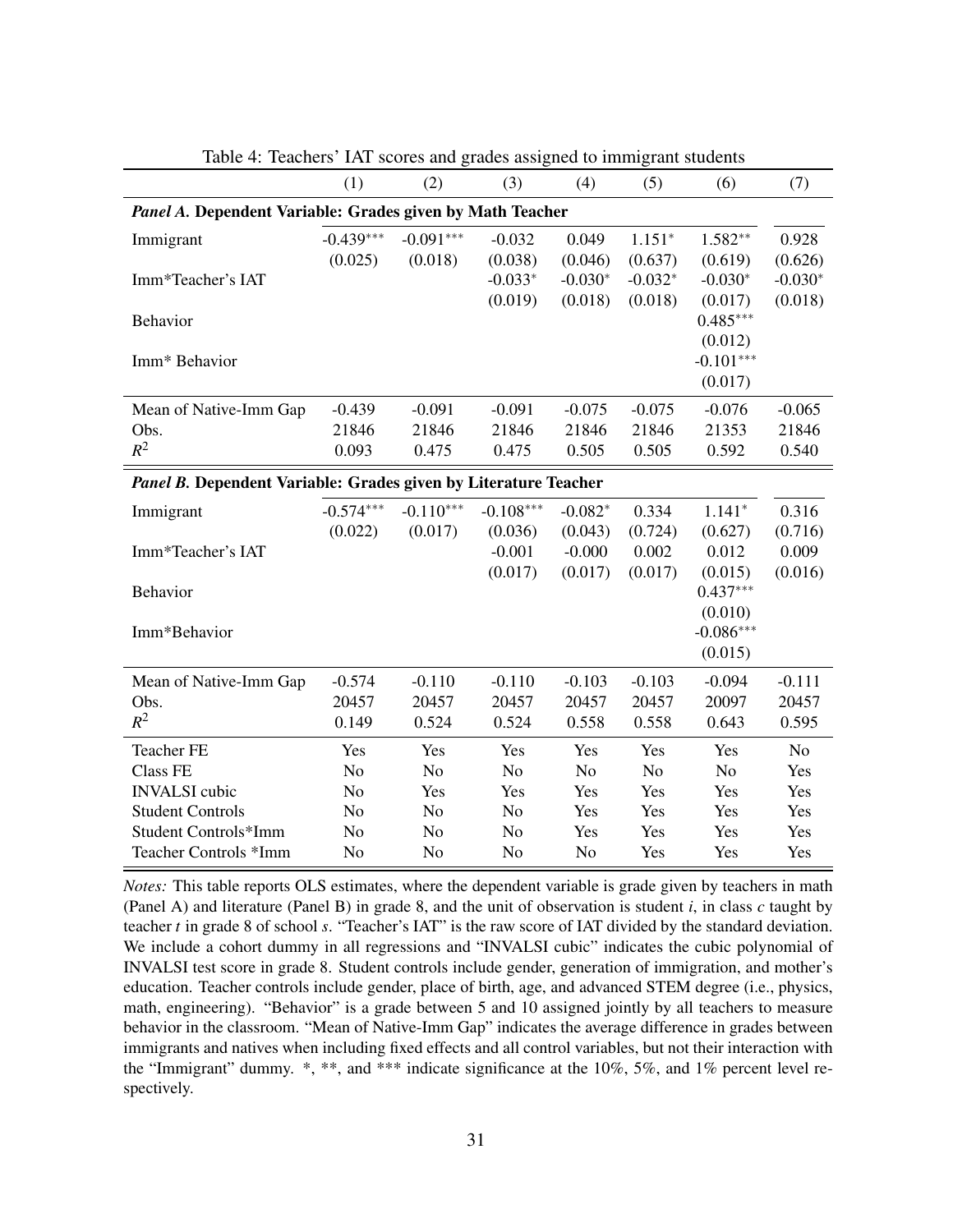|                                                | (1)            | (2)                                 | (3)        | (4)                                       | (5)            | (6)        |
|------------------------------------------------|----------------|-------------------------------------|------------|-------------------------------------------|----------------|------------|
| Dep Var:                                       |                | <b>Grades given by Math Teacher</b> |            | <b>Grades given by Literature Teacher</b> |                |            |
| <b>Panel A: Intention to Treat</b>             |                |                                     |            |                                           |                |            |
| Early Feedback*Imm                             | $0.392***$     | $0.437***$                          | $0.439***$ | $0.312***$                                | $0.302***$     | $0.288***$ |
|                                                | (0.142)        | (0.129)                             | (0.126)    | (0.103)                                   | (0.083)        | (0.087)    |
| Early Feedback                                 | $-0.153$       | $-0.176*$                           | $-0.155$   | $-0.150*$                                 | $-0.160**$     | $-0.147*$  |
|                                                | (0.100)        | (0.094)                             | (0.095)    | (0.084)                                   | (0.072)        | (0.075)    |
| Immigrant                                      | $-0.713***$    | $-0.687***$                         | 0.915      | $-0.697***$                               | $-0.685***$    | $-0.107$   |
|                                                | (0.091)        | (0.222)                             | (1.274)    | (0.055)                                   | (0.131)        | (1.361)    |
| Obs.                                           | 5141           | 5141                                | 5141       | 5138                                      | 5138           | 5138       |
| $R^2$                                          | 0.023          | 0.108                               | 0.118      | 0.037                                     | 0.167          | 0.174      |
| <b>Panel B: Local Average Treatment Effect</b> |                |                                     |            |                                           |                |            |
| Email*Imm                                      | $0.501***$     | $0.552***$                          | $0.554***$ | $0.403***$                                | $0.392***$     | $0.366***$ |
|                                                | (0.171)        | (0.161)                             | (0.156)    | (0.132)                                   | (0.112)        | (0.114)    |
| Email                                          | $-0.206$       | $-0.234*$                           | $-0.208$   | $-0.202*$                                 | $-0.214**$     | $-0.194*$  |
|                                                | (0.131)        | (0.127)                             | (0.128)    | (0.111)                                   | (0.099)        | (0.101)    |
| Immigrant                                      | $-0.713***$    | $-0.659***$                         | 0.998      | $-0.697***$                               | $-0.624***$    | $-0.306$   |
|                                                | (0.090)        | (0.226)                             | (1.252)    | (0.054)                                   | (0.142)        | (1.408)    |
| Obs.                                           | 5141           | 5141                                | 5141       | 5138                                      | 5138           | 5138       |
| $R^2$                                          | 0.022          | 0.105                               | 0.116      | 0.035                                     | 0.161          | 0.169      |
| F-stat                                         | 84.5           | 94.2                                | 101.1      | 106.8                                     | 125.9          | 138.8      |
| Mean dep. var.                                 | 6.83           | 6.83                                | 6.83       | 6.95                                      | 6.95           | 6.95       |
| <b>Student Controls</b>                        | N <sub>o</sub> | Yes                                 | Yes        | N <sub>o</sub>                            | Yes            | Yes        |
| Student Controls*Imm                           | N <sub>0</sub> | Yes                                 | Yes        | N <sub>0</sub>                            | Yes            | Yes        |
| <b>Teacher Controls</b>                        | N <sub>o</sub> | N <sub>o</sub>                      | Yes        | No                                        | N <sub>o</sub> | Yes        |
| Teacher Controls*Imm                           | N <sub>o</sub> | No                                  | Yes        | No                                        | No             | Yes        |

<span id="page-33-0"></span>Table 5: Impact of revealing stereotypes to teachers on grades

*Notes:* This table reports OLS estimates (Panel A) and IV estimates (Panel B), where the dependent variable is grade given by teachers in math (columns 1-3) and literature (columns 4-6) at the end of the first semester of grade 8 (January); the unit of observation is student *i*, in class *c* taught by teacher *t* in grade 8 of school *s*. Standard errors are robust and clustered at the school level. "Early Feedback" is a dummy variable indicating whether the teacher was eligible for receiving the feedback before end of semester grading (January) or after end of semester grading (February). "Email" is a dummy variable indicating whether teachers eligible for receiving the feedback before end of semester grading actually requested it. The coefficients in Panel B are estimated by instrumental variables, using "Early Feedback" as an instrument for "Email". Student controls include gender, generation of immigration, and education of the mother, interacted with whether the student is an immigrant. Teacher controls include gender, place of birth, advanced STEM degree (as physics, math, engineering), and age, interacted with whether the student is an immigrant.  $*, **$ , and  $***$  indicate significance at the 10%, 5%, and 1% percent level respectively.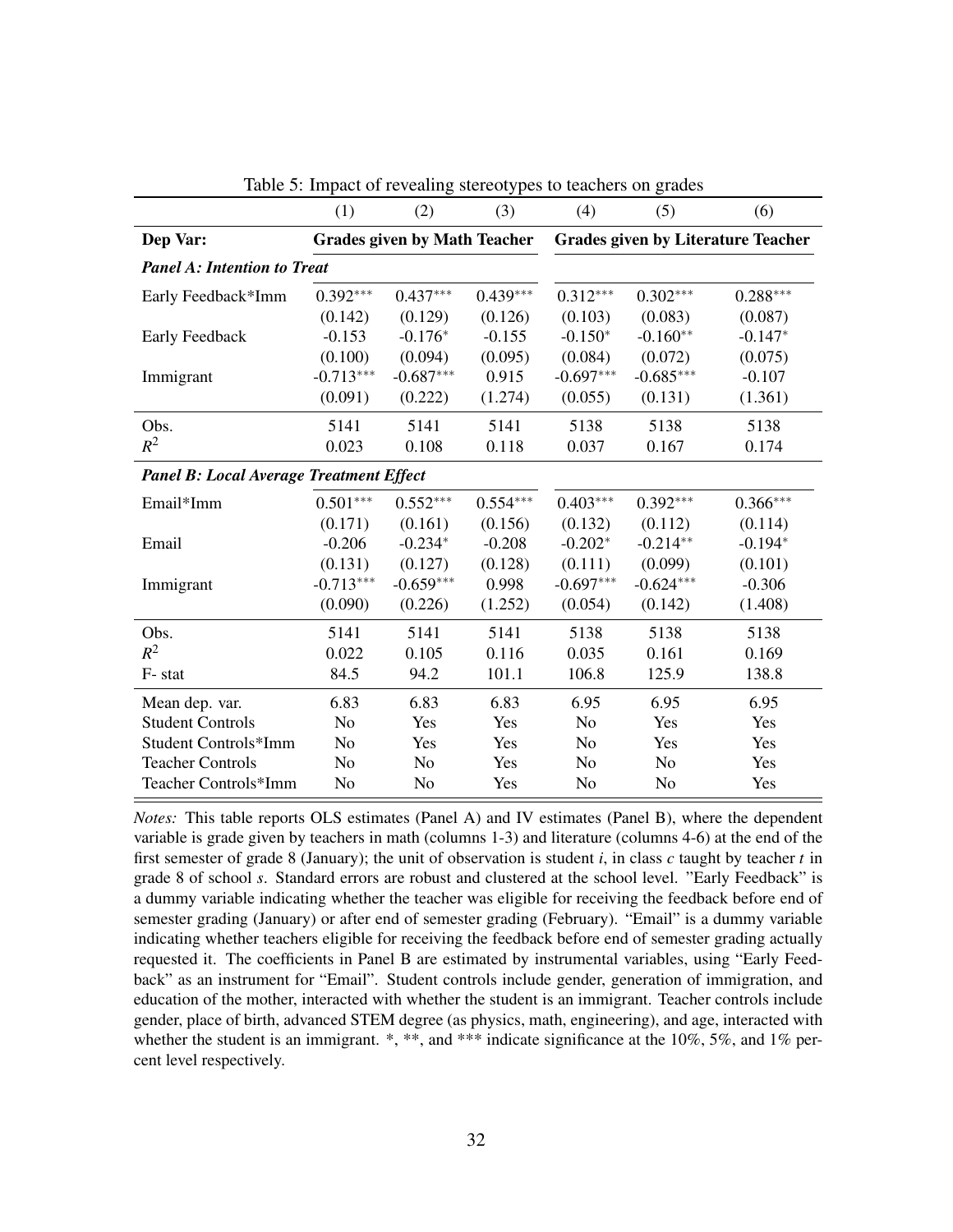<span id="page-34-0"></span>

|                                                | (1)            | (2)                      | (3)         | (4)            | (5)                           | (6)      |
|------------------------------------------------|----------------|--------------------------|-------------|----------------|-------------------------------|----------|
| Dep Var:                                       |                | Math Fail (Grade $< 6$ ) |             |                | Literature Fail (Grade $<$ 6) |          |
| <b>Panel A: Intention to Treat</b>             |                |                          |             |                |                               |          |
| Early Feedback*Imm                             | $-0.094**$     | $-0.103**$               | $-0.107***$ | $-0.012$       | $-0.014$                      | $-0.009$ |
|                                                | (0.044)        | (0.041)                  | (0.038)     | (0.023)        | (0.020)                       | (0.021)  |
| Early Feedback                                 | 0.026          | 0.029                    | 0.022       | 0.000          | $-0.002$                      | $-0.009$ |
|                                                | (0.028)        | (0.025)                  | (0.025)     | (0.015)        | (0.012)                       | (0.012)  |
| Immigrant                                      | $0.161***$     | $0.122*$                 | $-0.217$    | $0.075***$     | 0.056                         | $-0.366$ |
|                                                | (0.032)        | (0.072)                  | (0.409)     | (0.014)        | (0.034)                       | (0.343)  |
| Obs.                                           | 5141           | 5141                     | 5141        | 5138           | 5138                          | 5138     |
| $R^2$                                          | 0.015          | 0.059                    | 0.067       | 0.011          | 0.038                         | 0.045    |
| <b>Panel B: Local Average Treatment Effect</b> |                |                          |             |                |                               |          |
| Email*Imm                                      | $-0.119**$     | $-0.129***$              | $-0.133***$ | 0.001          | $-0.003$                      | $-0.011$ |
|                                                | (0.052)        | (0.049)                  | (0.046)     | (0.019)        | (0.017)                       | (0.016)  |
| Email                                          | 0.035          | 0.038                    | 0.030       | $-0.015$       | $-0.017$                      | $-0.010$ |
|                                                | (0.037)        | (0.033)                  | (0.033)     | (0.028)        | (0.024)                       | (0.025)  |
| Immigrant                                      | $0.161***$     | $0.117*$                 | $-0.226$    | $0.075***$     | 0.053                         | $-0.369$ |
|                                                | (0.032)        | (0.071)                  | (0.400)     | (0.014)        | (0.034)                       | (0.343)  |
| Obs.                                           | 5141           | 5141                     | 5141        | 5138           | 5138                          | 5138     |
| $R^2$                                          | 0.017          | 0.059                    | 0.068       | 0.011          | 0.038                         | 0.045    |
| Mean dep. var.                                 | 0.173          | 0.173                    | 0.173       | 0.067          | 0.067                         | 0.067    |
| <b>Student Controls</b>                        | N <sub>o</sub> | Yes                      | Yes         | N <sub>o</sub> | Yes                           | Yes      |
| Student Controls*Imm                           | N <sub>o</sub> | Yes                      | Yes         | N <sub>o</sub> | Yes                           | Yes      |
| <b>Teacher Controls</b>                        | No             | No                       | Yes         | No             | N <sub>o</sub>                | Yes      |
| Teacher Controls*Imm                           | N <sub>o</sub> | No                       | Yes         | No             | N <sub>0</sub>                | Yes      |

Table 6: Impact of revealing stereotypes to teachers on the probability of failing students

*Notes:* This table reports OLS estimates (Panel A) and IV estimates (Panel B), where the dependent variable is the probability of obtaining a grade lower than 6 (pass grade) in math (columns 1-3) and literature (columns 4-6) at the end of the first semester of grade 8 (January), and the unit of observation is student  $i$ , in class  $c$  taught by teacher  $t$  in grade 8 of school *s*. Standard errors are robust and clustered at the school level. "Early Feedback" is a dummy variable indicating whether the teacher was eligible for receiving the feedback before end of semester grading (January) or after end of semester grading (February). "Email" is a dummy variable indicating whether teachers eligible for receiving the feedback before end of semester grading actually requested it. The coefficients in Panel B are estimated by instrumental variables, using "Early Feedback" as an instrument for "Email". Student controls include gender, generation of immigration, and education of the mother, all interacted with whether the student is an immigrant. Teacher controls include gender, place of birth, advanced STEM degree (as physics, math, engineering), and age, interacted with whether the student is an immigrant. \*, \*\*, and \*\*\* indicate significance at the 10%, 5%, and 1% percent level respectively.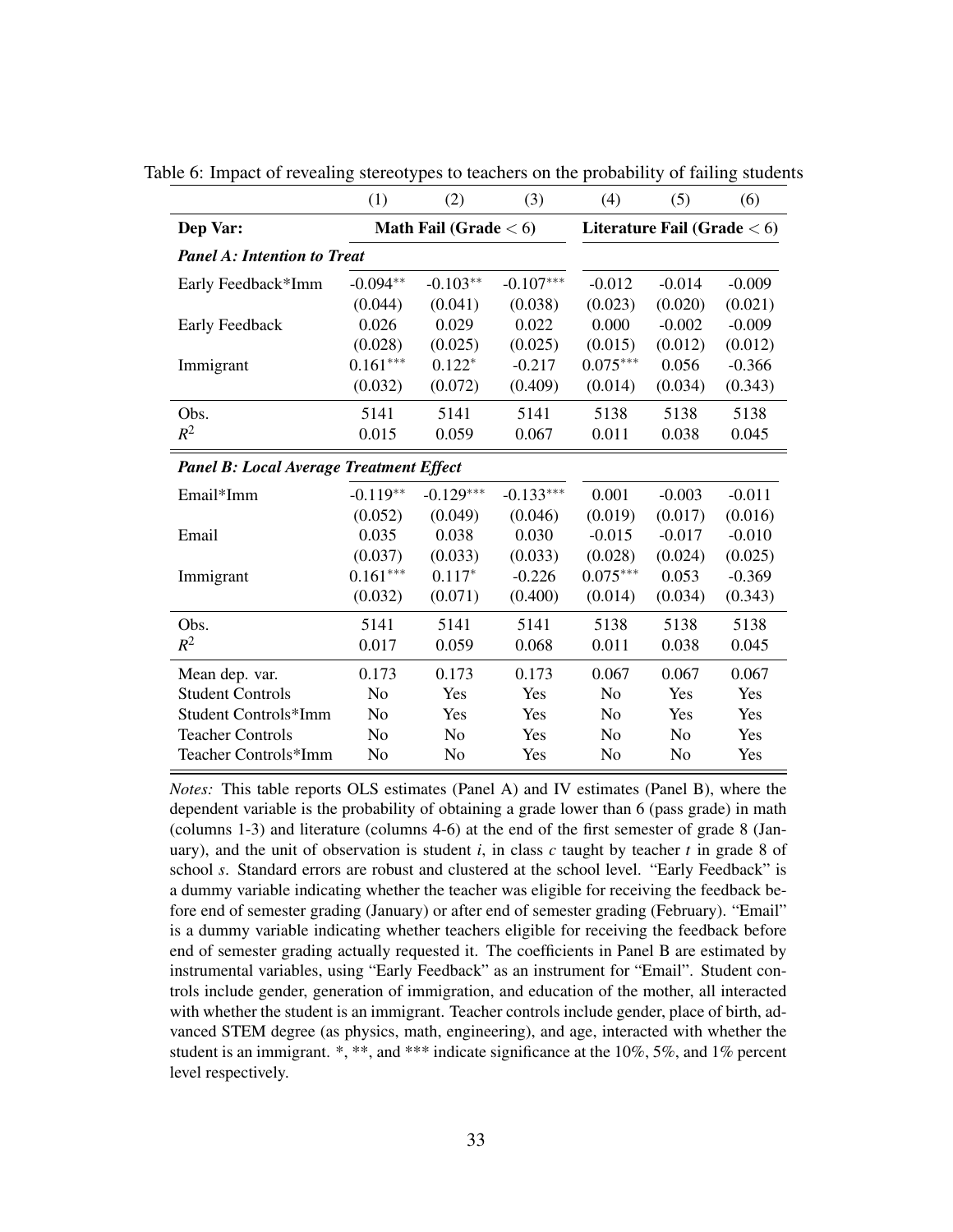|                              | (1)        | (2)      | (3)                                 | (4)        | (5)                                       | (6)        | (7)       | (8)        |
|------------------------------|------------|----------|-------------------------------------|------------|-------------------------------------------|------------|-----------|------------|
| <b>Dependent Variable:</b>   |            |          | <b>Grades given by Math Teacher</b> |            | <b>Grades given by Literature Teacher</b> |            |           |            |
| Early Feedback*Imm           | $0.439***$ | 0.051    | $0.415***$                          | $0.615***$ | $0.288***$                                | $-0.200$   | $0.245**$ | $0.440***$ |
|                              | (0.126)    | (0.236)  | (0.141)                             | (0.136)    | (0.087)                                   | (0.185)    | (0.106)   | (0.140)    |
| Early Feedback               | $-0.155$   | $-0.131$ | $-0.155$                            | $-0.155$   | $-0.147*$                                 | 0.080      | $-0.147*$ | $-0.147*$  |
|                              | (0.095)    | (0.180)  | (0.095)                             | (0.095)    | (0.075)                                   | (0.159)    | (0.075)   | (0.075)    |
| Early Feedback*Imm*WVS       |            | $0.545*$ |                                     |            |                                           | $0.663***$ |           |            |
|                              |            | (0.293)  |                                     |            |                                           | (0.187)    |           |            |
| Early Feedback*WVS           |            | $-0.138$ |                                     |            |                                           | $-0.288*$  |           |            |
|                              |            | (0.225)  |                                     |            |                                           | (0.168)    |           |            |
| Imm*WVS                      |            | $-0.090$ |                                     |            |                                           | $-0.135$   |           |            |
|                              |            | (0.187)  |                                     |            |                                           | (0.144)    |           |            |
| Early Feedback*First Gen Imm |            |          | 0.052                               |            |                                           |            | 0.091     |            |
|                              |            |          | (0.153)                             |            |                                           |            | (0.138)   |            |
| Early Feedback*Africa        |            |          |                                     | $-0.473*$  |                                           |            |           | $-0.189$   |
|                              |            |          |                                     | (0.269)    |                                           |            |           | (0.228)    |
| Early Feedback*Latin         |            |          |                                     | $-0.105$   |                                           |            |           | $-0.257$   |
|                              |            |          |                                     | (0.250)    |                                           |            |           | (0.189)    |
| Early Feedback*Asia          |            |          |                                     | $-0.441*$  |                                           |            |           | $-0.260$   |
|                              |            |          |                                     | (0.251)    |                                           |            |           | (0.220)    |
| Obs.                         | 5141       | 5141     | 5141                                | 5141       | 5138                                      | 5138       | 5138      | 5138       |
| $R^2$                        | 0.118      | 0.120    | 0.118                               | 0.123      | 0.174                                     | 0.179      | 0.174     | 0.176      |
| <b>Student Controls</b>      | Yes        | Yes      | Yes                                 | Yes        | Yes                                       | Yes        | Yes       | Yes        |
| Student Controls*Imm         | Yes        | Yes      | Yes                                 | Yes        | Yes                                       | Yes        | Yes       | Yes        |
| <b>Teacher Controls</b>      | Yes        | Yes      | Yes                                 | Yes        | Yes                                       | Yes        | Yes       | Yes        |
| Teacher Controls*Imm         | Yes        | Yes      | Yes                                 | Yes        | Yes                                       | Yes        | Yes       | Yes        |

<span id="page-35-0"></span>Table 7: Heterogeneous effects of revealing bias to teachers on grades, by teacher and student characteristics

*Notes:* This table reports OLS estimates, where the dependent variable is grade given by teachers in math (columns 1-4) and literature (columns 5-8) at the end of the I semester of grade 8 (January), and the unit of observation is student *i*, in class *c*, taught by teacher *t* in grade 8 of school *s*. The regressions are fully saturated: all interactions are included even if not reported in the table. "Early Feedback" is a dummy variable indicating whether the teacher was eligible for receiving the feedback before end of semester grading (January) or after end of semester grading (February)."WVS Immigrants' Rights to Job" equals 1 for teachers believing that immigrants should have the same right to jobs as natives. "First Gen Imm" assumes value 1 for first generation immigrants. "Africa", "Latin", and "Asia" indicates the place of origin of immigrants, where the excluded category is Eastern Europe. Standard errors are robust and clustered at the school level. Student controls include gender, generation of immigration, and mother's education, all interacted with whether the student is immigrant. Teacher controls include gender, place of birth, advanced STEM degree (physics, math, engineering), age, interacted with whether the student is animmigrant.  $*,$  \*\*, and \*\*\* indicate significance at the 10%, 5%, and 1% percent level respectively.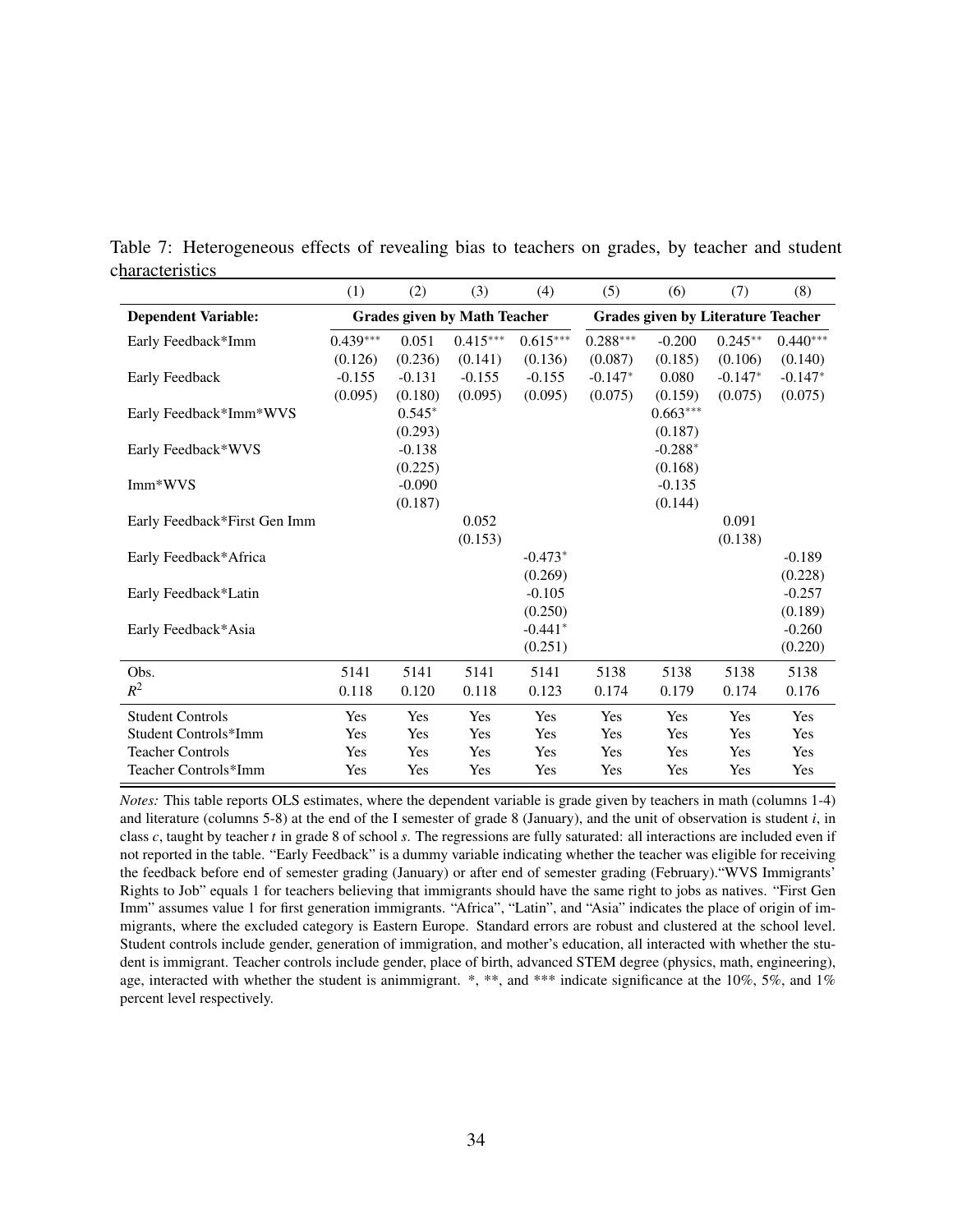# Appendix



Figure A.1: Average race IAT scores across European countries

*Notes:* This map shows the average race IAT scores across European countries. Red indicates a stronger association between "natives"-"good" and "immigrant"-"bad". *Source: Tom Stafford,* [theconversation.](theconversation.com) [com](theconversation.com)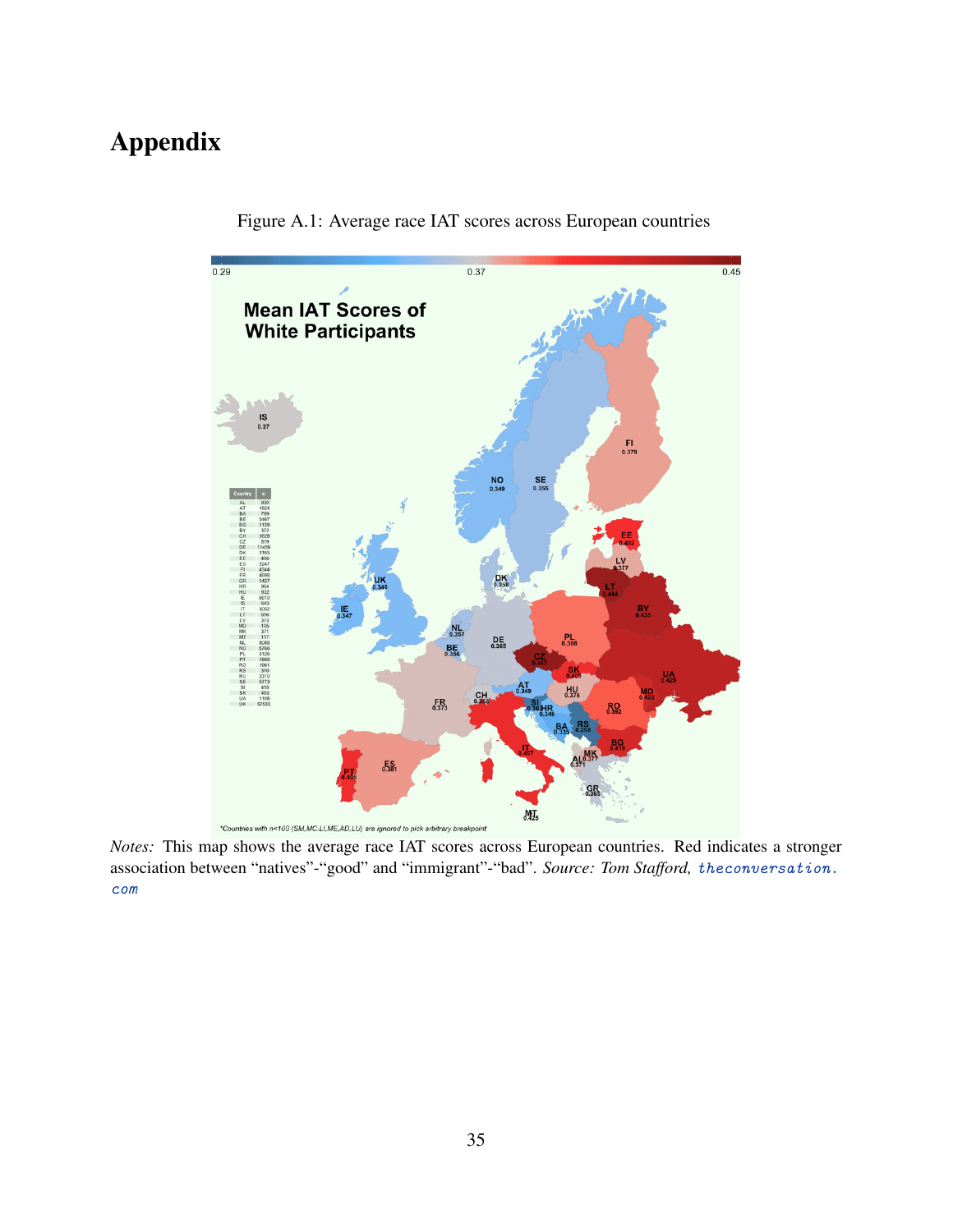

Figure A.2: Distribution of grades

*Notes:* These graphs show the distribution of teacher-assigned grades (Panel A) and standardized test scores (Panel B) in math and literature across native and immigrant students.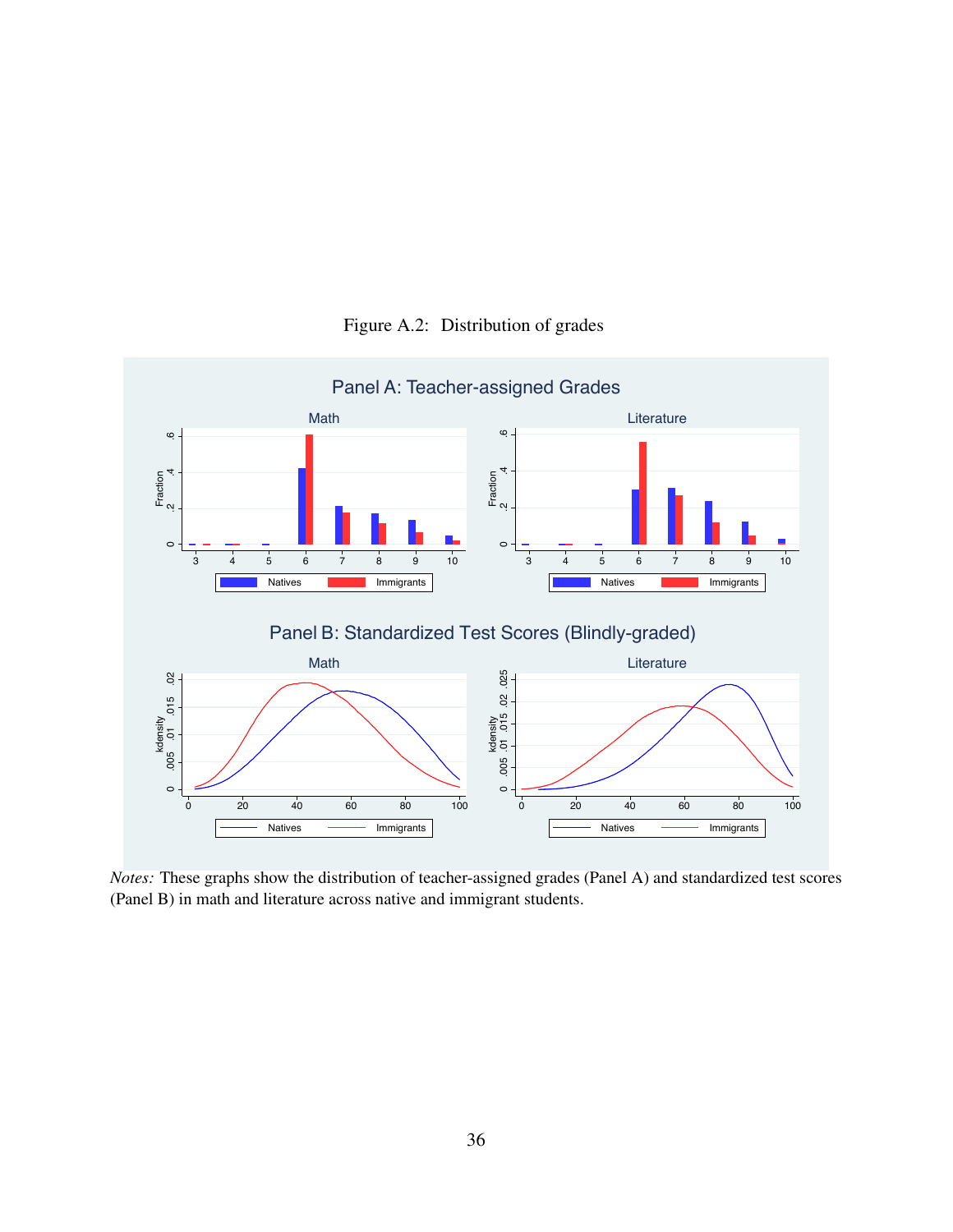|             | <b>Place of Birth Number of students</b> | Share among immigrant children |
|-------------|------------------------------------------|--------------------------------|
| Romania     | 158,428                                  | 19.2%                          |
| Albania     | 112,171                                  | 13.6%                          |
| Morocco     | 102,121                                  | 12.4%                          |
| China       | 49,514                                   | 6.0%                           |
| Philippines | 26,962                                   | $3.3\%$                        |
| India       | 25,851                                   | $3.1\%$                        |
| Moldavia    | 25,308                                   | $3.1\%$                        |
| Ukraine     | 19,956                                   | $2.4\%$                        |
| Pakistan    | 19,934                                   | 2.4%                           |
| Egypt       | 19,925                                   | $2.4\%$                        |
| Tunisia     | 18,613                                   | 2.3%                           |
| Peru        | 18,018                                   | 2.2%                           |
| Ecuador     | 16,153                                   | $2.0\%$                        |
| Macedonia   | 15,193                                   | $1.8\%$                        |
| Nigeria     | 14,853                                   | 1.8%                           |

Table A.1: Country of birth of immigrant students (school year 2016-2017)

*Source:* Italian Ministry of Education. This table reports the total number of students by country of birth for the 15 most represented nationalities, and their share among all immigrant students.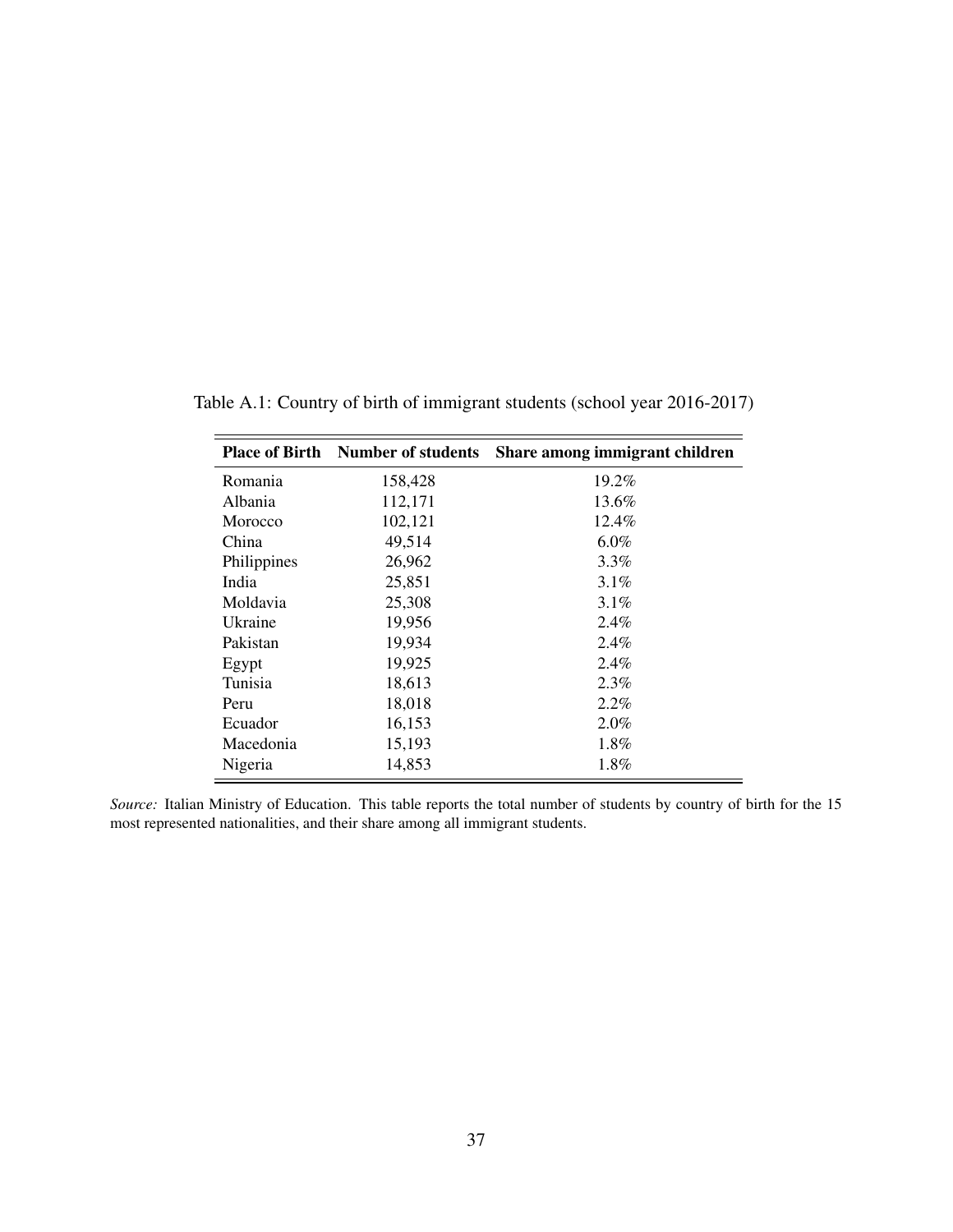|                                                      | (1)       | (2)            | (3)        |
|------------------------------------------------------|-----------|----------------|------------|
| Dep. Var.: Teacher's IAT                             |           |                |            |
| Reason Immigrant-Native Gap High-School: economic    | $-0.015$  | $-0.014$       | 0.000      |
|                                                      | (0.026)   | (0.027)        | (0.029)    |
| Reason Immigrant-Native Gap High-School: behavior    | $-0.018$  | $-0.021$       | $-0.013$   |
|                                                      | (0.014)   | (0.014)        | (0.015)    |
| Reason Immigrant-Native Gap High-School: ability     | $0.032**$ | $0.031**$      | $0.031**$  |
|                                                      | (0.014)   | (0.014)        | (0.015)    |
| Reason Immigrant-Native Gap High-School: language    | 0.025     | 0.027          | 0.017      |
|                                                      | (0.020)   | (0.020)        | (0.021)    |
| Reason Immigrant-Native Gap High-School: information | $-0.010$  | $-0.010$       | $-0.007$   |
|                                                      | (0.016)   | (0.016)        | (0.016)    |
| Reason Immigrant-Native Gap High-School: prejudices  | 0.022     | 0.022          | 0.019      |
|                                                      | (0.016)   | (0.015)        | (0.016)    |
| Female                                               |           | $-0.040*$      | $-0.045**$ |
|                                                      |           | (0.020)        | (0.021)    |
| Born in the North                                    |           | $-0.027*$      | $-0.023$   |
|                                                      |           | (0.014)        | (0.016)    |
| WVS Immigrants' Rights to Job                        |           | $-0.055***$    | $-0.051**$ |
|                                                      |           | (0.017)        | (0.020)    |
| Children                                             |           | 0.094          | 0.085      |
|                                                      |           | (0.071)        | (0.080)    |
| Middle edu Mother                                    |           | 0.028          | 0.030      |
|                                                      |           | (0.017)        | (0.019)    |
| High edu Mother                                      |           | $-0.021$       | $-0.029$   |
|                                                      |           | (0.021)        | (0.023)    |
| School FE                                            | No        | N <sub>0</sub> | Yes        |
| Obs.                                                 | 1384      | 1384           | 1384       |
| $R^2$                                                | 0.067     | 0.086          | 0.152      |

Table A.2: Correlation between teacher characteristics and IAT

*Notes:* This table reports OLS estimates, where the dependent variable is IAT score of teachers, and the unit of observation is the teacher *t* in grade 8 of school *s*. We include controls for the order of IATs and for whether the blocks were presented on an order compatible or incompatible way (which was randomized at the individual level). The variables "Reason Immigrant-Native Gap High-School: X" equal 1 for teachers believing that X is a very important or important reason for the Immigrant-Native gap in high-school choice. \*, \*\*, and \*\*\* indicate significance at the 10%, 5%, and 1% percent level respectively.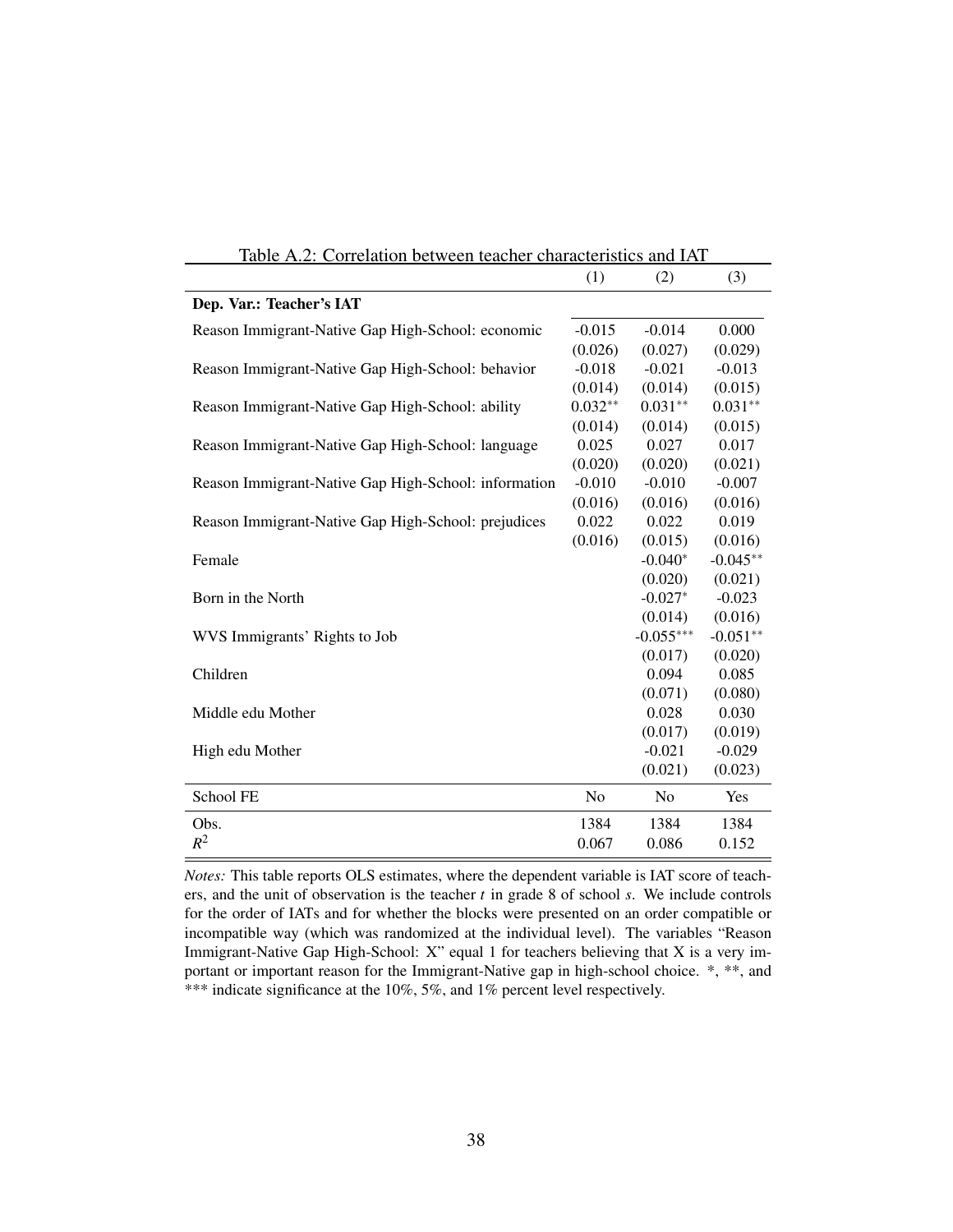| Variable                                             | (1)<br>Not in the<br>Sample | (2)<br>Final<br>Sample | (3)<br>Diff.  | (4)<br>Normalized<br>Difference |
|------------------------------------------------------|-----------------------------|------------------------|---------------|---------------------------------|
| <b>IAT</b> Immigrant                                 | 0.457                       | 0.474                  | 0.017         | 0.046                           |
|                                                      | (0.257)                     | (0.264)                | (0.020)       |                                 |
| Female                                               | 0.821                       | 0.874                  | 0.053         | 0.104                           |
|                                                      | (0.384)                     | (0.332)                | (0.034)       |                                 |
| <b>Teaching Math</b>                                 | 0.464                       | 0.492                  | 0.027         | 0.039                           |
|                                                      | (0.500)                     | (0.500)                | (0.023)       |                                 |
| Born in the North                                    | 0.636                       | 0.684                  | 0.049         | 0.073                           |
|                                                      | (0.482)                     | (0.465)                | (0.045)       |                                 |
| Age                                                  | 49.155                      | 49.093                 | $-0.062$      | $-0.005$                        |
|                                                      | (8.636)                     | (9.374)                | (0.902)       |                                 |
| Full time contract                                   | 0.887                       | 0.858                  | $-0.029$      | $-0.062$                        |
|                                                      | (0.317)                     | (0.349)                | (0.030)       |                                 |
| Years of experience                                  | 20.469                      | 20.203                 | $-0.265$      | $-0.017$                        |
|                                                      | (10.825)                    | (11.537)               | (1.051)       |                                 |
| Children                                             | 0.634                       | 0.700                  | 0.066         | 0.099                           |
|                                                      | (0.483)                     | (0.459)                | (0.044)       |                                 |
| Low edu Mother                                       | 0.539                       | 0.498                  | $-0.041$      | $-0.058$                        |
|                                                      | (0.500)                     | (0.501)                | (0.047)       |                                 |
| Middle edu Mother                                    | 0.348                       | 0.338                  | $-0.011$      | $-0.016$                        |
|                                                      | (0.478)                     | (0.473)                | (0.043)       |                                 |
| High edu Mother                                      | 0.113                       | 0.165                  | 0.052         | 0.106                           |
|                                                      | (0.317)                     | (0.371)                | $(0.031)*$    |                                 |
| Degree Laude                                         | 0.230                       | 0.284                  | 0.054         | 0.088                           |
|                                                      | (0.422)                     | (0.452)                | $(0.031)*$    |                                 |
| Reason Immigrant-Native Gap High-School: economic    | 3.844                       | 3.945                  | 0.101         | 0.066                           |
|                                                      | (1.088)                     | (1.063)                | (0.081)       |                                 |
| Reason Immigrant-Native Gap High-School: behavior    | 2.661                       | 2.575                  | $-0.086$      | $-0.057$                        |
|                                                      | (1.040)                     | (1.098)                | (0.079)       |                                 |
| Reason Immigrant-Native Gap High-School: ability     | 2.822                       | 2.536                  | $-0.286$      | $-0.173$                        |
|                                                      | (1.169)                     | (1.163)                | $(0.103)$ *** |                                 |
| Reason Immigrant-Native Gap High-School: language    | 3.552                       | 3.533                  | $-0.019$      | $-0.014$                        |
|                                                      | (0.984)                     | (0.991)                | (0.084)       |                                 |
| Reason Immigrant-Native Gap High-School: information | 2.741                       | 2.697                  | $-0.043$      | $-0.028$                        |
|                                                      | (1.064)                     | (1.091)                | (0.090)       |                                 |
| Reason Immigrant-Native Gap High-School: prejudices  | 2.667                       | 2.728                  | 0.061         | 0.042                           |
|                                                      | (1.023)                     | (1.051)                | (0.073)       |                                 |
| WVS Immigrants' Rights to Job                        | 0.792                       | 0.800                  | 0.008         | 0.013                           |
|                                                      | (0.407)                     | (0.401)                | (0.038)       |                                 |
| Observations                                         | 224                         | 533                    |               |                                 |

Table A.3: Teacher characteristics across schools included and not included in the experiment

*Notes:* This table compares the average characteristics of teachers across schools included and not included in the experiment. Standard errors are robust and clustered at the school level. \*, \*\*, and \*\*\* denote statistical significance at the 90%, 95%, and 99% confidence level, respectively.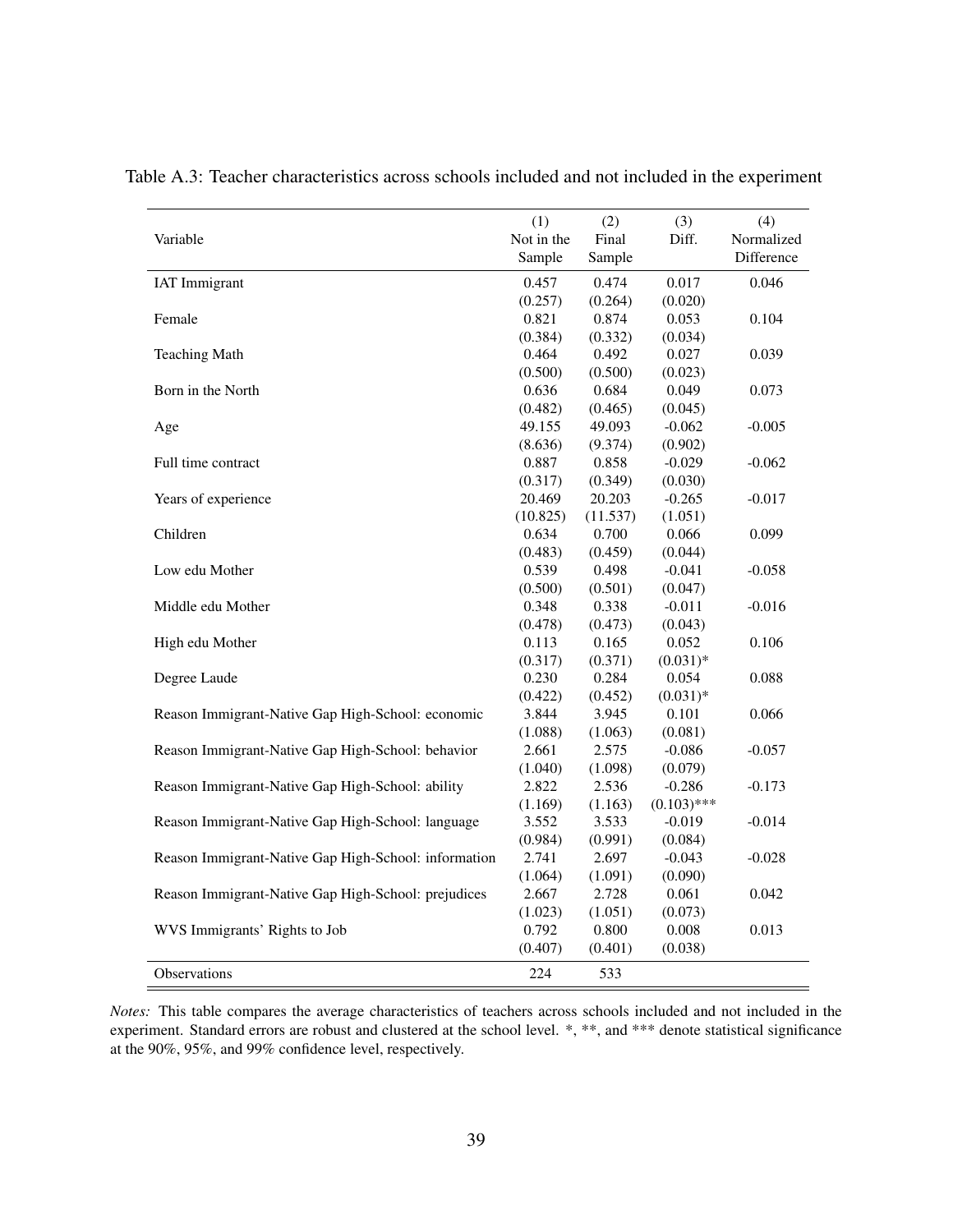|                                 | (1)               | (2)          | (3)           | (4)                   |  |
|---------------------------------|-------------------|--------------|---------------|-----------------------|--|
| Variable                        | Not in the Sample | Final Sample | Diff.         | Normalized difference |  |
| Female                          | 0.481             | 0.496        | 0.015         | 0.021                 |  |
|                                 | (0.500)           | (0.500)      | (0.012)       |                       |  |
| Immigrant                       | 0.256             | 0.185        | $-0.072$      | $-0.122$              |  |
|                                 | (0.437)           | (0.388)      | $(0.022)$ *** |                       |  |
| High Edu Mother                 | 0.139             | 0.191        | 0.052         | 0.100                 |  |
|                                 | (0.346)           | (0.393)      | (0.035)       |                       |  |
| High Edu Father                 | 0.132             | 0.166        | 0.034         | 0.068                 |  |
|                                 | (0.338)           | (0.372)      | (0.035)       |                       |  |
| Mother High-skill               | 0.103             | 0.120        | 0.017         | 0.039                 |  |
|                                 | (0.304)           | (0.325)      | (0.029)       |                       |  |
| Mother Mid-Skill                | 0.289             | 0.347        | 0.058         | 0.088                 |  |
|                                 | (0.453)           | (0.476)      | $(0.024)$ **  |                       |  |
| <b>High Occupation Father</b>   | 0.179             | 0.199        | 0.020         | 0.035                 |  |
|                                 | (0.384)           | (0.399)      | (0.041)       |                       |  |
| <b>Medium Occupation Father</b> | 0.310             | 0.350        | 0.041         | 0.061                 |  |
|                                 | (0.462)           | (0.477)      | $(0.024)*$    |                       |  |
| Grade Math June '16             | 7.223             | 7.164        | $-0.059$      | $-0.033$              |  |
|                                 | (1.307)           | (1.238)      | (0.052)       |                       |  |
| Grade Ita June '16              | 7.131             | 7.129        | $-0.001$      | $-0.001$              |  |
|                                 | (1.064)           | (1.049)      | (0.046)       |                       |  |
| Observations                    | 2,597             | 6,031        | 8,628         |                       |  |

Table A.4: Teacher characteristics across schools included and not included in the experiment

*Notes:* This table compares the average characteristics of students across schools included and not included in the experiment. Standard errors are robust and clustered at the school level. \*, \*\*, and \*\*\* denote statistical significance at the 90%, 95%, and 99% confidence level, respectively.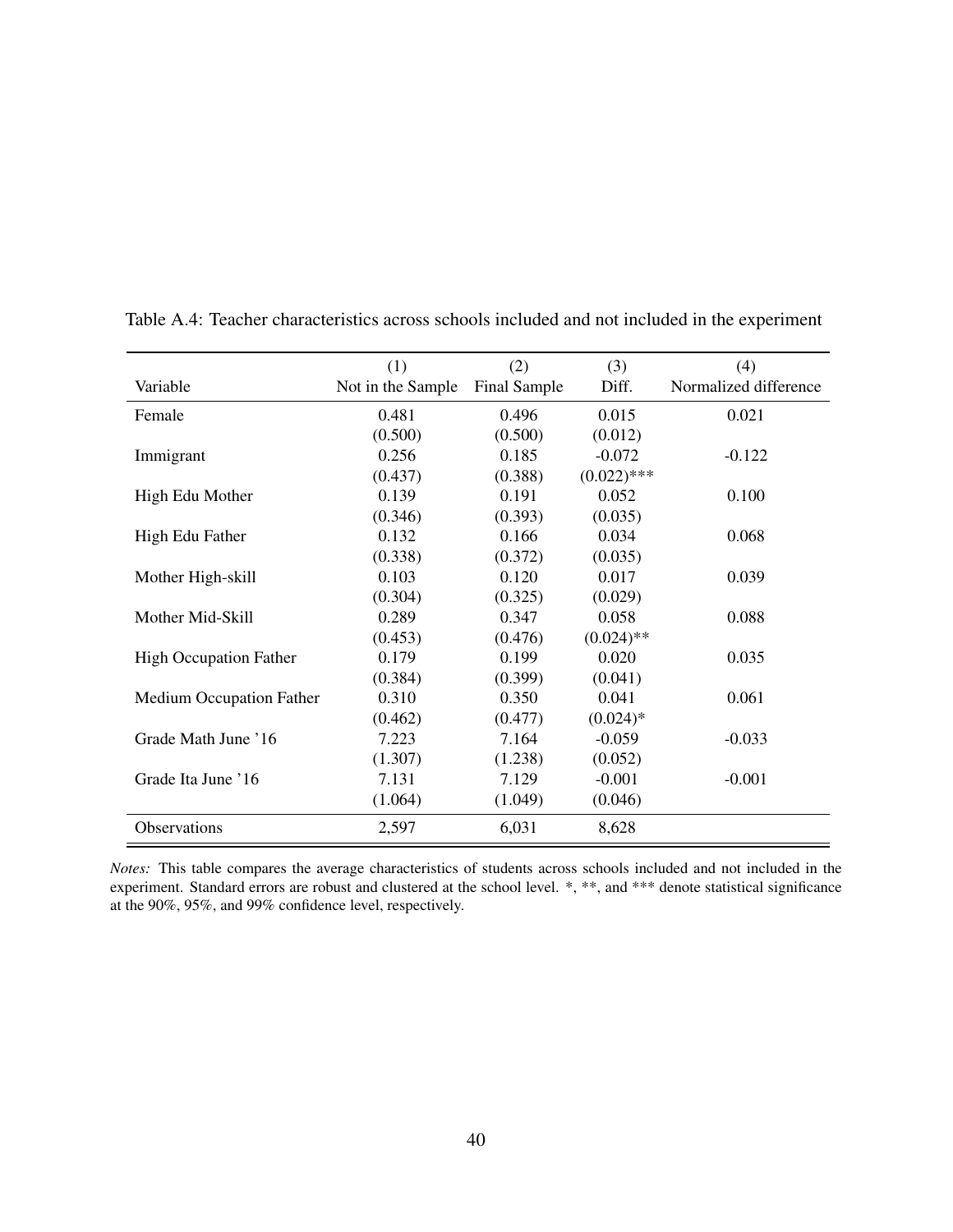|                                                                                 | (1)            | (2)     | (3)            | (4)            | (5)            | (6)            | (7)        |
|---------------------------------------------------------------------------------|----------------|---------|----------------|----------------|----------------|----------------|------------|
| Dependent variable: Dummy for whether the teacher wants to receive the feedback |                |         |                |                |                |                |            |
| <b>IAT</b> Immigrant                                                            | 0.004          |         |                |                |                | 0.000          | 0.031      |
|                                                                                 | (0.032)        |         |                |                |                | (0.033)        | (0.032)    |
| <b>Teaching Math</b>                                                            |                | 0.026   |                |                |                | 0.021          | 0.029      |
|                                                                                 |                | (0.022) |                |                |                | (0.022)        | (0.023)    |
| Female                                                                          |                |         | 0.003          |                |                | 0.004          | 0.020      |
|                                                                                 |                |         | (0.031)        |                |                | (0.031)        | (0.028)    |
| wvs                                                                             |                |         |                | $-0.036$       |                | $-0.034$       | $-0.002$   |
|                                                                                 |                |         |                | (0.029)        |                | (0.030)        | (0.029)    |
| Time Survey: slow                                                               |                |         |                |                | $0.053*$       | $0.053*$       | 0.014      |
|                                                                                 |                |         |                |                | (0.031)        | (0.031)        | (0.032)    |
| Time Survey: fast                                                               |                |         |                |                | $-0.017$       | $-0.015$       | 0.004      |
|                                                                                 |                |         |                |                | (0.053)        | (0.054)        | (0.047)    |
| Time Survey: missing                                                            |                |         |                |                | $-0.096**$     | $-0.093**$     | $-0.032$   |
|                                                                                 |                |         |                |                | (0.046)        | (0.046)        | (0.050)    |
| FE school                                                                       | N <sub>0</sub> | No      | N <sub>0</sub> | N <sub>0</sub> | N <sub>0</sub> | N <sub>0</sub> | <b>Yes</b> |
| Obs.                                                                            | 1384           | 1384    | 1384           | 1384           | 1384           | 1384           | 1384       |
| $R^2$                                                                           | 0.000          | 0.001   | 0.000          | 0.001          | 0.004          | 0.006          | 0.247      |

Table A.5: Correlation between teachers characteristics and willingness to receive the feedback

*Notes:* Robust standard errors clustered at school level are in parentheses. All columns include dummy variables for missing characteristics (if any). "Time Survey: fast " equals 1 for teachers who took fewer than 11 minutes to complete the survey. "Time Survey: slow" equals 1 for teachers who took more than 20 minutes to complete the survey. The average completion time is around 15.5 minutes. "Time Survey: missing" indicates that a teacher did not complete the survey with the tablet and only did the IAT.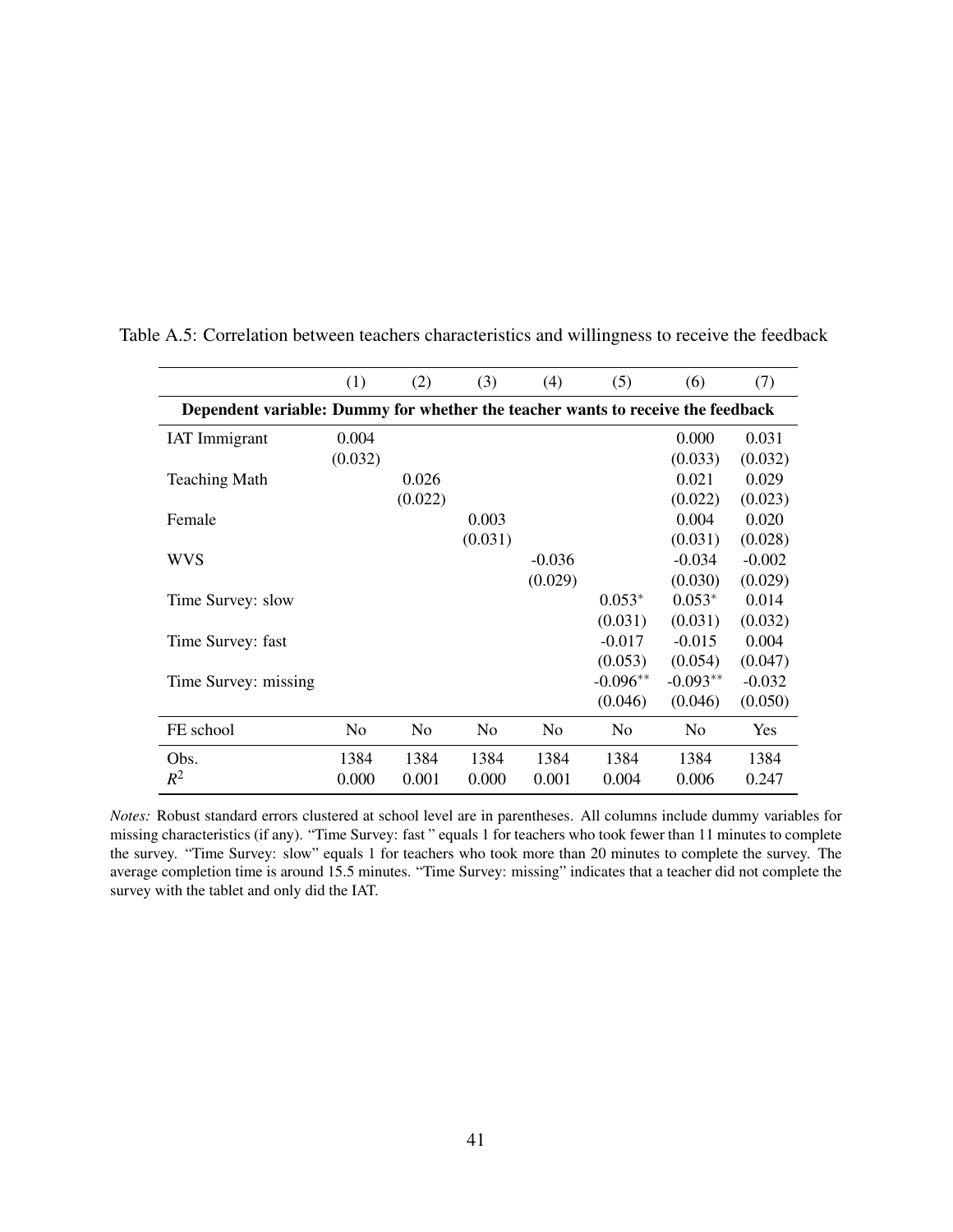Table A.6: Teachers' IAT scores and grades assigned to immigrants, distinguishing between first and second generation

|                           | $^{(1)}$                            | (2)         | (3)            | (4)      | (5)                                       | (6)         | (7)         | (8)      | (9)      | (10)     |
|---------------------------|-------------------------------------|-------------|----------------|----------|-------------------------------------------|-------------|-------------|----------|----------|----------|
| <b>Dependent Variable</b> | <b>Grades given by Math Teacher</b> |             |                |          | <b>Grades given by Literature Teacher</b> |             |             |          |          |          |
| Immigrant                 | $-0.357***$                         | $-0.111***$ | $-0.046$       | 0.053    | $1.159*$                                  | $-0.505***$ | $-0.117***$ | $-0.074$ | $-0.051$ | 0.362    |
|                           | (0.033)                             | (0.023)     | (0.047)        | (0.052)  | (0.636)                                   | (0.028)     | (0.021)     | (0.045)  | (0.047)  | (0.725)  |
| First Gen Imm             | $-0.136***$                         | 0.035       | 0.024          | 0.044    | 0.045                                     | $-0.115***$ | 0.012       | $-0.054$ | $-0.023$ | $-0.026$ |
|                           | (0.034)                             | (0.027)     | (0.052)        | (0.052)  | (0.052)                                   | (0.030)     | (0.024)     | (0.045)  | (0.045)  | (0.045)  |
| Imm*Teacher IAT           |                                     |             | $-0.037$       | $-0.032$ | $-0.035$                                  |             |             | $-0.024$ | $-0.017$ | $-0.016$ |
|                           |                                     |             | (0.023)        | (0.022)  | (0.023)                                   |             |             | (0.023)  | (0.022)  | (0.022)  |
| First Gen *Teacher IAT    |                                     |             | 0.007          | 0.003    | 0.006                                     |             |             | 0.038    | 0.028    | 0.029    |
|                           |                                     |             | (0.025)        | (0.025)  | (0.025)                                   |             |             | (0.023)  | (0.023)  | (0.023)  |
| Obs.                      | 21846                               | 21846       | 21846          | 21846    | 21846                                     | 20457       | 20457       | 20457    | 20457    | 20457    |
| $R^2$                     | 0.094                               | 0.475       | 0.475          | 0.505    | 0.505                                     | 0.150       | 0.524       | 0.524    | 0.558    | 0.558    |
| <b>Teacher FE</b>         | Yes                                 | Yes         | Yes            | Yes      | Yes                                       | Yes         | <b>Yes</b>  | Yes      | Yes      | Yes      |
| <b>INVALSI</b> cubic      | N <sub>0</sub>                      | Yes         | Yes            | Yes      | Yes                                       | No          | Yes         | Yes      | Yes      | Yes      |
| <b>Student Controls</b>   | N <sub>0</sub>                      | No          | N <sub>0</sub> | Yes      | Yes                                       | No          | No          | No       | Yes      | Yes      |
| Student Controls*Imm      | N <sub>0</sub>                      | No          | N <sub>0</sub> | Yes      | Yes                                       | No          | No          | No       | Yes      | Yes      |
| Teacher Controls *Imm     | N <sub>0</sub>                      | No          | N <sub>0</sub> | No       | Yes                                       | No          | No          | No       | No       | Yes      |

*Notes:* This table reports OLS estimates, where the dependent variable is grade given by teachers in math (Columns 1-5) and literature (Columns 6-10) in grade 8, and the unit of observation is student *<sup>i</sup>*, in class *<sup>c</sup>* taught by teacher *<sup>t</sup>* in grade 8 of school *<sup>s</sup>*. "'Teacher's IAT" is the raw score of IAT divided by the standard deviation. We include a cohort dummy in all regressions and "INVALSI cubic" indicates the cubic polynomial of INVALSI test score in grade 8. Student controls include gender, generation of immigration, and education of the mother. Teacher controls include gender, place of birth, age, and advanced STEM degree (physics, math, engineering). \*, \*\*, and \*\*\* indicate significance at the 10%, 5%, and 1% percent level respectively.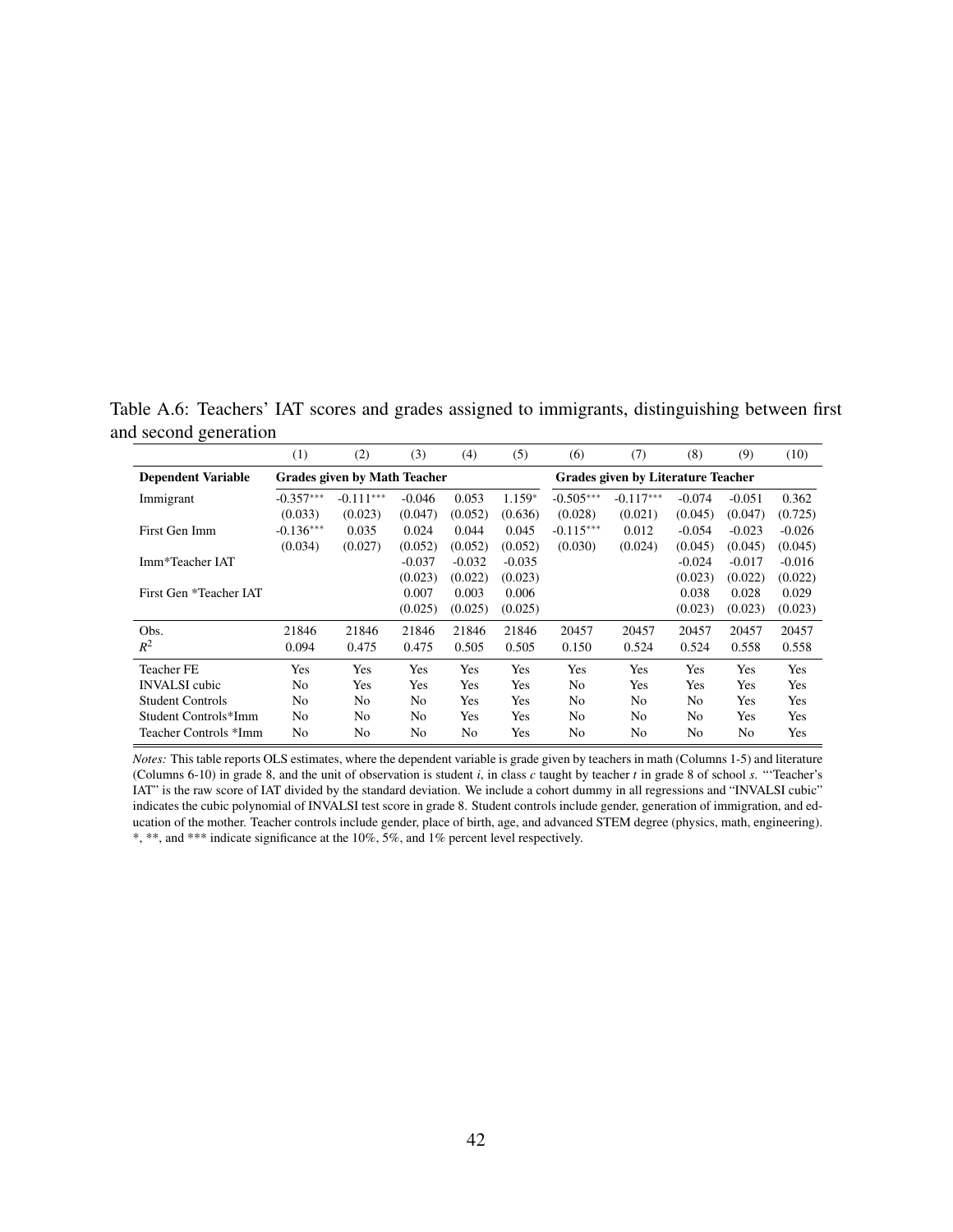## B Online Appendix

## B.1 Description of Implicit Association Test

We invite teachers to complete a seven-block IAT following the schematic overview presented in Table [B.1.1.](#page-29-0) Half of the teachers, randomly selected at the individual level, completed the IAT in the order as presented in Table [B.1.1](#page-29-0) ("order compatible" task first), while the other half completed the IAT with the blocks in the following order: 1, 5, 6, 7, 2, 3, 4 ("order incompatible" task first). An example screenshot of the latter task is presented in Figure [B.1.1,](#page-25-0) while all the words presented to teachers are shown in the box below (with the original in Italian in parentheses). On average, there is a small difference in the IAT score between individuals who perform the order compatible task first vs. the order incompatible task first. Hence, in all regressions where there are no teacher fixed effects, we control for whether the first task was order compatible.

The blocks used to calculate the IAT score are blocks 3, 4, 6, and 7. The number of words that need to be categorized is 20 in blocks 3 and 6 and 40 in blocks 4 and 7, as in the standard IAT with 7 blocks. The scoring procedure follows the guidelines of the improved scoring algorithm defined by [Greenwald et al.](#page-22-12) [\(2003\)](#page-22-12).

| <b>Blocks</b>  | <b>Left Categories</b> | <b>Right Categories</b> |
|----------------|------------------------|-------------------------|
| 1              | Italian                | Immigrant               |
| $\overline{2}$ | Good                   | <b>Bad</b>              |
| 3              | Italian<br>Good        | Immigrant<br>Bad        |
| 4              | Italian<br>Good        | Immigrant<br>Bad        |
| 5              | Bad                    | Good                    |
| 6              | Italian<br>Bad         | Immigrant<br>Good       |
|                | Italian<br>Bad         | Immigrant<br>Good       |

Table B.1.1: Schematic overview of the Immigrant Implicit Association Test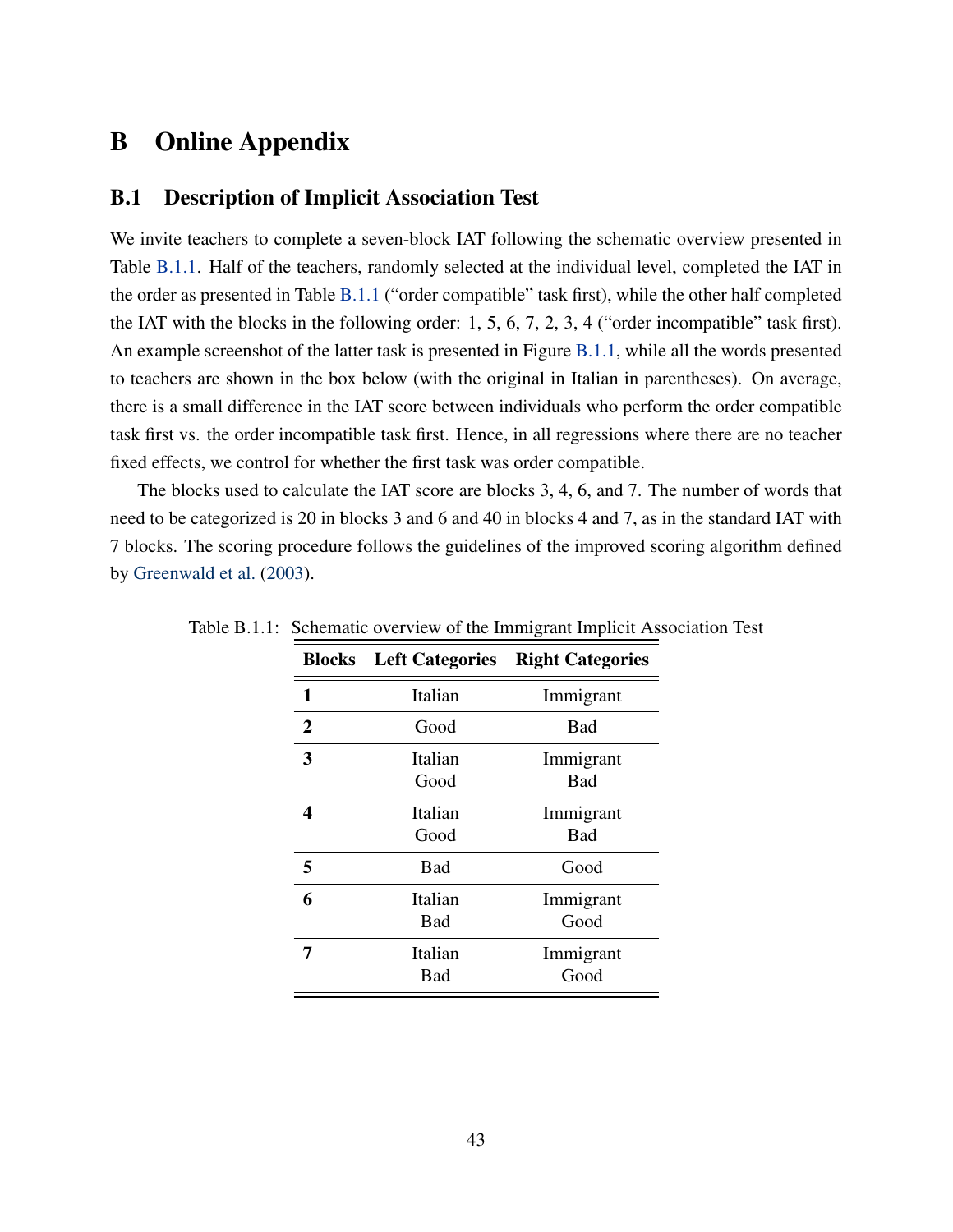

Figure B.1.1: Example of the screenshot of the tablet in the "order incompatible" task

## • IAT with male names of immigrants and natives

- 1. Immigrant *(Immigrato)*: Youssef, Mohamed, Gheorghe, Alejandro, Li Yi, Pascual
- 2. Italian *(Italiano)*: Marco, Simone, Daniele, Francesco, Lorenzo, Mattia
- 3. Good *(Bravo)*: Prepared *(Preparato)*, Intelligent *(Intelligente)*, Capable *(Capace)*, Studious *(Studioso)*, Able *(Abile)*, Precise *(Attento)*, Willing *(Volenteroso)*, Respectful *(Rispettoso)*
- 4. Bad *(Impreparato)*: Disrespectful *(Irrispettoso)*, Slow *(Tardo)*, Incapable *(Incapace)*, Boisterous *(Irrequieto)*, Lazy *(Pigro)*, Distracted *(Distratto)*, Demotivated *(Demotivato)*, Insufficient *(Scarso)*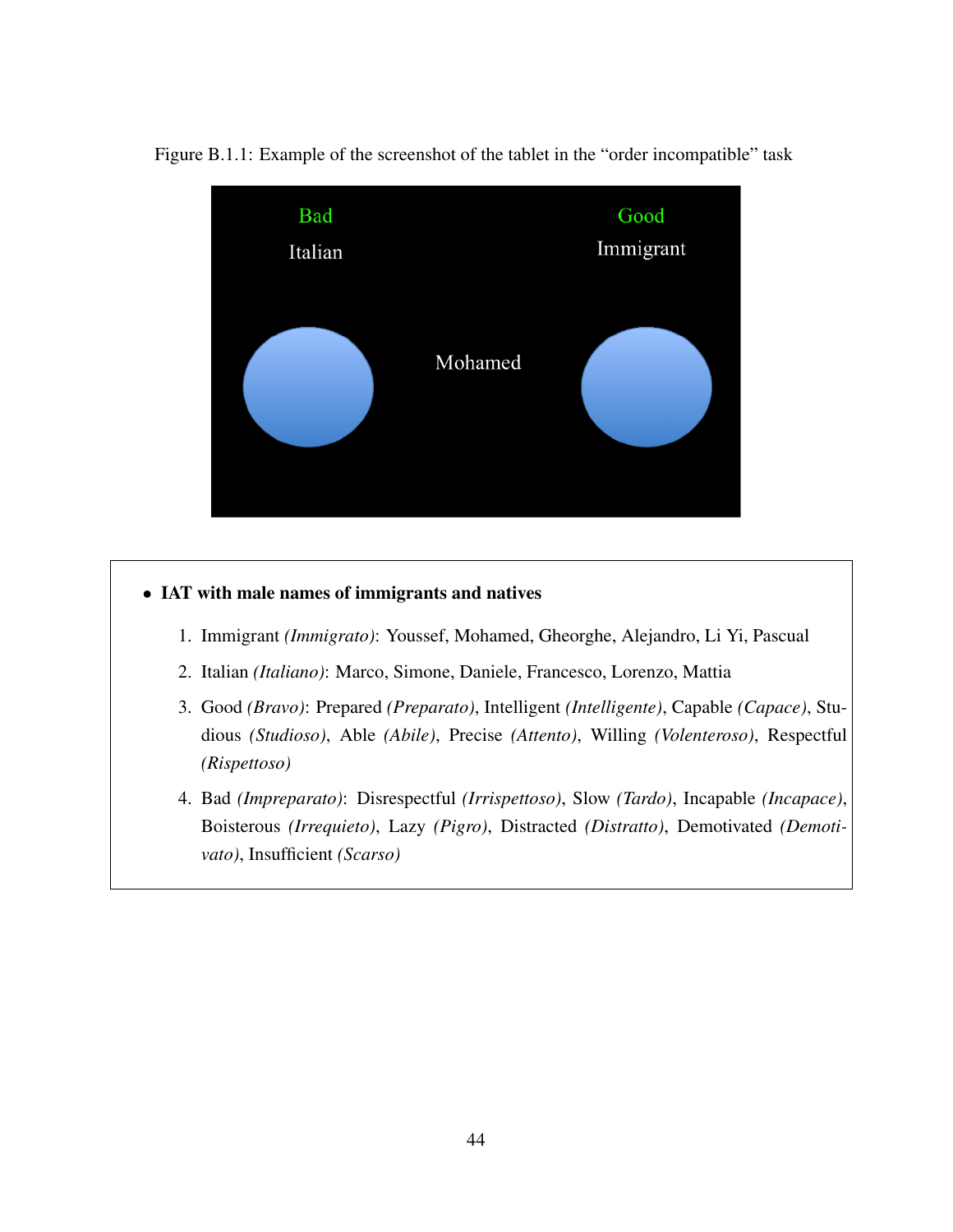- IAT with female names of immigrants and natives
	- 1. Immigrant *(Immigrata)*: Fatima, Naila, Adina, Iryna, Jiaxin, Beatriz
	- 2. Italian *(Italiana)*: Valentina, Sara, Giorgia, Francesca, Elisa, Alice
	- 3. Good *(Brava)*: Prepared *(Preparata)*, Intelligent *(Intelligente)*, Capable *(Capace)*, Studious *(Studiosa)*, Able *(Abile)*, Precise *(Attenta)*, Willing *(Volenterosa)*, Respectful *(Rispettosa)*
	- 4. Bad *(Impreparata)*: Disrespectful *(Irrispettosa)*, Slow *(Tarda)*, Incapable *(Incapace)*, Boisterous *(Irrequieta)*, Lazy *(Pigra)*, Distracted *(Distratta)*, Demotivated *(Demotivata)*, Insufficient *(Scarsa)*

## <span id="page-46-0"></span>B.2 Teacher Questionnaire

1) *Immigrant children, with the same grades of natives, are more likely to choose a vocational track. According to your experience, how much do you think these factors affect the choice of immigrants? Answers on a scale from 1 to 5.*

- 1. *Economic reasons*
- 2. *Bad behaviour at school*
- 3. *Insufficient abilities for more demanding schools*
- 4. *Knowledge of the language*
- 5. *No information about educational and occupational careers*
- 6. *Perception of prejudices in school or at work*

*2) Do you agree or disagree with the following statements? When jobs are scarce, employers should give priority to Italian people over immigrants. Possible answers: Agree, Neither Agree nor Disagree, Disagree, Don't know*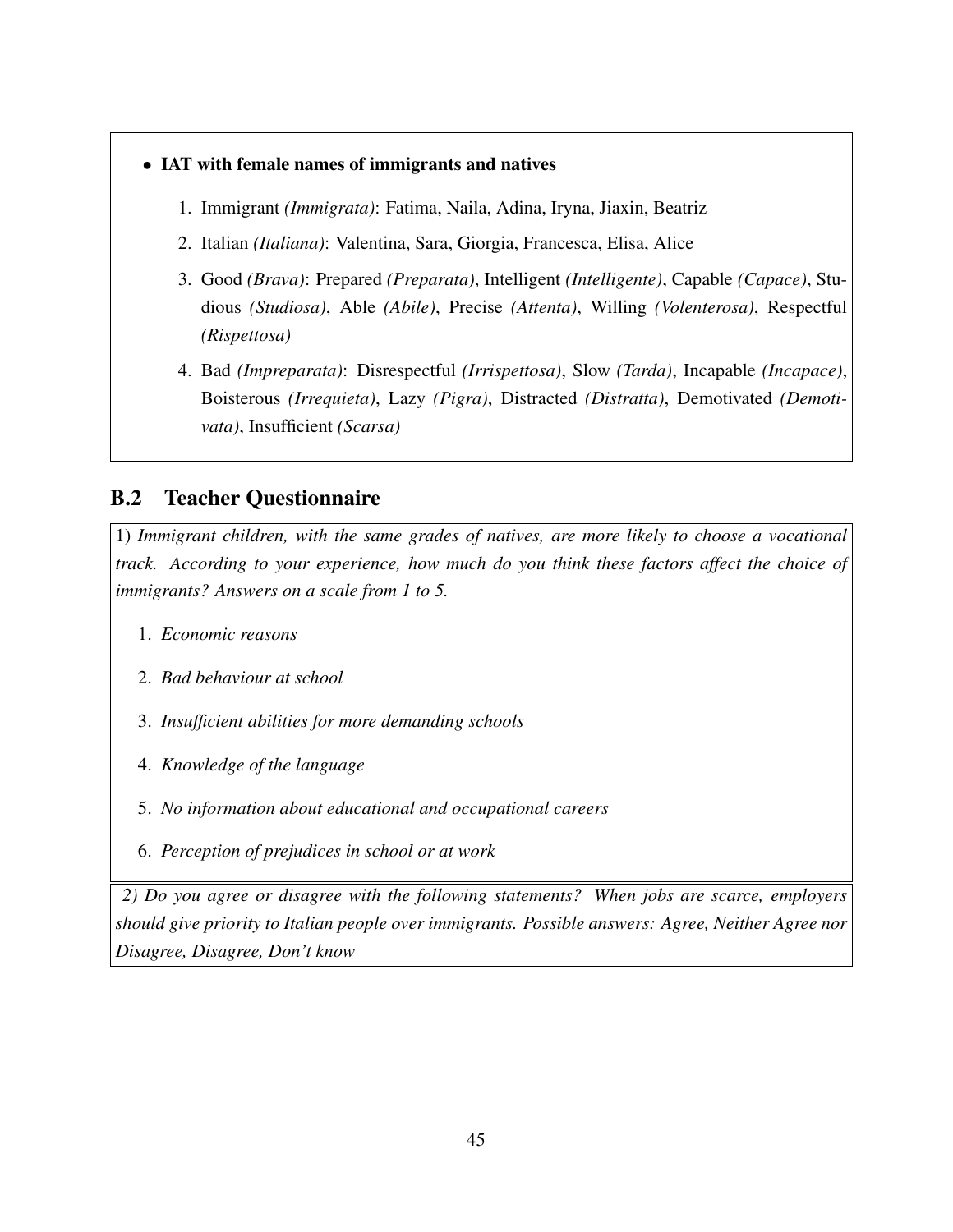## <span id="page-47-0"></span>B.3 Email with the feedback

The exact wording of the email with the feedback about own implicit bias is reported in this appendix translated in English. Instead of the XXX, teachers saw the precise score (for example, 0.25). We followed the standard categorization of IAT scores [\(Greenwald et al.,](#page-22-2) [2009\)](#page-22-2): no association if the score is between -0.15 and 0.15, slight association for values between |0.15| and |0.35|, moderate association between  $|0.35|$  and  $|0.60|$ , and strong association for scores higher than  $|0.60|$ .